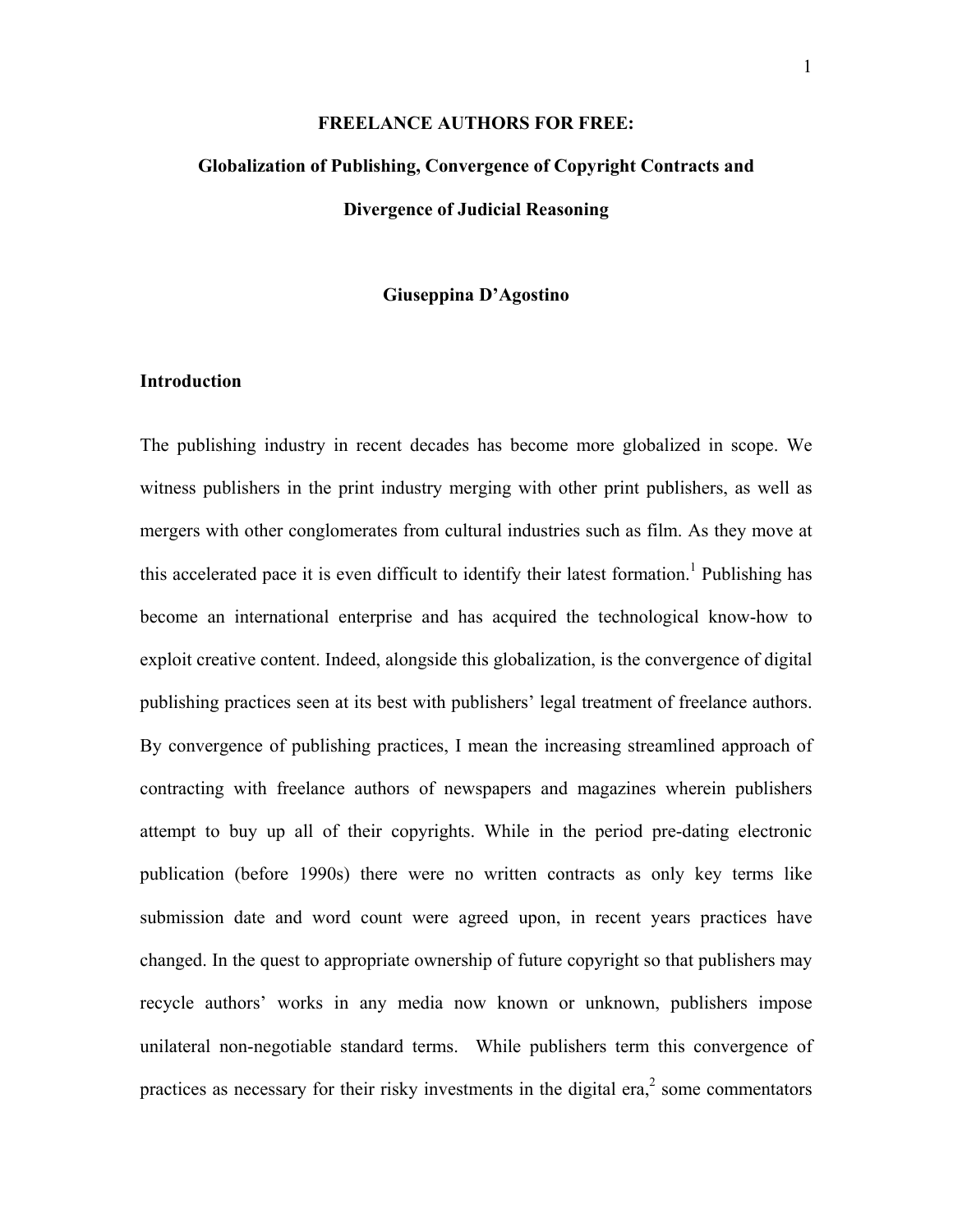believe this simply reflects a 'symptom of existential insecurity, because publishers have no idea what the future has in store for them, and for the works created by "their" authors.<sup>[3](#page-71-2)</sup> As a result, the globalization of publishing and convergence of their copyright contract practices, has cemented freelancers' economic subjugation. Freelancers have no bargaining power because if they do not capitulate and assign rights to such conglomerates they risk being blacklisted.<sup>[4](#page-71-3)</sup> If they are blacklisted, publishers who have close to a monopoly control (indeed they are fewer and more powerful) prevent freelancers from publishing their works and earning a living. Effectively, this type of creative prostitution means that either freelancers agree to strip away their rights and get published, or walk away tarred. And so, the globalization of publishing and convergence of their practices means that freelancers are ironically no longer free. The only bargaining tool for freelancers is their copyright. If the market was more competitive and freelancers and publishers were equal players, then freelancers could have a better opportunity to negotiate their digital copyrights.

Freelancers world-wide protest the results of the convergence of these publishing tactics in the courts. There have been a series of cases litigated across North America and continental Europe but none (yet) in Britain. Freelancers maintain that publishers of newspapers and magazines exploit their works not only in print form but also digitally, often by making them available through their own websites or by selling them to third party databases. Freelancers argue that they receive no notice, give no consent, and obtain no payment for the exploitation of their works through these new digital uses. Publishing conglomerates justify that because of contracts previously made with their freelancers they can exploit new uses of such works. The central issue is whether the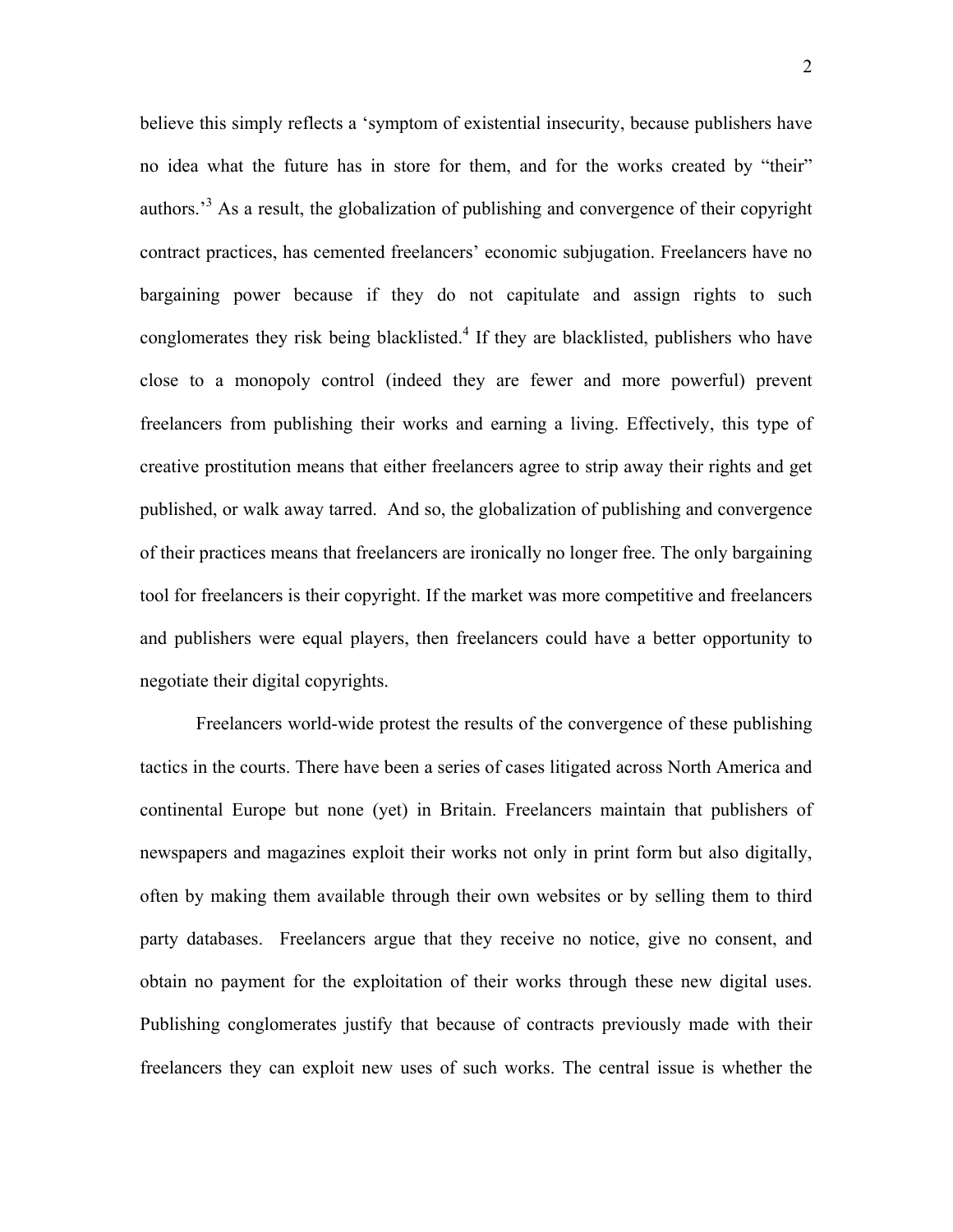authors' contracts, by which copyright is transferred for publishers to print their works, contemplate electronic publication rights. For staff writers, it is a moot point,<sup>[5](#page-71-4)</sup> but for freelancers who base their livelihoods on each new contract, the issue is a vital one as they are legally cast as independent contractors and should retain copyright ownership over their works unless otherwise agreed. The ownership of recycled works in new media is a problem that will persist as it implicates copyright law and its future. The development of new technologies will continue to open up new markets of exploitation and with this, renewed challenges to the publishing industry and in turn copyright law. Freelancers' royalties should not continue to subsidize publishers' exponential growth. Solutions are therefore necessary.

But these seem very far-reaching because of the divergence of legislation and judicial approaches in addressing this problem across the common law and civilian world. Indeed, while publishing practices have converged, we witness a divergence of judicial practices in interpreting previous unwritten freelance contracts. The caselaw illustrates the differences between the common law and droit d'auteur jurisdictions. In Canada and the US, courts struggle in applying vague copyright law provisions, and vainly focus on copyright infringement issues by examining differences between print and digital versions of freelance work. While continental European countries feature more progressive and express legislation favouring authors, there are still some reservations. This paper thus finally suggests that legislative intervention is necessary and the answer lies somewhere between the common law and droit d'auteur systems.

This paper is structured in four parts. First, I discuss the globalization of publishing in the context of the changes due to digital technology. I outline that the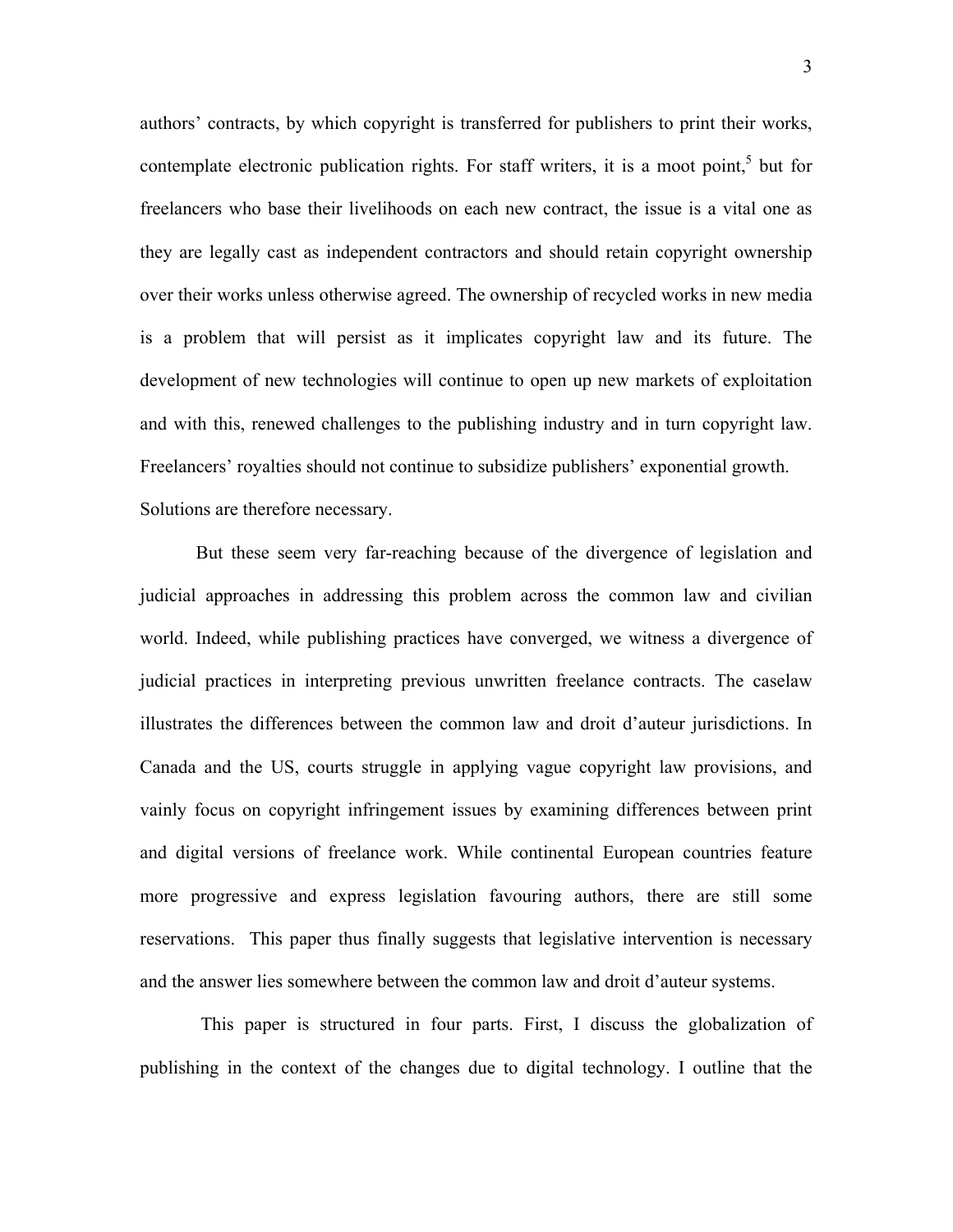effects of such conglomeration undermines copyright policy objectives as freelancers are increasingly beholden to publishers.<sup>[6](#page-71-4)</sup> Second, I examine the convergence of publishing practices, where publishers increasingly stipulate non-negotiable standard form contracts. This convergence of contracting practices does nothing to re-equilibrate the authorpublisher imbalance. Third, I canvass the divergence of judicial approaches in resolving the resulting problem of unfair publishing practices: whether contracts contemplated new electronic publishing rights. In Britain, while [t](#page-71-5)he issue has been very much alive, $\frac{7}{1}$  there is little legislation on point and therefore it is very difficult to anticipate how a court would rule. Consequently, because of the lack of express legislation and the undesirable adoption of some principles like the foreseeability rule, in the final section, we are led to explore some potential solutions. Such measures, rooted in legislative intervention, attempt to pre-empt this dilemma or at least help courts better resolve this issue. In the end result, such mechanisms endorse a more unified approach: it may be most desirable for North America and Britain to embrace some of continental Europe's legislative features and for continental Europe to discard some of its own.

## **I GLOBALIZATION OF PUBLISHING INDUSTRY**

#### **Copyright policy objectives and the publishing industry**

The publishing industry has grown increasingly global in scope. This expanse has strained copyright law and places in doubt its very objectives. On the one hand, copyright law purports to promote culture and the dissemination of works, 'by providing incentives to authors and artists to produce worthy work and to entrepreneurs to invest in the financing, production, and distribution of such work.<sup>[8](#page-71-6)</sup> At the same time, copyright law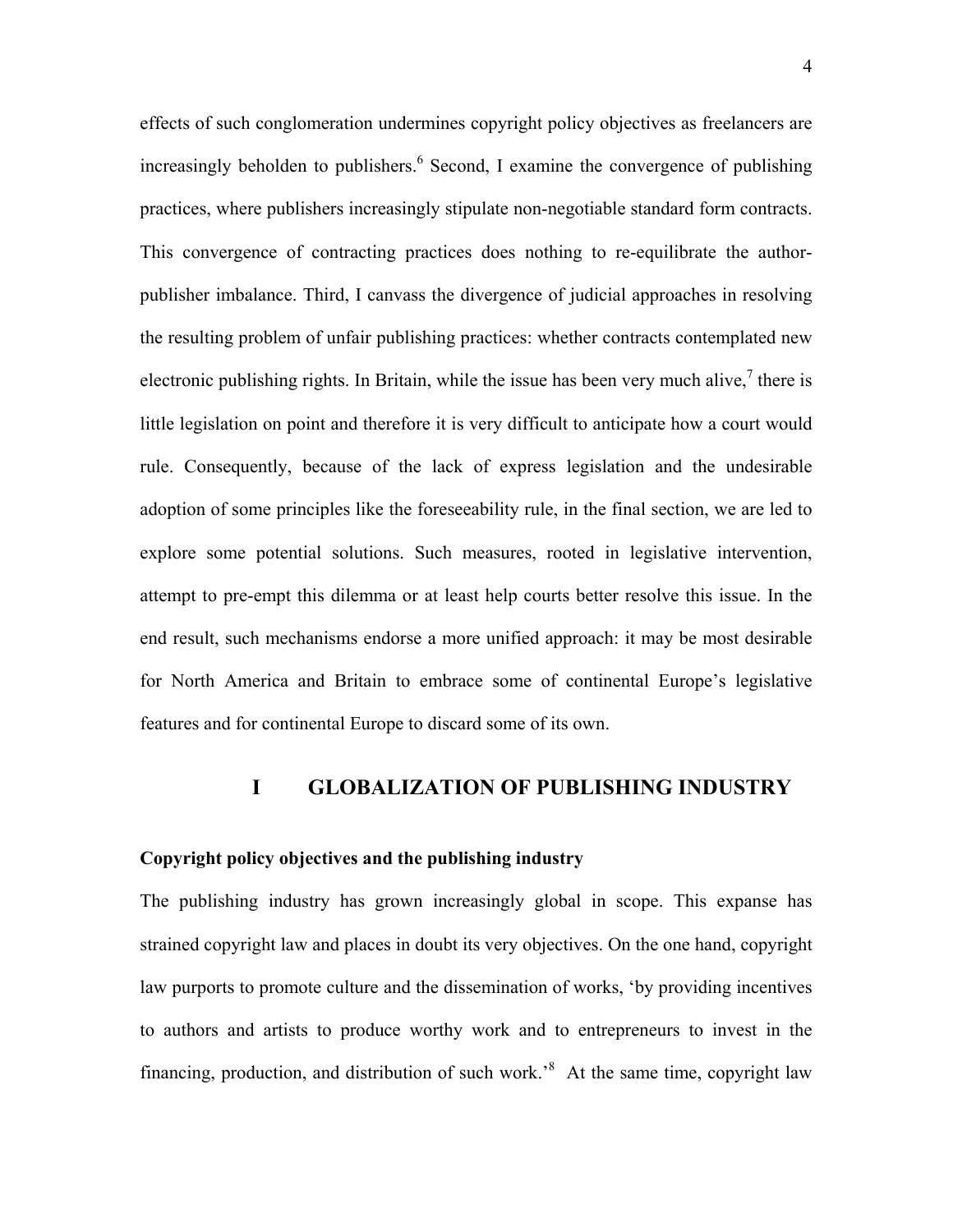should balance the interests of copyright owners with those of users.<sup>[9](#page-71-7)</sup> Thus, copyright law seeks to promote an equilaterally sided balance of interests between authors, publishers, and users.<sup>10</sup> However, current societal developments, like the establishment of entrepreneurial copyright, instil antagonism between authors or users and those who exploit works.<sup>11</sup> Consequently, as Willem Grosheide argues, this phenomena has led to the demise of copyright's once idealistic "golden triangle" of interests.<sup>12</sup> The current developments of digital recycling of freelance works, and the burgeoning of publishing industries, incite discord between authors and publishers.

#### **Conglomeration of Publishing**

Over the past three or four decades, 'publishing has been transformed from an industry dominated by vision to one dominated by financial concerns.['13](#page-71-9) Authors increasingly face an ever-competitive capitalist market, wherein publishers are owners vying for increased protection of authors' original copyrights. The concept of "author" and "owner" are more and more mutually exclusive. Copyright is concerned primarily not with "lonely starving artists" but with companies—ranging from small and not-for-profit concerns to huge multi-million dollar contracts.<sup>14</sup> André Schiffrin's book<sup>15</sup> is an informative critique of the book publishing industry, and his comments are equally applicable to the general print industry. Schiffrin provides a glimpse of past and recent developments: the ever-growing greed of publishers that impacts and drives authorpublisher legal arrangements. He details how five major publishing conglomerates now control 80 per cent of American book sales, while independent storeowners enjoy a decreased share in the market from about 15 to 17 per cent;<sup>16</sup> some studies have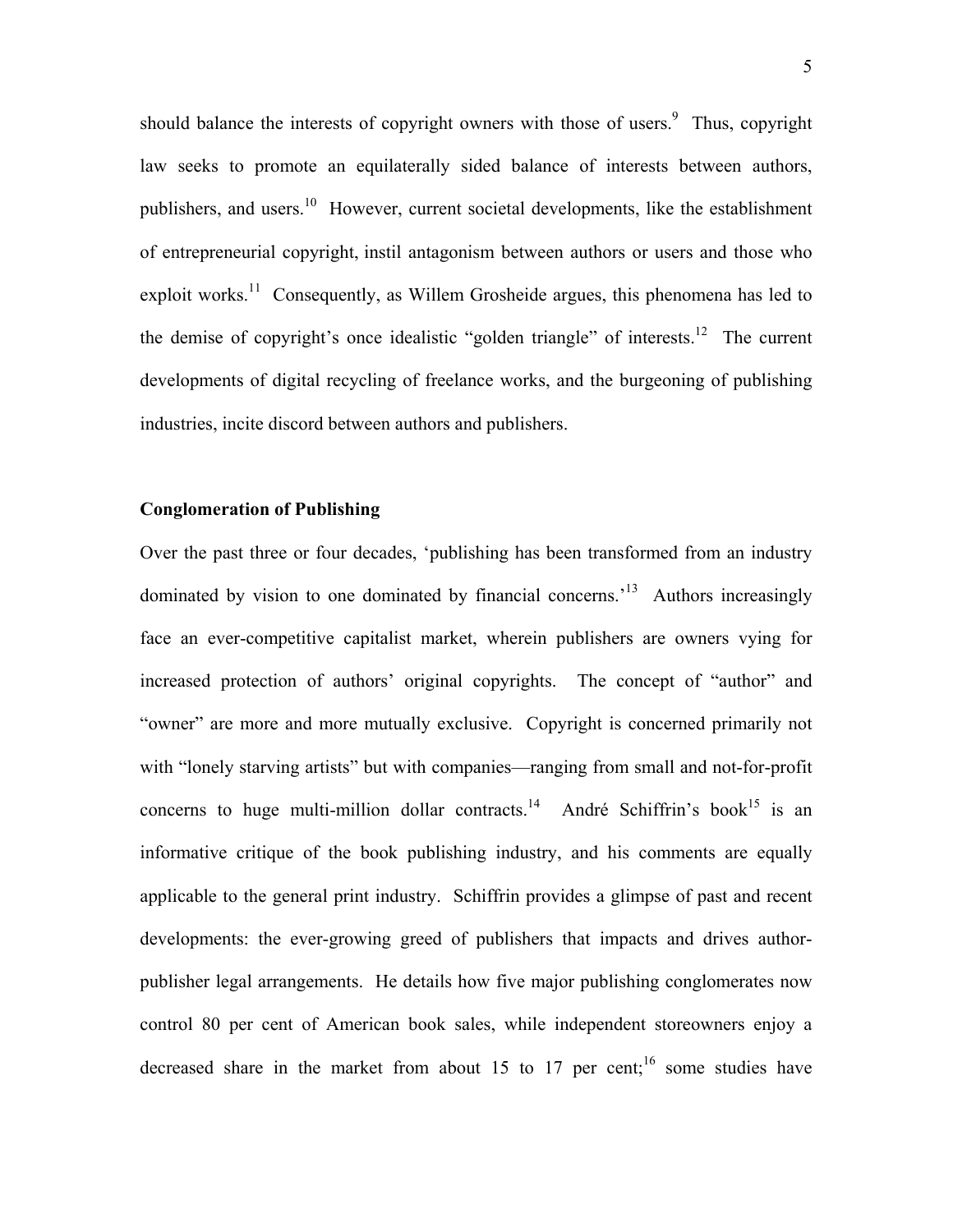confirmed independent storeowners make up low as 1 per cent of the publishing market.<sup>[17](#page-71-4)</sup> To maximize their revenues the major US publishing groups insist on a profit margin of 12 to 15 per cent, compared to the traditional average for the sector at 1 to 4 per cent.<sup>18</sup> The same trend can be seen in the newspaper industry.<sup>19</sup> Indeed, conglomeration is also seen in the wider cultural industries. For instance, Fiona Macmillan argues that the impetus for the "acquisition of copyright based monopolies" has been vital to the creation of the exponential growth of the film industry structure.<sup>20</sup> This conglomeration in publishing and across all cultural industries has been possible through both horizontal mergers (where publishers merge with publishers of similar sectors such as print) and via vertical integration (where publishers merge with dissimilar media companies such as print and televisions).<sup>21</sup> Through such mergers publishers can achieve economies of scale.<sup>22</sup> Today, around twenty publishing corporations control the industry worldwide and most of these have businesses in magazines, newspapers, TV and radio a well as books and journals. The key multinational publishing conglomerates include a handful from Europe,<sup>23</sup> Australia<sup>24</sup> and the US.<sup>25</sup> Globally, the US leads all western cultural industries with Viacom, then AOL Time Warner and Disney.<sup>26</sup>

Such a convergence in the structure of publishing from the small to large media conglomerates has affected the type of contractual arrangements between publisher and author and, in turn, the quality and diversity of publishing.<sup>27</sup> Moreover, without the agents (and lawyers) representing them, authors are further disadvantaged.<sup>28</sup> Literary agencies have also become more international and have opened up larger offices worldwide.<sup>29</sup> The agent is equally guided by moneymaking and as a result, cannot represent all authors, especially the nameless freelance authors. Only celebrity authors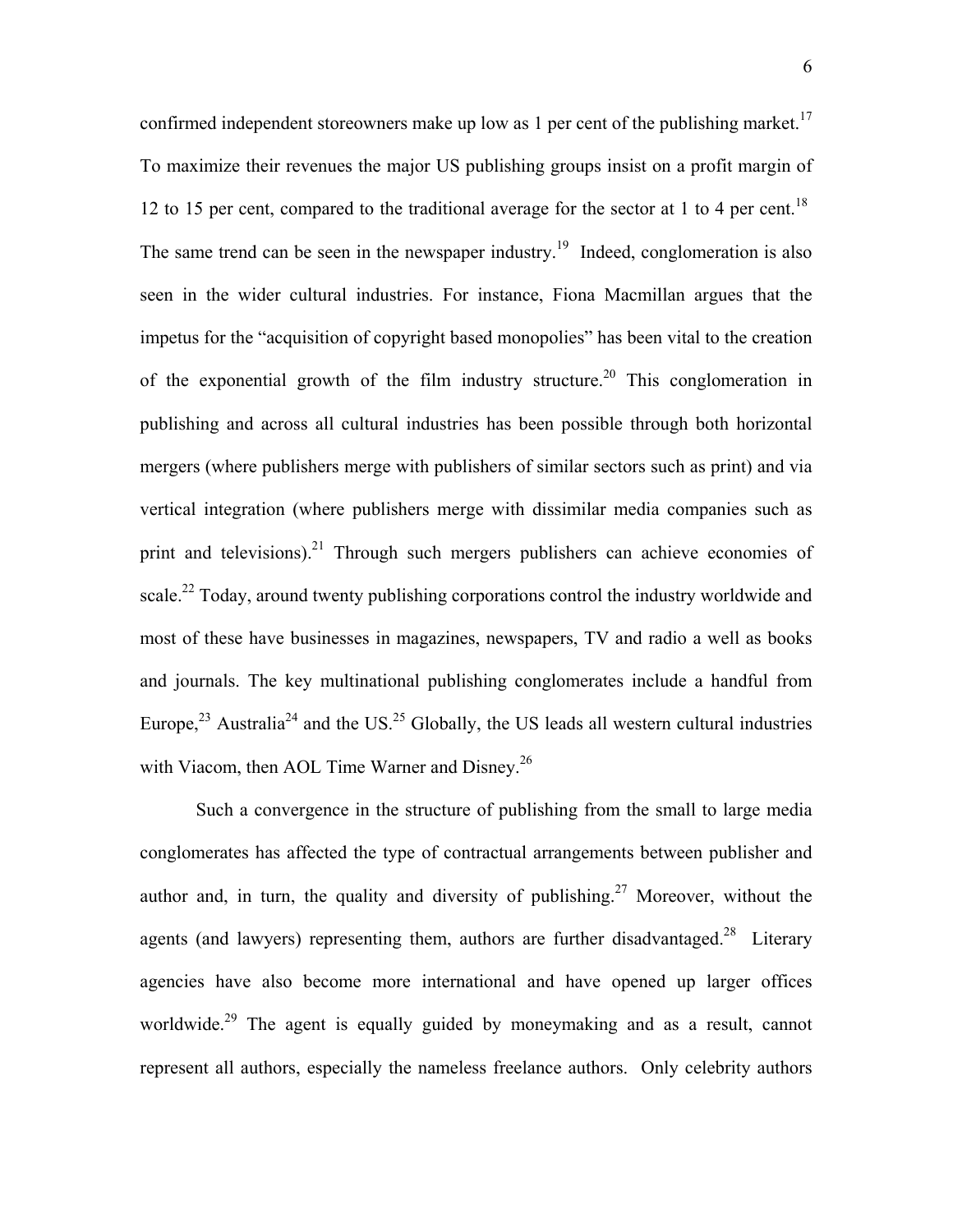such as JK Rowling can maximize revenue for agents and publishers. Yet, without the agents, and the industry supporting them, authors derive little benefit from copyright law as they vainly attempt to publish their works. In essence, contractual relationships and other industry elements comprise a vital dimension to the management of copyright law. Therefore copyright policy objectives cannot be seen in a vacuum, but must necessarily contemplate publishing industry dynamics that typically undermine authors.

# **II CONVERGENCE OF PUBLISHING PRACTICES**

#### **Freelancers and Digital Publishing**

The globalization of publishing has led to the convergence of publishing practices and affected the treatment of freelance authors. Before we examine current practices, it is important to understand the freelancers' economic realities. Often, freelance authors earn a living by selling specialized and heavily researched articles. Such freelance works are prized commodities since their use is often timeless. Obtaining work can be difficult due to the lack of available freelance jobs, and the need for substantial self-promotion and marketing.<sup>30</sup> Without any support staff, freelancers work long hours writing, editing, and researching. Besides freelancers' low rates of pay, many freelancers spend years without any earnings.<sup>31</sup> And many do not enjoy any of the benefits that their employed counterparts receive, including sick leave and pension. It is thus not surprising that freelancers have been commonly cast as the modern day sweatshop workers. According to a recent study, average freelance earnings in Britain are GBP₤16 000 per annum, with 46 per cent earning under GBP₤5 000.[32](#page-71-21) US freelancers earn an average of US\$7 500 per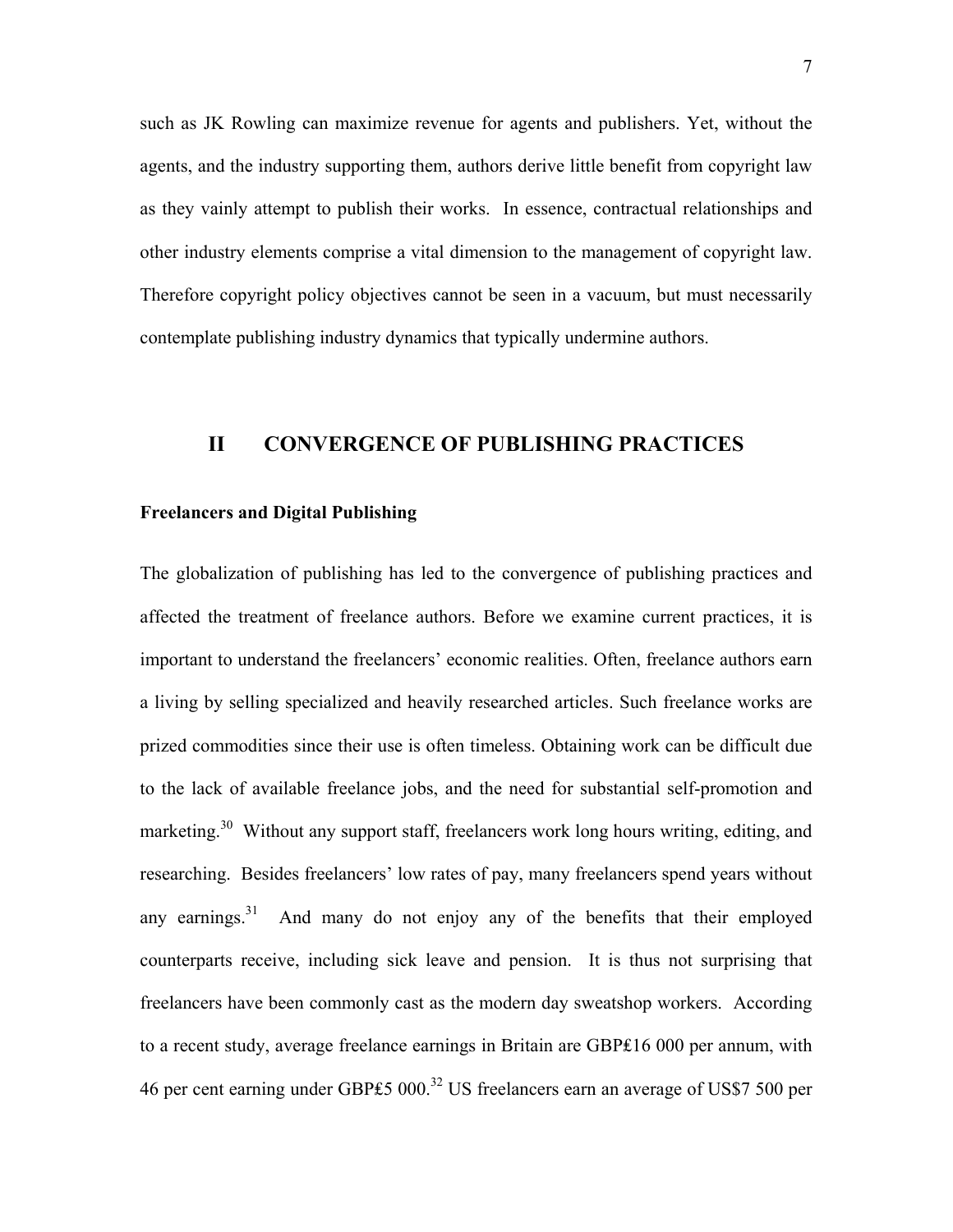annum.<sup>33</sup>Only 16 per cent of all full-time freelancers earn US\$30 000 or more[.](#page-71-22)<sup>34</sup> Freelancers are typically paid by the thousand words. Larger British national newspapers such as The Independent or The Guardian pay about GBP₤240 per thousand words for a feature article[.](#page-71-23)35Freelancers in Scotland make considerably less, as low as GBP₤100 for the same article. And so if a freelancer produces on average of three articles per month which may be ambitious—they would gross about GBP₤720 or GBP₤300 per month. In regional and provincial newspapers the freelance rates are much lower[.](#page-71-24)<sup>36</sup>

As Lionel Bently suggests, when these figures are considered against the backdrop of cultural industries earning GBP₤110 billion per annum, and that the average wage is over GBP₤20 000 'we can be left in no doubt that, as a society, we are failing to reward the majority of creators anywhere near what they need or deserve.<sup>37</sup> Importantly, most publishers' revenue, at least in large daily newspapers and magazines, is generated through electronic exploitation to which freelancers are typically not entitled. For example, based on freelancers' syndication earnings alone for large daily newspapers, freelancers could earn GBP₤25-600 more per article[.38](#page-71-26) Of course, payment for freelance use in CD-ROM and third party databases could also add to this revenue stream. As a result, retaining control of copyright ownership in their works would considerably improve freelancers' ability to earn a decent living.

# **Publishing Practices and Digital Recycling**

Up to the 1990s, industry practice was for freelancers to submit articles without an express written contract,<sup>39</sup> typically for one-time print publishing.<sup>40</sup> And because of the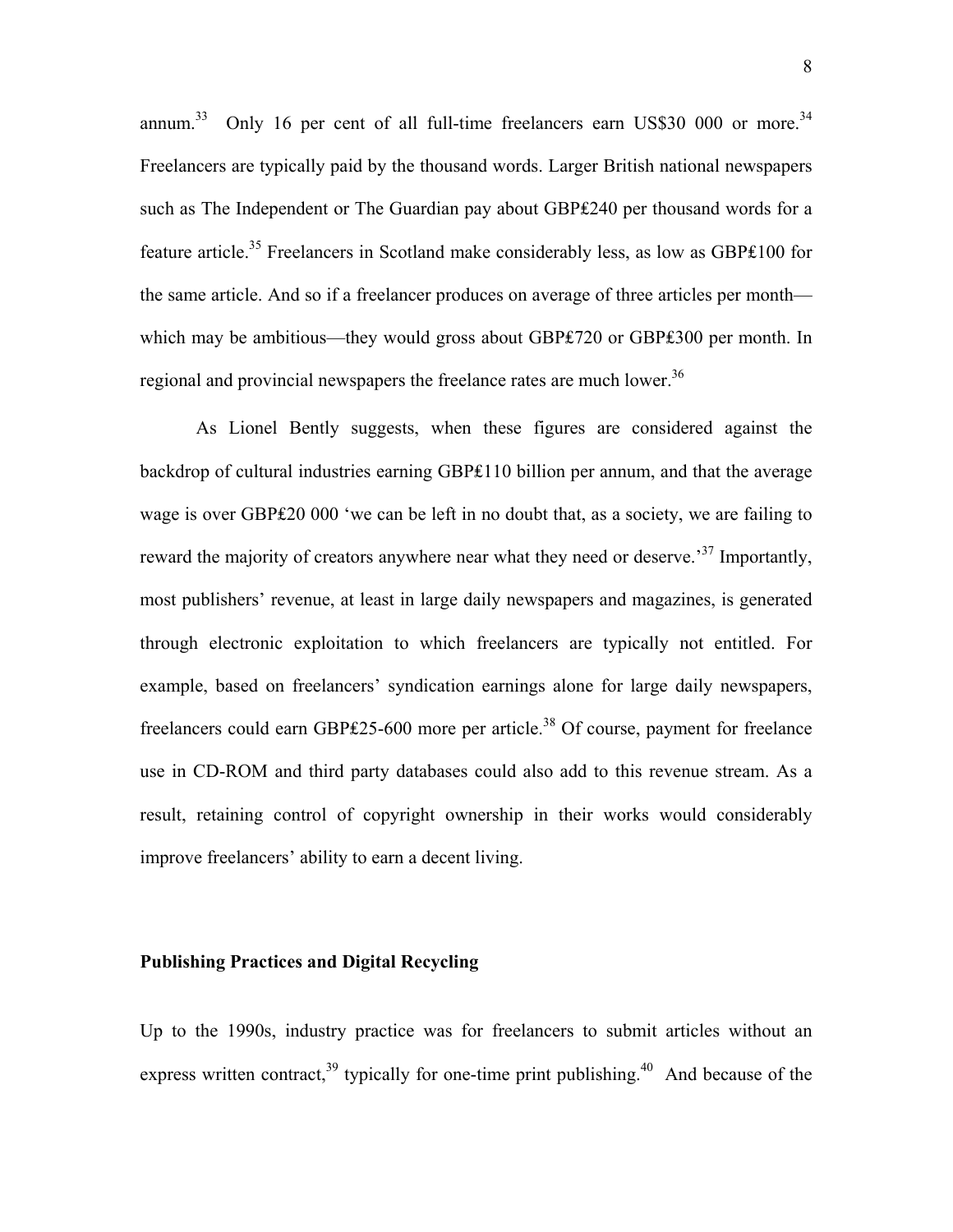quick turn-around time with print deadlines, the writers' fees were agreed upon and paid once the articles were published. Besides the additional flat fee received, freelancers customarily obtained additional fees for translations, reprints, and other modifications of the work.<sup>41</sup> Over the last few years, with the increase in digitization of works, publishers across western industries have begun to use the digital economy as a new venue to profit from authors' works. After authors' works have been published in print, publishers have begun to reproduce such works in their own databases, sell these to third party databases, or make these works available on web sites or CD-ROMs, often under the same preexisting oral contracts. Bently's work is the first British work in recent years to document how through a host of tactics, publishers claim rights in future works even when these are not needed.<sup>42</sup> Similarly, Macmillan's analysis on the wider media conglomerates, and the film industry in particular, is apposite to publishers; in buying future copyrights, publishers are under no obligation to exploit these future rights once they have acquired them, 'but of course no-one can do so without their permission'.<sup>43</sup> It is as if the legal advice to publishers is: 'You have the power. Take everything you can. Collect up the rights. Hoard them. Then if something happens, you will get the windfall.<sup>[44](#page-71-10)</sup>

More often than not, the new use of freelancers' works occurs without their permission. Very recently, the major publishing houses of newspapers and magazines such as The Daily Telegraph in Britain, have instituted the practice of sending letters to their contributors which state "you will retain copyright". In brief, through standard form letter agreements publishers unilaterally impose non-negotiable terms:<sup>45</sup> world-wide unlimited rights to publish the works in any media now known or unknown.<sup>46</sup> While publishers are paid through subscription fees and by third parties for the new uses of such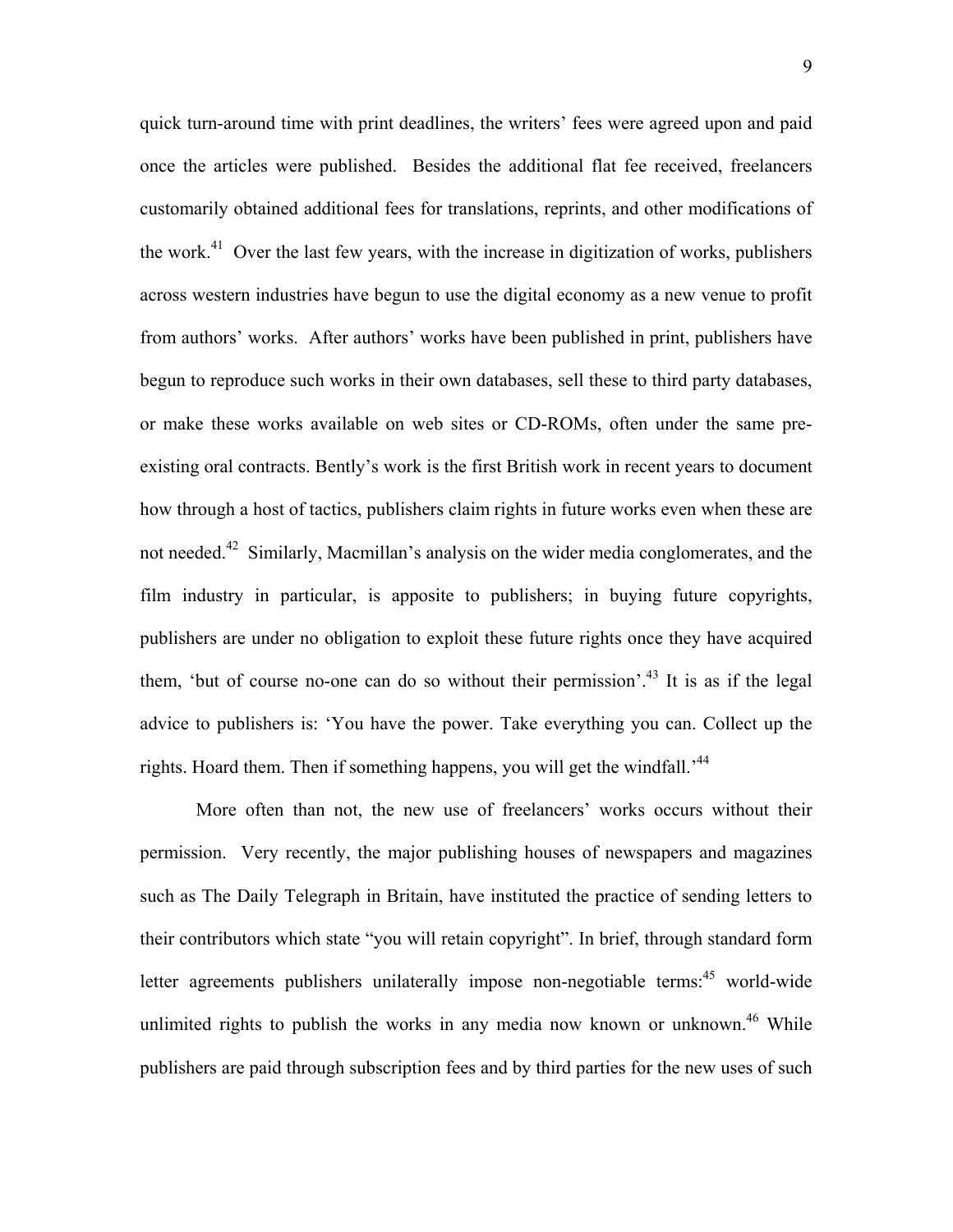works, and attempt to build lucrative electronic publishing houses,  $47$  authors continue to go uncompensated.[48](#page-71-4) And so in the battle for electronic rights, freelancers maintain that their livelihoods depend on whether they can control the copyright in their works.

On the other hand, publishers maintain that they have a vested interest in securing their digital rights and to own 'whatever the next technological wave brings in.<sup> $49$ </sup> For publishers, websites and databases are mere extensions of the original newspaper or periodical, and not separate media mandating separate payment to authors.<sup>50</sup> Media conglomerates' strategy is to produce as much copyrighted material as possible.<sup>51</sup> Publishers are indeed investing millions in the use of such new technologies.<sup>52</sup> Because of the Internet's moneymaking potential, many publishers are eager to protect online intellectual property via existing copyright law.<sup>53</sup> Out of the approximately 2 000 large daily and weekly newspapers across North America,  $1\,$  500 have online services.<sup>54</sup> The same figures can be seen in Britain and across continental Europe.<sup>55</sup> And while publishers complain about, *inter alia*,<sup>56</sup> digital piracy, the cost savings outweigh such alleged theft.<sup>57</sup> Electronic publishing eliminates the publishing industry middleman—the printer—which accounts for 40 per cent of costs,<sup>58</sup> and existing data can be supplemented with little or no turnaround time at a marginal cost of zero.<sup>59</sup> While publishers save on the cost of printing,<sup>60</sup> they increasingly charge for use of their own digitized newspaper edition on their websites.<sup>61</sup> And even though some publishers may not (yet) charge users for clicking on their web sites,<sup>62</sup> they can still make money. *New Scientist*, for instance, increased its classified advertising rates by  $10\%$  because of its web site.<sup>63</sup> None of this additional revenue goes to freelancers. Publishers traditionally only bargained for the first publication rights since the value of publishing lay almost entirely in being the first to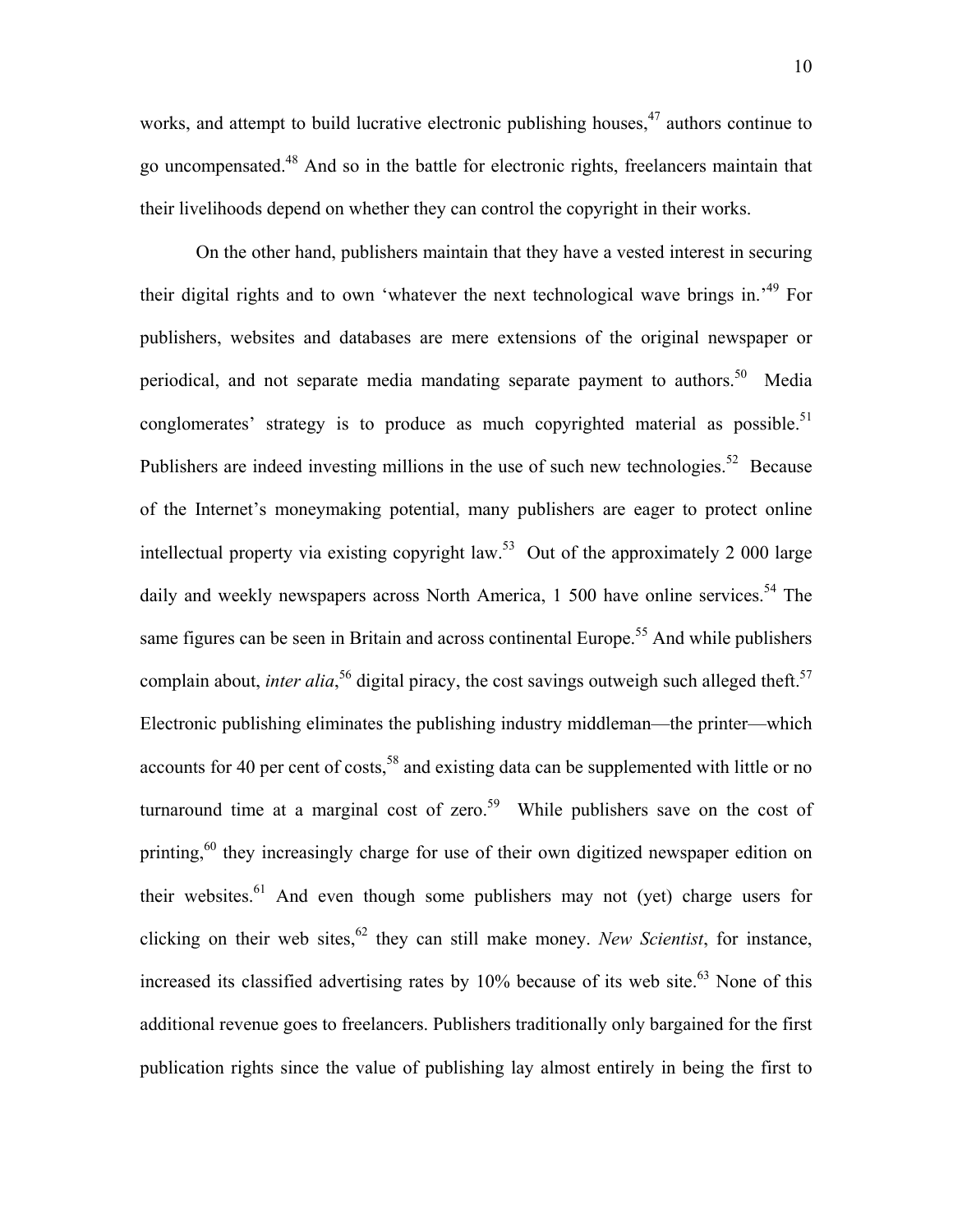print. The Internet turned this principle on its head by allowing publishers to publish cheaply online, where content remains readily available.<sup>64</sup> As a result, digital (and yet to be defined) publishing rights are valuable commodities and publishers realize that with respect to freelancers they should obtain all such rights, for the best (or lowest) possible price. $65$ 

# **Independent Contractors, Contract and Copyright Law**

#### **Freelancers as Independent Contractors**

Today, the vast majority of writers in all genres are freelancers.<sup>66</sup> Across western industries, the number of freelance authors is growing. Increasingly conglomerates outsource their work for limited contract periods. According to the Organisation for Economic Cooperation and Development (OECD), there has been a "partial renaissance" in self-employment including changes in industrial organization, technology, and efforts to avoid regulation.<sup>67</sup> The OECD reports an increase in self-employment over the past three decades in all of its member countries and especially in Canada, Germany and Britain.<sup>68</sup> In Canada, in 1993, the rate of self-employment in the cultural sector was twice that of the general workforce, 29 per cent as compared to 15 per cent.<sup>69</sup> A detailed British study focussing specifically on the book publishing industry reveals that since the 1980s there has been a steady increase in the number of its freelance workers.<sup>70</sup> Such studies focus on pull and push factors; pull factors, would be incentives for freelancers such as the desire for flexibility and independence; and push factors, would be factors such as downsizing and subcontrancting in the publishing conglomerates that leaves freelancers no choice but to pursue freelance work.<sup>71</sup> While the OECD report does not causally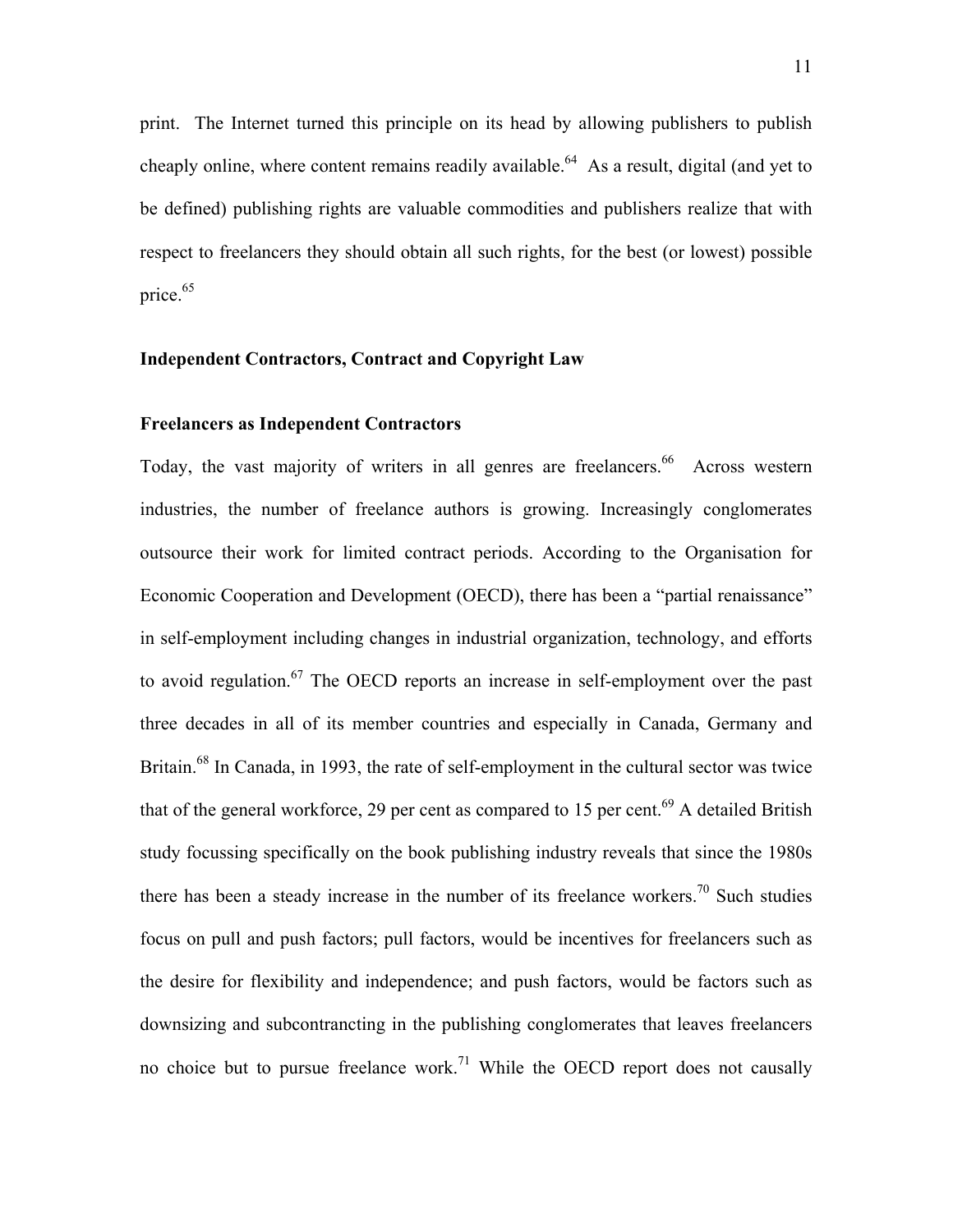connect growth in freelance work to any one factor, Celia Stanworth and John Stanworth's study attributes this increase to push factors such as cost-cutting.<sup>72</sup> These changes are very likely to be permanent and irreversible since the lower cost structures have been absorbed and generalized into the industries' operations systems.<sup>73</sup> Therefore, contracting freelancers for literary services seems to be the status of future work. Most authors will continue to be contractually bound to their publishers and such prospects necessitate an informed response from copyright law.

#### **Contract and copyright law**

For independent contractors, the central issue is whether authors' contracts, by which copyright is transferred to publishers for printing freelancers' works, contemplate electronic publication rights. Contract law governs the agreement between freelancer and publisher. In order to publish a freelance work, the publisher must have an agreement with the author granting the publisher an assignment or licence to publish the work. Given that freelancers often had a "handshake" contract with their publishers, such is regarded by custom as an implied non-exclusive licence to publish the work.<sup>74</sup> In other words, it is likely that in the absence of a contract, the only rights a publisher acquires from a freelancer are one-time usage rights.<sup>[75](#page-71-16)</sup>

A licence may be either oral or implied by conduct and may be exclusive or nonexclusive. Similar in scope to assignments,  $\frac{76}{10}$  exclusive licences must be in writing authorizing the licensee the power to exercise a right to the exclusion of all other persons including the licensor.<sup>77</sup> In the case of freelancers, their non-exclusive licences imply that other licensees (publishers) may be appointed to compete with one another and the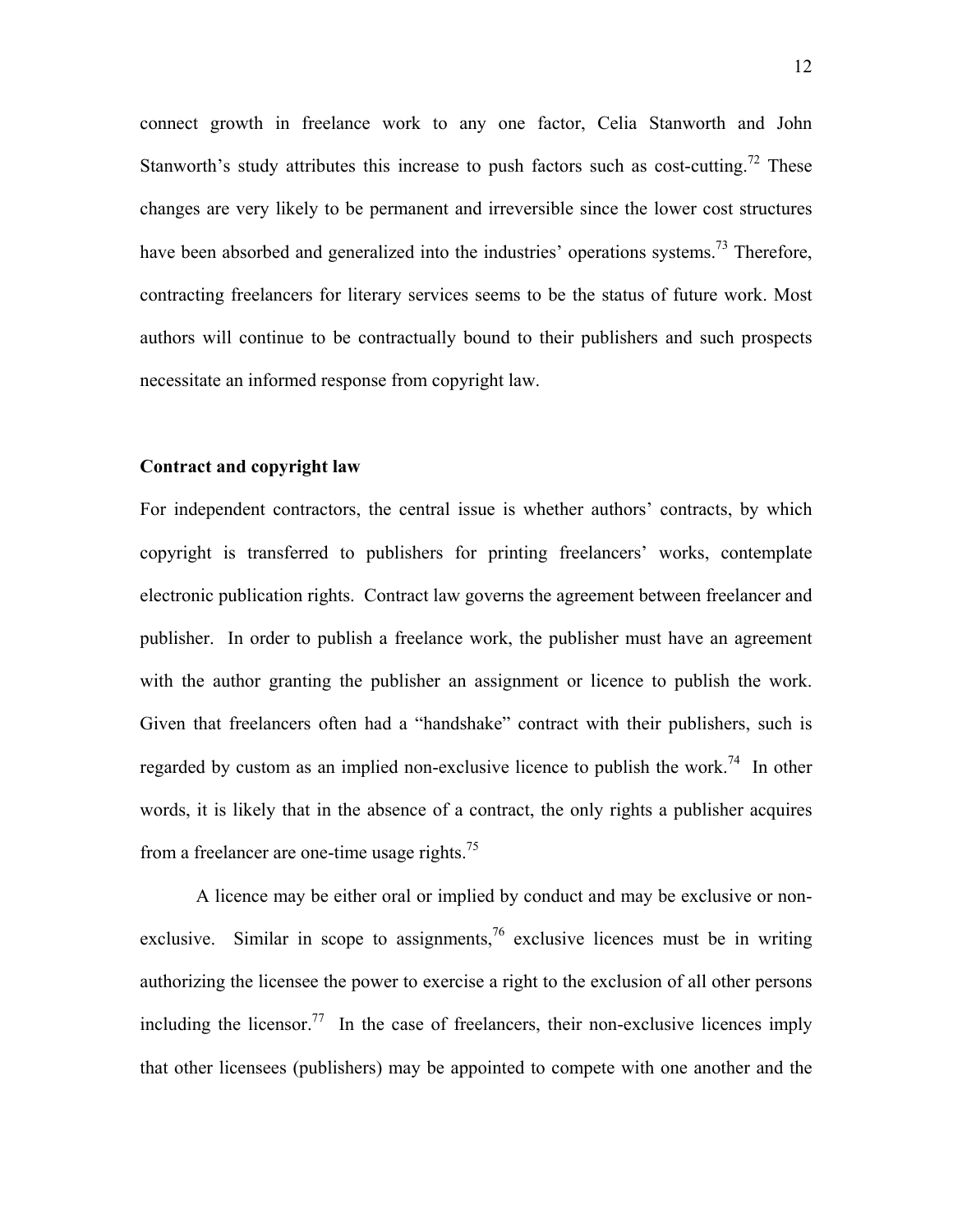freelancer[.78](#page-71-7) It also means that in contrast to assignments wherein there is a transfer of ownership, the freelancers retain ownership—the right to exclude everyone other than the licensees from use of their works.<sup>79</sup> Assignments and licences can be partial. For example freelancers may licence only print rights. In Britain, future copyright can be assigned, $80$  thereby vesting copyright in the assignee once the future work comes into existence. Moral rights can be waived in writing but cannot be assigned.<sup>81</sup> Had freelancers granted assignments or exclusive licences, these would have been in writing. In this way, the contemplation of secondary uses could have likely been more easily discernible.

The question therefore is whether the scope of the implied licence extends to online media, absent express terms. While this matter is to some extent evidentiary and interpretive in kind as it necessitates an analysis of copyright infringement, it speaks more fundamentally to the contractual nature of the freelancer-publisher relationship and, ultimately, to the ways in which such new uses challenge the very justifications of copyright law and its purported policy objectives.

# **III DIVERGENCE IN JUDICIAL TREATMENT OF FREELANCE WORK**

#### **North America**

Across the western world, freelance authors of articles previously published in newspapers have launched copyright infringement actions against publishers and owners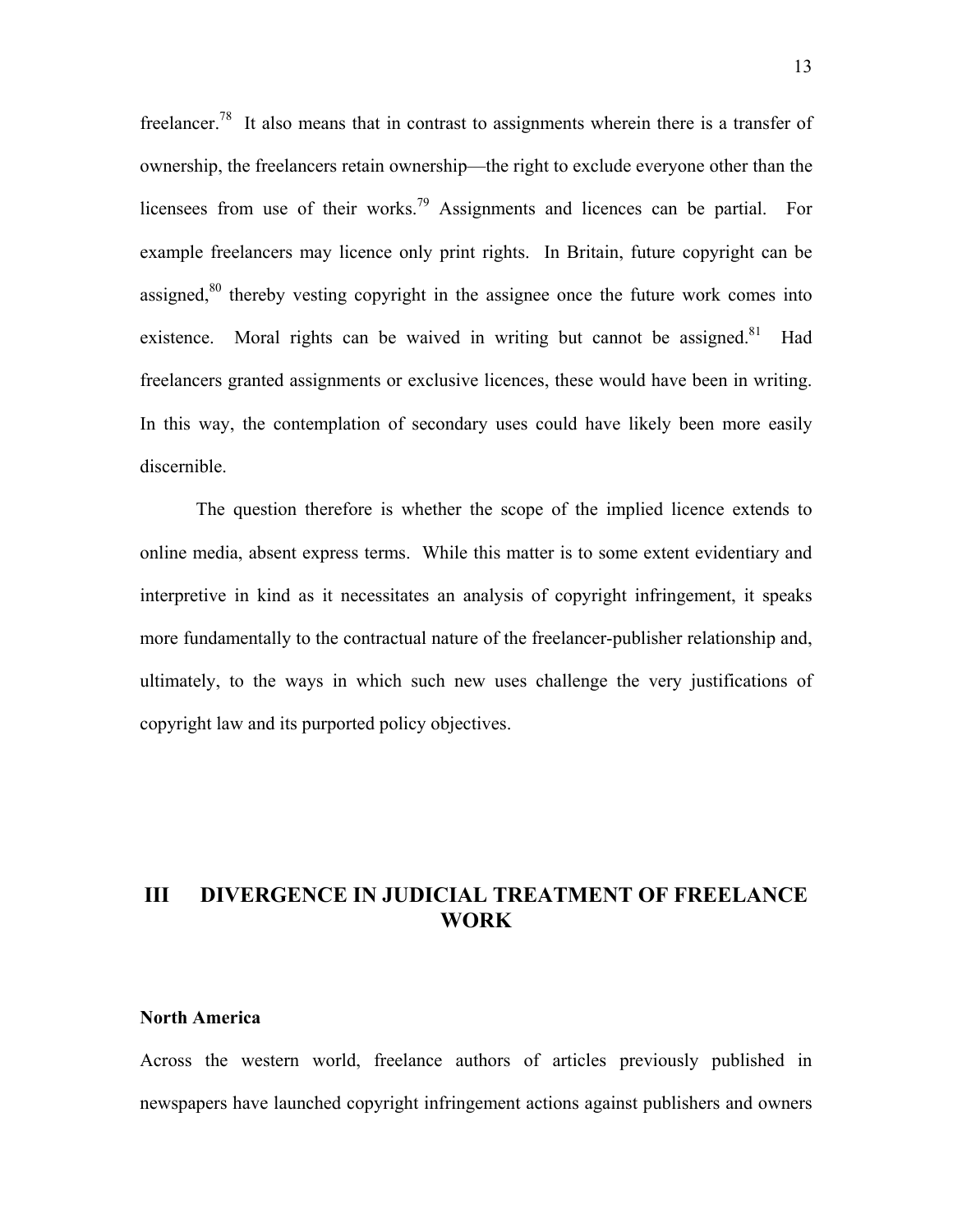of electronic databases after their articles were made available online. Many publishing conglomerates of newspapers and magazines are in the process of resolving infringement suits lodged against them. The US National Writer's Union (NWU) estimates that the US publishing industry could face between US\$2.5-\$600 billion in damages for illegally reproducing freelance work alone.<sup>82</sup> But while the cases proliferate across North America and Continental Europe there is no clear approach in resolving these cases. As we will first see in North America, courts apply vague and purportedly "neutral" copyright law provisions, and vainly focus on copyright infringement issues by examining differences between print and digital versions of freelance work.

## **US:** *Tasini*

The case that has received the most publicity and invited the most commentary is the US decision of *Tasini v New York Times Co.*[83](#page-71-33) As Sidney Rosenzweig argues, while both freelancer and publisher sides have diametrically opposed views on the dispute, both agree on one point: 'this issue will have wide ranging consequences for the publishing industry no matter which side prevails.'[84](#page-71-34) In *Tasini,* six freelance writers, led by Jonathan Tasini,<sup>85</sup> launched an action against three print publishers: The New York Times Company, Newsday, Inc. and Time, Inc. The dispute centered on twenty-one articles written by the freelancers between 1990 and 1993, in which they had registered copyrights. The petitioner publishers registered collective works copyrights in each edition in which the articles originally appeared. The publishers engaged the authors as independent contractors under contracts that 'in no instance secured consent from an Author to placement of an Article in an electronic database.<sup>86</sup> However, the publishers, under separate licensing agreements with database and CD-ROM companies,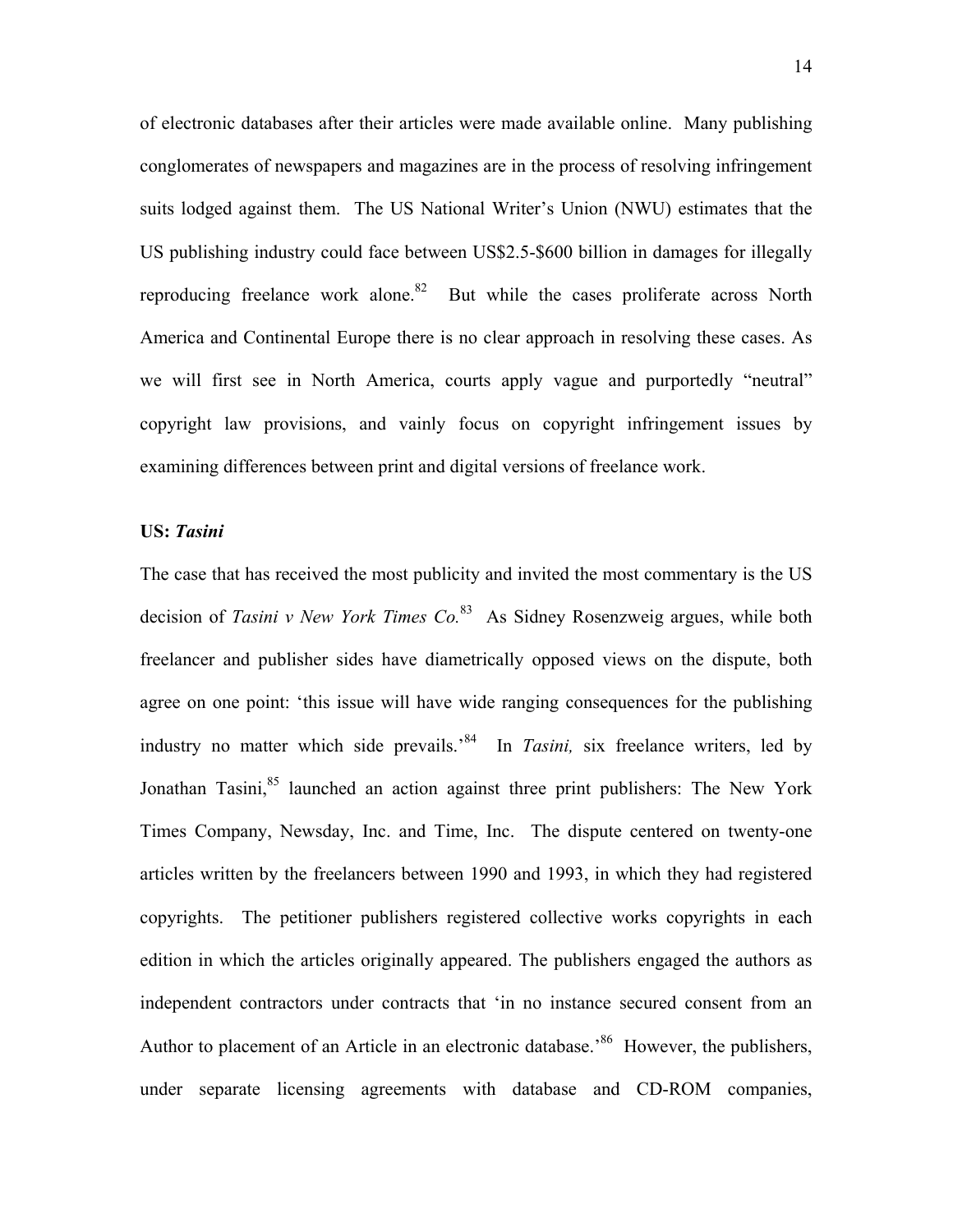(LEXIS/NEXIS and University Microfilms International respectively), and without the consent of their freelancers, permitted copies of the freelancers' articles to appear in electronic media. Granted a writ of certiorari to the US Supreme Court, the respondent publishers contested a Second Circuit ruling that had reversed a District Court decision stating that the publishers had infringed the freelancers' copyright in their individual works.

At issue was whether the reproduced articles were collective works and specifically, "revisions" of the original newspaper in which the articles first appeared. Justice Ginsburg, speaking for the majority in a  $7-2$  decision, held that section  $201(c)$  of the US Copyright Act of  $1976^{87}$  on the privilege of reproduction and distribution of collective works did not authorize the copying at issue.<sup>88</sup> The publishers were 'not sheltered by section 201(c) because the databases reproduce and distribute articles standing alone and not in context.<sup>89</sup>

#### **The publisher's privilege under section 201(c)**

The Supreme Court's analysis focused on the interpretation of section 201(c) of the USCA which reads:

> In the absence of an express transfer of the copyright or of any rights under it, the owner of copyright in the collective work is presumed to have acquired *only* the privilege of reproducing and distributing the contribution as part of that particular collective work, any revision of that collective work, and any later collective work in the same series.<sup>90</sup>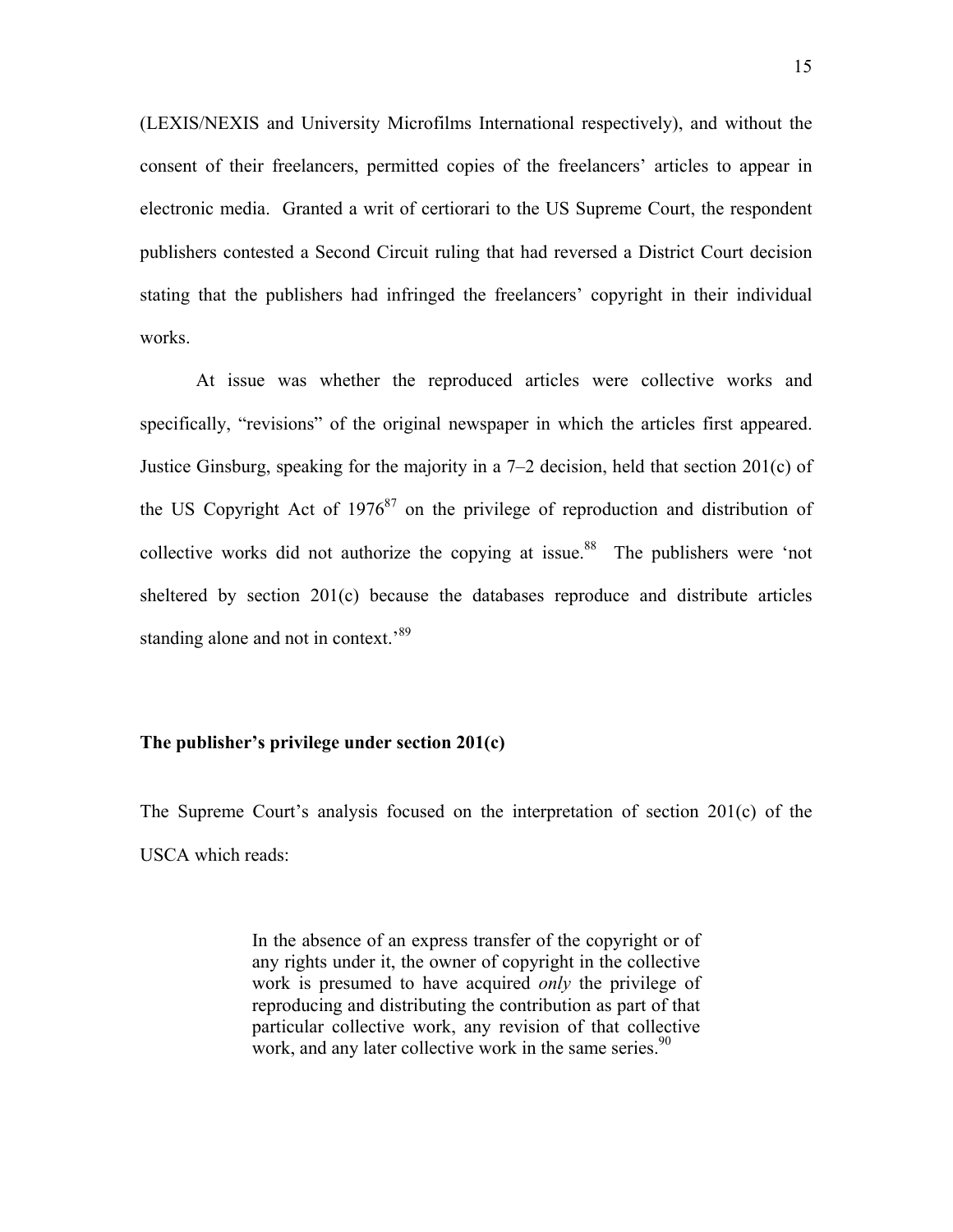According to the court, section 201(c) both describes and circumscribes the "privilege" that a publisher acquires when an author contributes to a collective work.<sup>91</sup> Absent a contract stating otherwise, a publisher is privileged to reproduce or distribute a freelancer's contributed article, only "as part of" any (or all) of the three enumerated categories of collective works. However, 'a publisher could not revise the contribution itself or include it in a new anthology or an entirely different magazine or other collective work.<sup>'92</sup> The court ruled that the reproduced works were not "revisions" but that the publishers indirectly achieved the result of "selling" copies of the articles to the public by 'providing multitudes of "individually retrievable" articles.'[93](#page-71-30) To rule otherwise would "diminish" the authors' "exclusive rights" in the articles.<sup>94</sup> Importantly, both the majority and dissent failed to consider whether the section 201(c) privilege was transferable to third parties.  $95$ 

The majority adopted a purposive reading of the legislation by analyzing the legal meaning of section 201(c) in light of its history. While copyright in the initial contribution vests in the author, copyright in the collective work vests in the collective author or newspaper company, extending only to its contributed creative material and not to the 'pre-existing material employed in the work.<sup>96</sup> The court explained that prior to the 1976 revision of the USCA, authors risked losing their rights when they placed an article in a collective work, since 'publishers, exercising their superior bargaining power over authors, declined to print notices in each contributor's name...<sup>97</sup> The court stated that Congress sought to 'clarify and improve [this] confused and frequently unfair legal situation with respect to the rights in contributions.<sup>98</sup> As such, the court suggests that Congress aimed to remedy the historical author-publisher imbalance.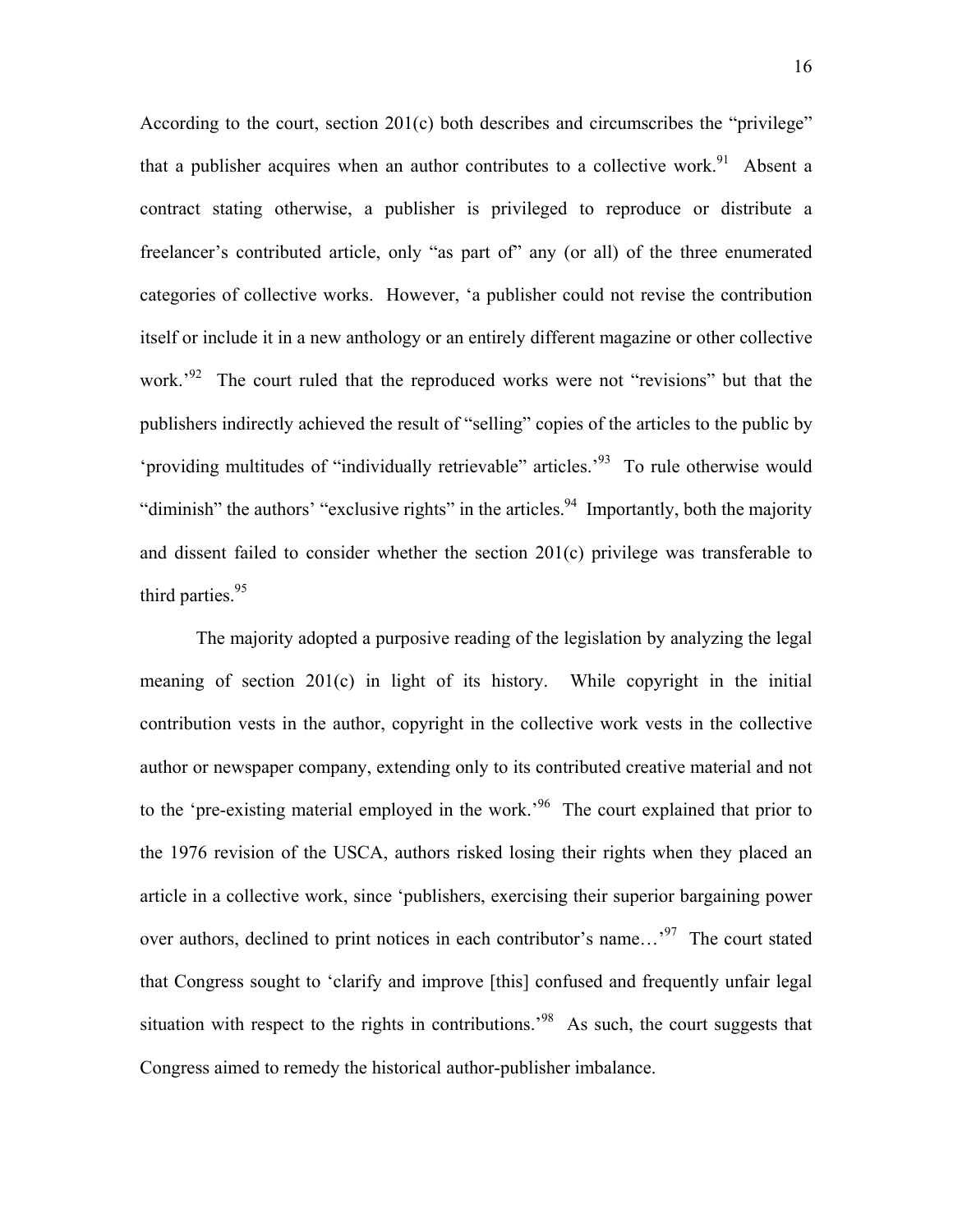Stevens J's dissent also considered the history of section 201(c) but held that publishers possessed the privilege to reprint the subject works since: (1) such a finding did not affect the copyright of the freelancers' individual contributions as the publishers neither modified the articles nor published them in a 'new anthology or an entirely different magazine or other collective work',<sup>99</sup> and (2) the history of the provision was meant to preserve authors' rights in a contribution, and did not justify that such an objective could only be honoured by a pro-freelancer finding.<sup>100</sup>

As a result, the majority's ruling appears to be pro-freelancer, while the dissent's, pro-publisher. Based on the court division, the next section analyzes three opposing arguments underpinning the freelancer-publisher debate.<sup>101</sup> The court's focus is mainly on the issue of digital reproduction amounting to copyright infringement.

#### *Tasini* **Reasoning**

#### Argument 1: Print to Electronic Media

Both the majority and the dissent disagree on how to define the revised electronic nature of the freelancers' print articles for the purpose of section  $201(c)$ .<sup>[102](#page-71-38)</sup> The dissent claims that the correct focus should be on how the articles are stored and made available to the databases, whereas the majority emphasizes the users' perception of the articles that are stored and made available to the public.<sup>103</sup> According to the majority, when the user conducts the required search to find a given article, each article appears as a separate item within the search result—without the graphic, formatting or other articles with which the article was initially published.<sup>104</sup> Conversely, for the dissent, the electronic versions of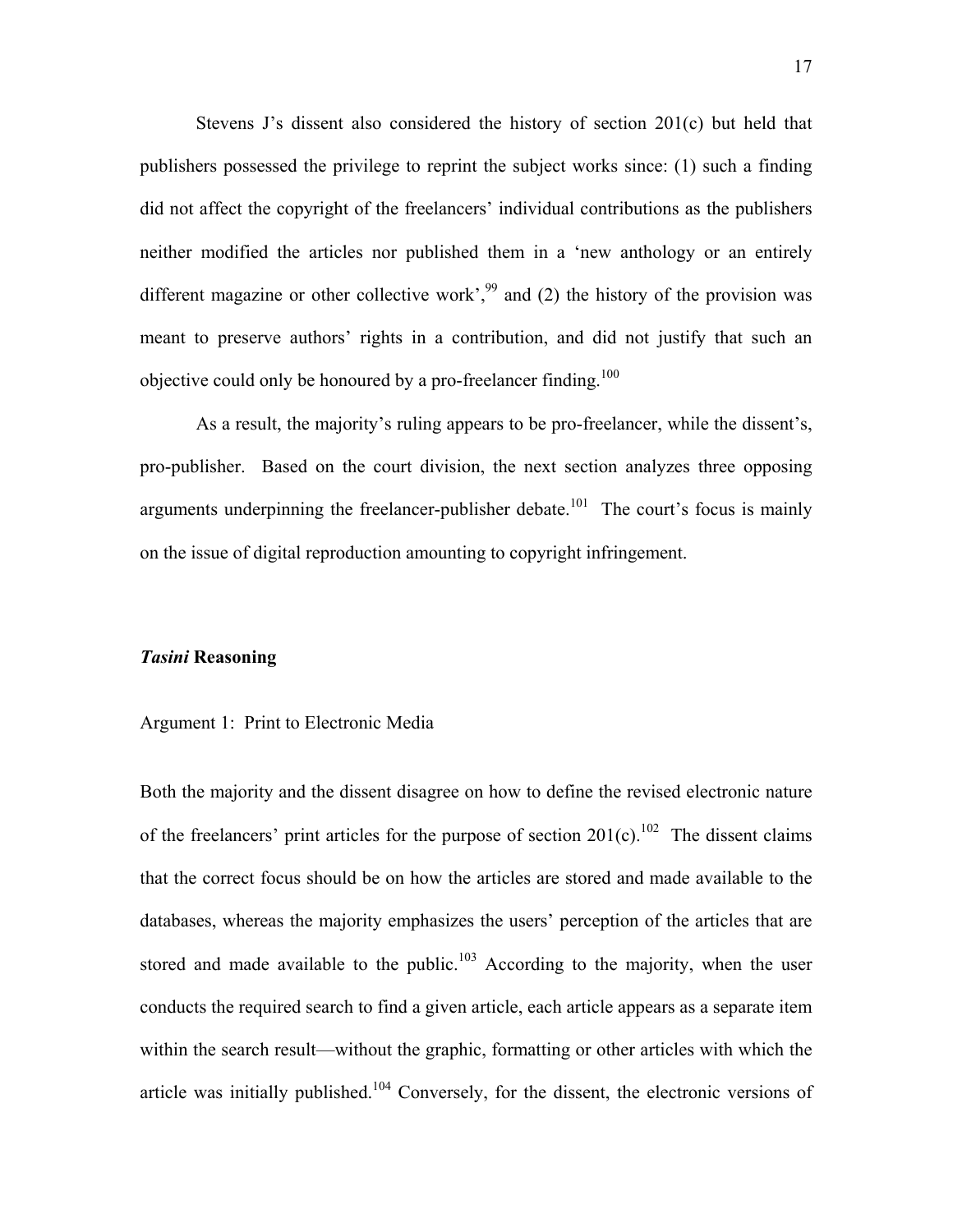the articles are part of a collection of text files of a particular edition of the newspaper, and appear online cross-referenced to that edition.

Yet the majority and the dissent lack a sophisticated understanding of the implications of revising freelancers' articles from print to electronic media. While the electronic articles may have references to the complete collection of that day's print edition of The New York Times, the original elements that distinguish a newspaper and qualify it as a revision of a collective work are not necessarily preserved. Both judgments ignore that the newspaper's opinion section and the editorial content of that day's edition (which as the dissent points out is the most important creative element that the collective author can contribute)<sup>105</sup> do not accompany the individual article. And so, the most important creative contribution of the newspaper can only be accessed with a specific search, or not at all. Therefore this lack of contribution can be an additional ground as to why the publishers contravened the freelancers' copyright. Moreover, additional creative elements, like editorials and advertisements<sup>106</sup> distinguish the publication's ideologies<sup>107</sup> often projecting a certain political perspective perceived by its readers and ultimately its contributors. As a result, the presence of these elements or perhaps the existence of others,<sup>108</sup> may instil in authors a fear of being tainted and likely being less credible as they become associated with online fora with which they desire no alliance.

Argument 2: Media Neutrality

The majority challenges the dissent's endorsement of the publishers' media neutrality argument. Media neutrality is the notion that the transfer of a work between media does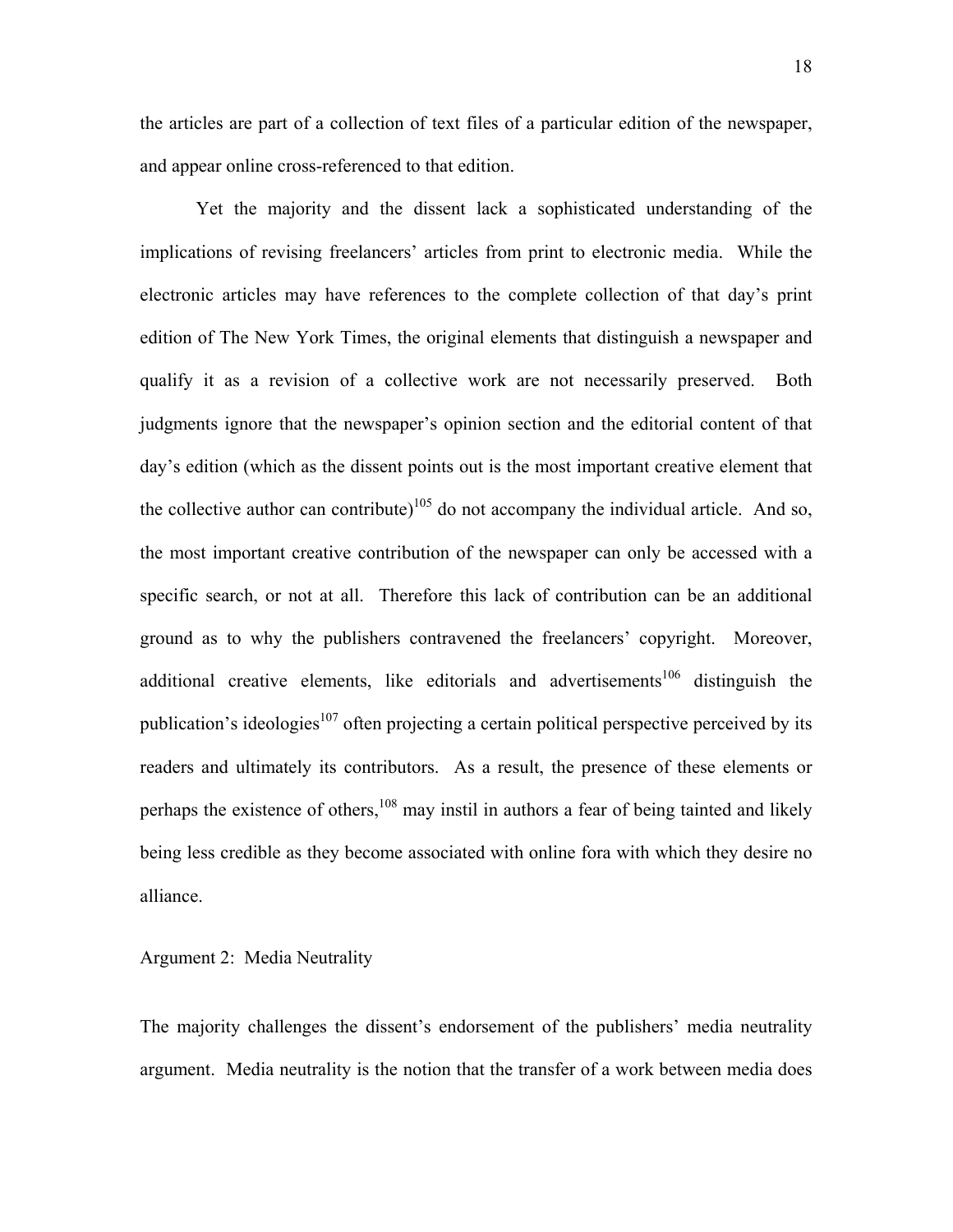not change the character of that work for copyright purposes.<sup>109</sup> For the dissent, the concept of media neutrality is preserved since the publishers' decision to convert a single edition of a newspaper, or a collective work, into a collection of individual files can be explained 'as little more than a decision that reflects the different nature of the electronic medium.<sup>'110</sup> The New York Times argued that it has the right to reprint issues in Braille, in a foreign language, or in microform (even though such versions may look and feel quite different than the original), therefore it should have the right to reproduce these electronically.<sup>111</sup>

Still, analogizing new digital uses to past publishers' practices is somewhat farreaching. These freelancers were paid additional fees for different uses, while the works were not exposed to the volatility of the digital world where there is greater potential for alteration or infringement by third parties.<sup>112</sup> Additionally, the current form of the databases is not completely attributable to the nature of the electronic media, but more to the nature of the economic market served by the databases. The publishers' and dissent's analogy in likening the long-standing practice of freelancers tacitly consenting to microfilm versions of periodicals to the natural technological evolution of electronic storage is erroneous. Besides the noted differences in medium, <sup>113</sup> microfilm does not yield the profits that digitized articles do. $114$  Irene Ayers comments that while freelancers receive no further compensation for their works, hard copy publishers sell these works to electronic publishers for large sums of money, which in turn make greater profits from user fees.<sup>115</sup> As noted earlier, while publishers save on the cost of printing, they charge for use of their own digitized newspaper edition on their websites.<sup>116</sup> This additional revenue does not go to freelancers but yet could so easily be regulated through micro-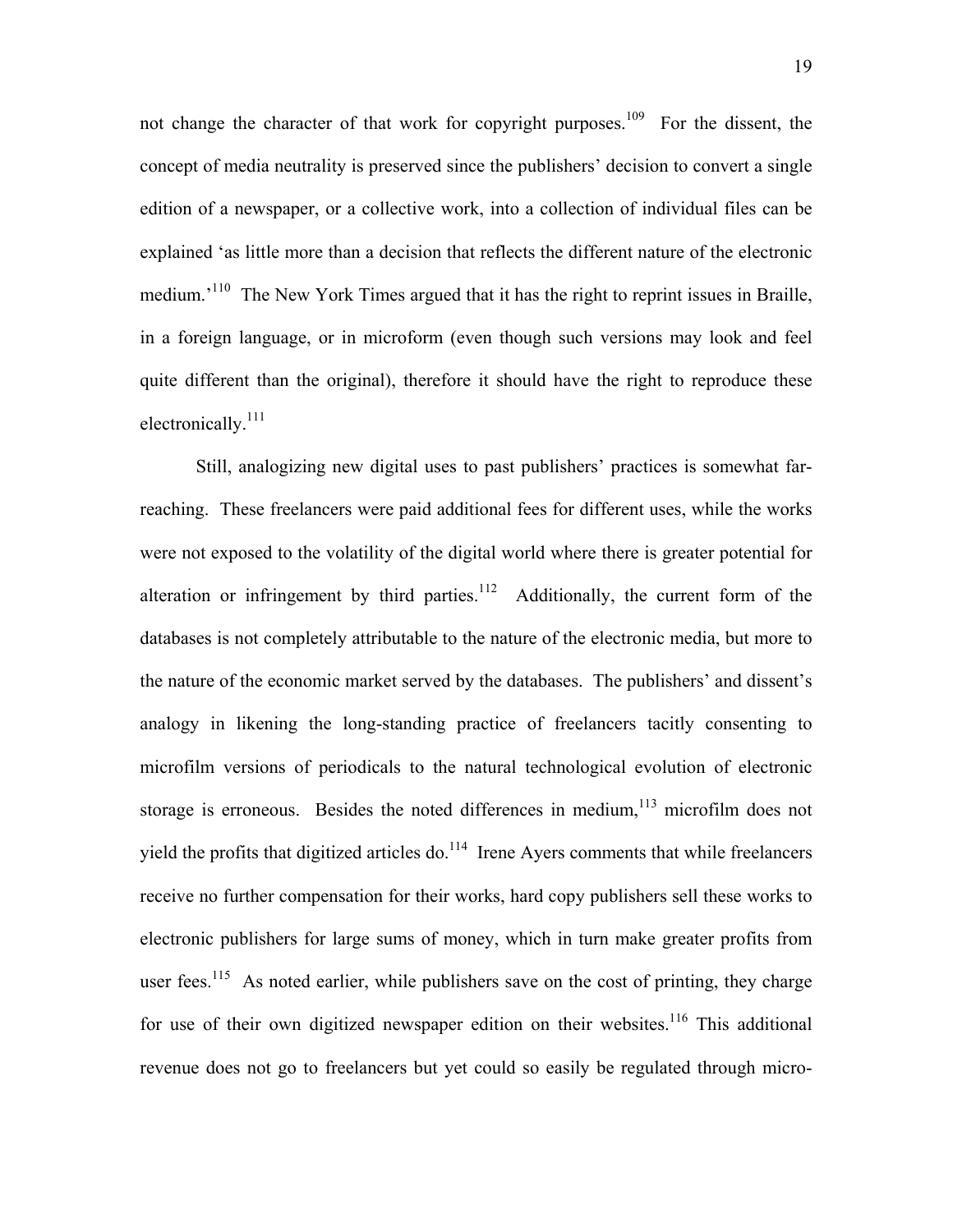payments of tallied number of downloads per article, for instance. Also, it is arguable that publishers prefer to have text online because it takes up less memory in their databases. For instance, digitizing the entire newspaper edition which would include, the masthead, images, advertisements, colour fonts and the text, would be a significantly larger file size in contrast to the much smaller file size of the individual digitized text of an article. Therefore the cost savings of storing smaller text files validates business decisions to store articles as individualized digital text and not an articles as part of its particular collective edition. In between the lines is the idea that formats must be digitized and archived to provide quick and easy access to users who pay for such services. As a result, it is not so easy to endorse the publishers' argument that freelancers have implicitly waived their rights since they did not object to microfiche reproduction. Bernt Hugenholtz puts it best: '[i]n a multimedia environment analogies are dangerous animals.<sup>'117</sup> Equating hard-copies or microfilm to CD-ROM or electronic mechanisms, suggests that there is 'very little understanding of the ongoing media revolution.<sup>118</sup>

#### Argument 3: Policy considerations

The dissent argues from a utilitarian perspective that copyright is 'a tax on readers for the purpose of giving a bounty to writers.<sup>119</sup> The tax restricts the dissemination of works, but only insofar as necessary to encourage their production. Put differently, 'the primary objective of copyright is not to reward the author, but to secure the general benefits derived by the public from the labors of authors.<sup>120</sup> Rather than narrowly focusing on authors' rights as per the majority, the dissent purports to favour the public of users in order to promote the 'broad public availability of literature, music, and the other arts.<sup>121</sup>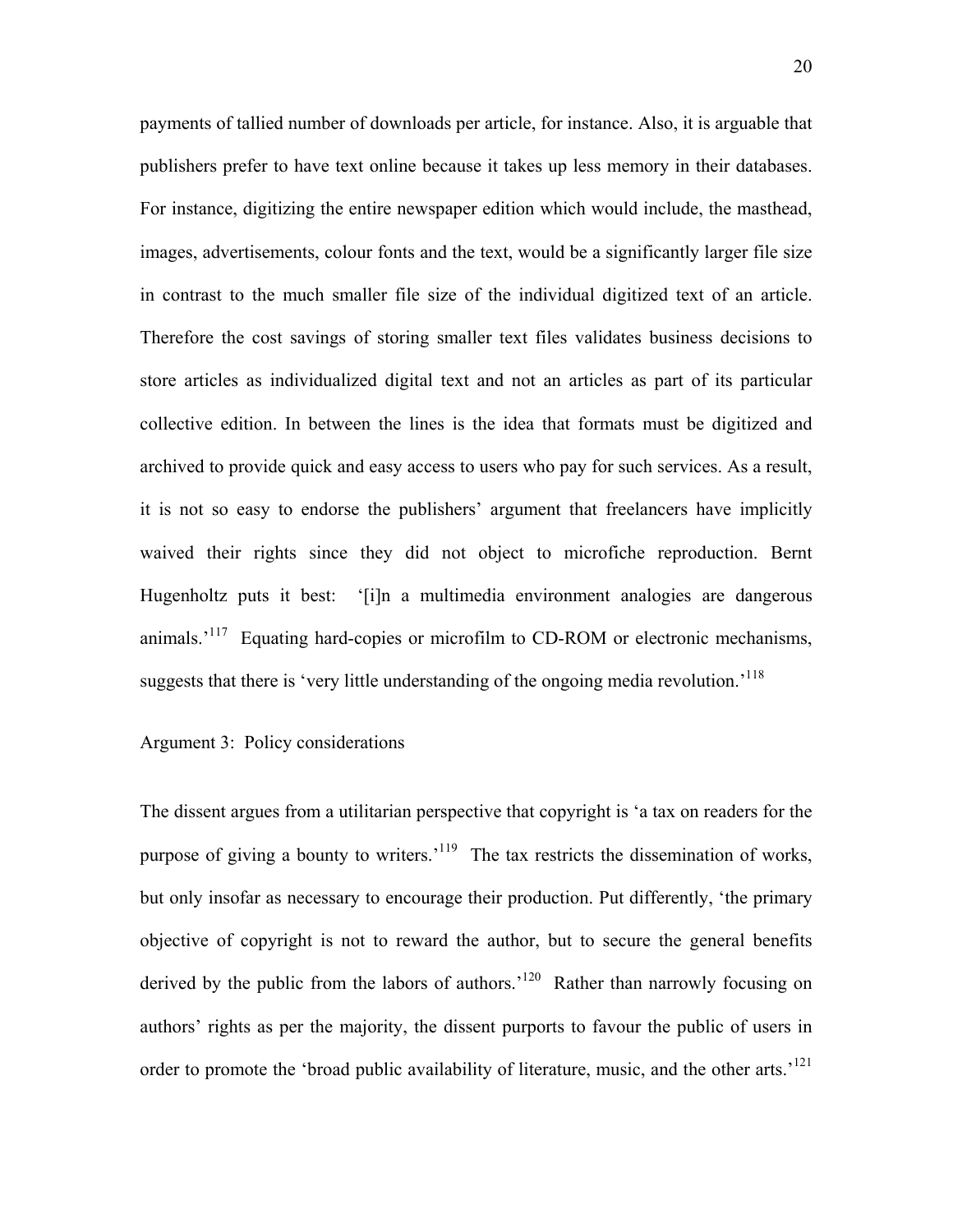For Stevens J, publishers will have difficulties in locating individual freelancers and the potential for statutory damages will likely force electronic archives to purge works from their databases.<sup>122</sup> As publishers and many commentators also argue, this effect would eliminate a section of world history by outlawing all digitally archived copies of freelancers' works.<sup>123</sup>

While it is laudable that the dissent uses policy reasons for resolving ambiguities in the USCA, the majority points out the shortcomings of this perspective. The majority observes: 'speculation about future harms is no basis for the Court to shrink authorial rights Congress established in section  $201(c)$ .<sup>'124</sup> The court acknowledges that the parties 'may enter into an agreement allowing continued electronic reproduction of the [a]uthor's works.<sup>125</sup> Furthermore, although it may be sensible to allocate the right of distribution to publishers since they can best handle the task from an efficiency perspective, as the appellate court also pointed out,<sup>126</sup> a court 'is not free to construe statutes in the manner most efficient. Instead, the court must follow the intent of Congress as expressed in the term of the statute.<sup>'127</sup> As Josh May indicates, authors may still retain control of electronic distribution of their works through collecting rights organizations, for instance.<sup>128</sup> While commercial copyright transactions can be prohibitively expensive for individuals, this is not so for collecting societies.<sup>129</sup> Indeed, 'if necessary the courts and Congress may draw on numerous models for distributing copyrighted works and remunerating authors for their distribution.<sup>'130</sup> To this effect, the dissent does acknowledge that government is more equipped to study the nature and scope of the problem and devise an appropriate licensing remedy.<sup>[131](#page-71-7)</sup>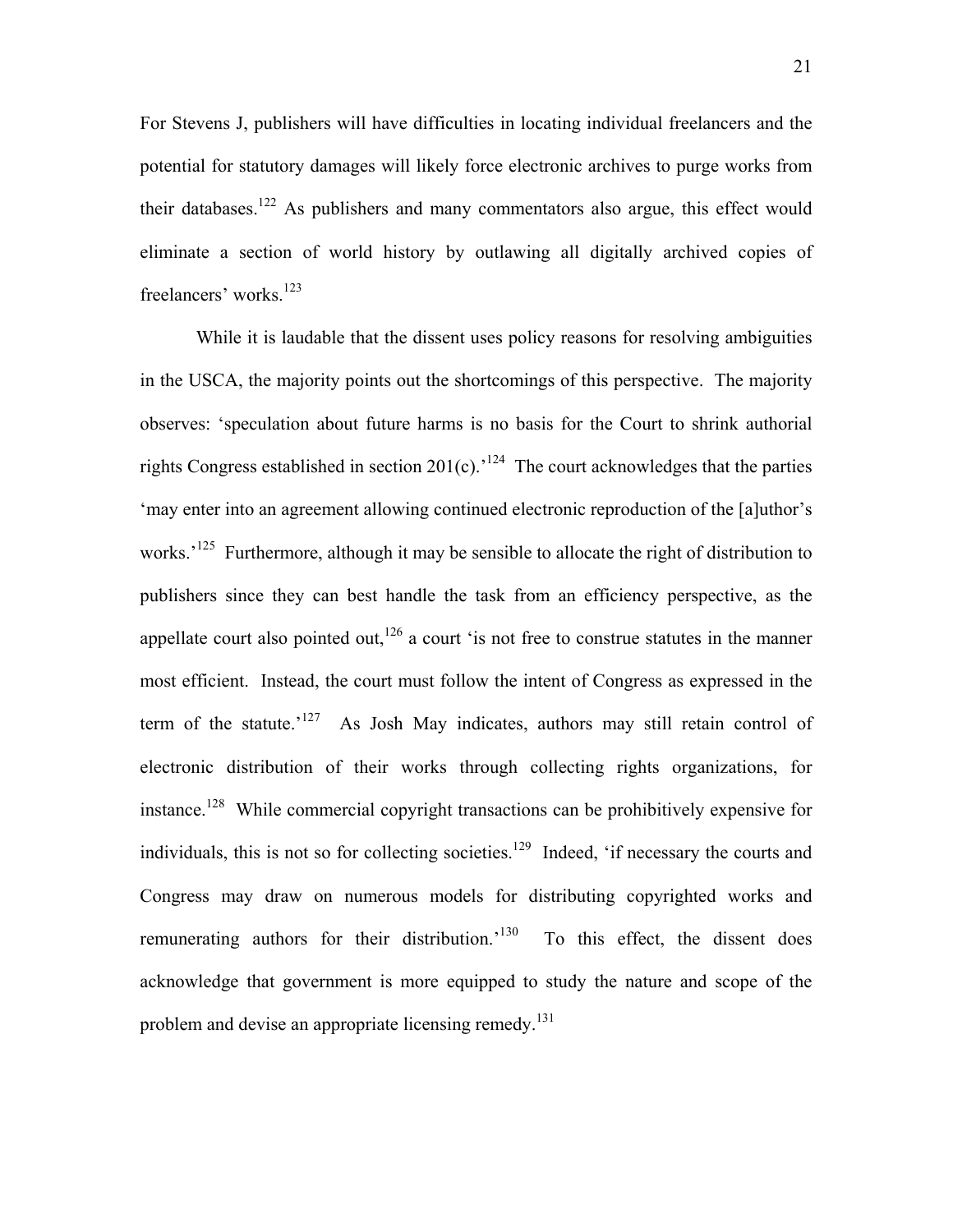Should these digital issues remain in the judicial arena, in light of the majority's decision based on the imbalance between freelancer and publisher, it is arguable that future freelancers' disputes will be resolved in their favour. And, while the majority also focuses on users' interests, on the whole, it remains worrisome that *Tasini* does not provide a comprehensive understanding of the current digital conundrum authors face and thus may reinforce a myopic understanding of the issues.

#### *Tasini* **and the conveyancing of copyright conundrum**

While *Tasini* is arguably a triumphant ruling for authors, which highlights the current digital issues plaguing freelancers vis-à-vis publishers, the case falls short of properly addressing the copyright management problems that first underpinned the relationship between the parties. By the time the case made its way to the Supreme Court, the contractual claims, which were argued at the District<sup>132</sup> and Appeals<sup>133</sup> courts, were no longer an issue. While all the writers who submitted their articles for publication to The New York Times did not have any written agreements, at the District Court, Newsday and Time contended that their freelancers had "expressly transferred" the electronic rights in their articles<sup>134</sup> and thus were not limited to those privileges set out in section 201(c). Newsday unsuccessfully relied upon cheque legends, issued to authors for payment, authorizing it to include the plaintiffs' articles "in electronic library archives."  $135$  Time, on the other hand, unsuccessfully relied upon the "first right to publish" secured in its written contract with one of the plaintiffs.

Since written contracts have rarely featured in the freelancer-publisher relationship, it is insightful to briefly examine one of the *Tasini* plaintiff's written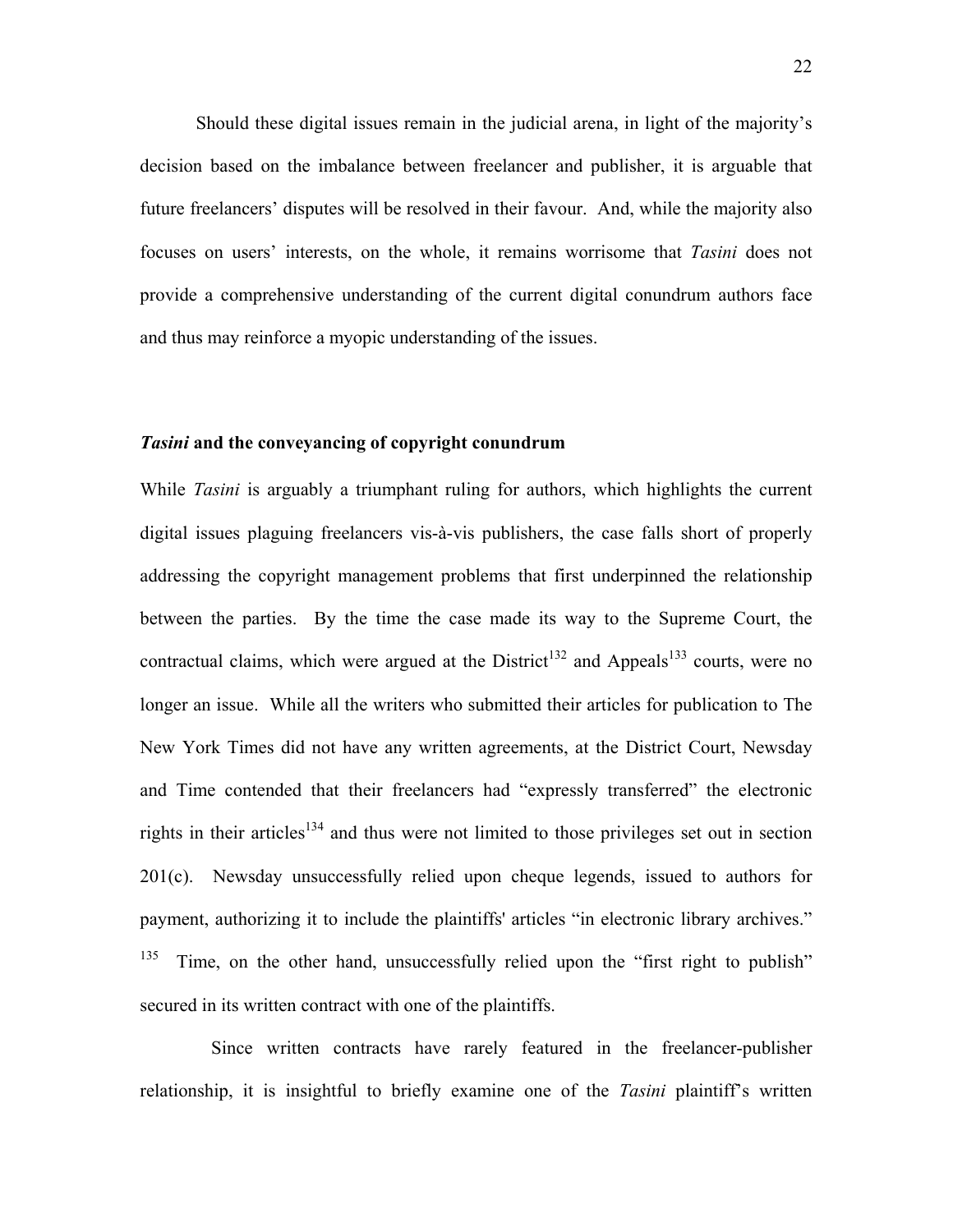agreements with Time. Time's argument was based on section 10(a) of its written agreement with the plaintiff Whitford.<sup>136</sup> Relying on a motion picture decision,<sup>137</sup> Time argued that this language included no "media-based limitation" and consequently, its first publication rights must be interpreted to extend to NEXIS.<sup>138</sup> While the District Court ruled in Time's favour (but was reversed on appeal), in *obiter* the court wondered why Time did not enforce its rights pursuant to clauses (b) and (c) of the Whitford Contract in order to both validate its electronic rights and defend itself against the infringement allegation.<sup>139</sup> On appeal, the court answered the question: Time's enforcement would have meant that it abide by its licence and compensate Whitford for new uses of his works. As the Appeals Court intuited, 'Time took this position, of course, because it did not compensate Whitford pursuant to the agreement and could not, therefore, convincingly invoke the conditional licence granted in paragraphs (b) and (c) thereof.<sup>'140</sup> This outcome suggests that publishers like Time will enforce existing contracts at their convenience and ultimately expect digital uses of freelancers' works outright.

#### **Freelancers as the triumphant party? Evaluating** *Tasini*

The Supreme Court summed up the copyright transfer issue in a footnote, since neither of the publishers pressed the claim.<sup>141</sup> Apparently, the publishers could not win, or as seen in Whitford's case, did not wish to win by enforcing potential electronic rights clauses in the Whitford Contract. Instead, they relied on the privilege conferred by section 201(c) in the alternative. It is arguable that publishers will rely on existing contractual language only to their advantage, such that they may not respect comprehensive electronic rights clauses if these mean that they will owe freelancers monetary consideration for honouring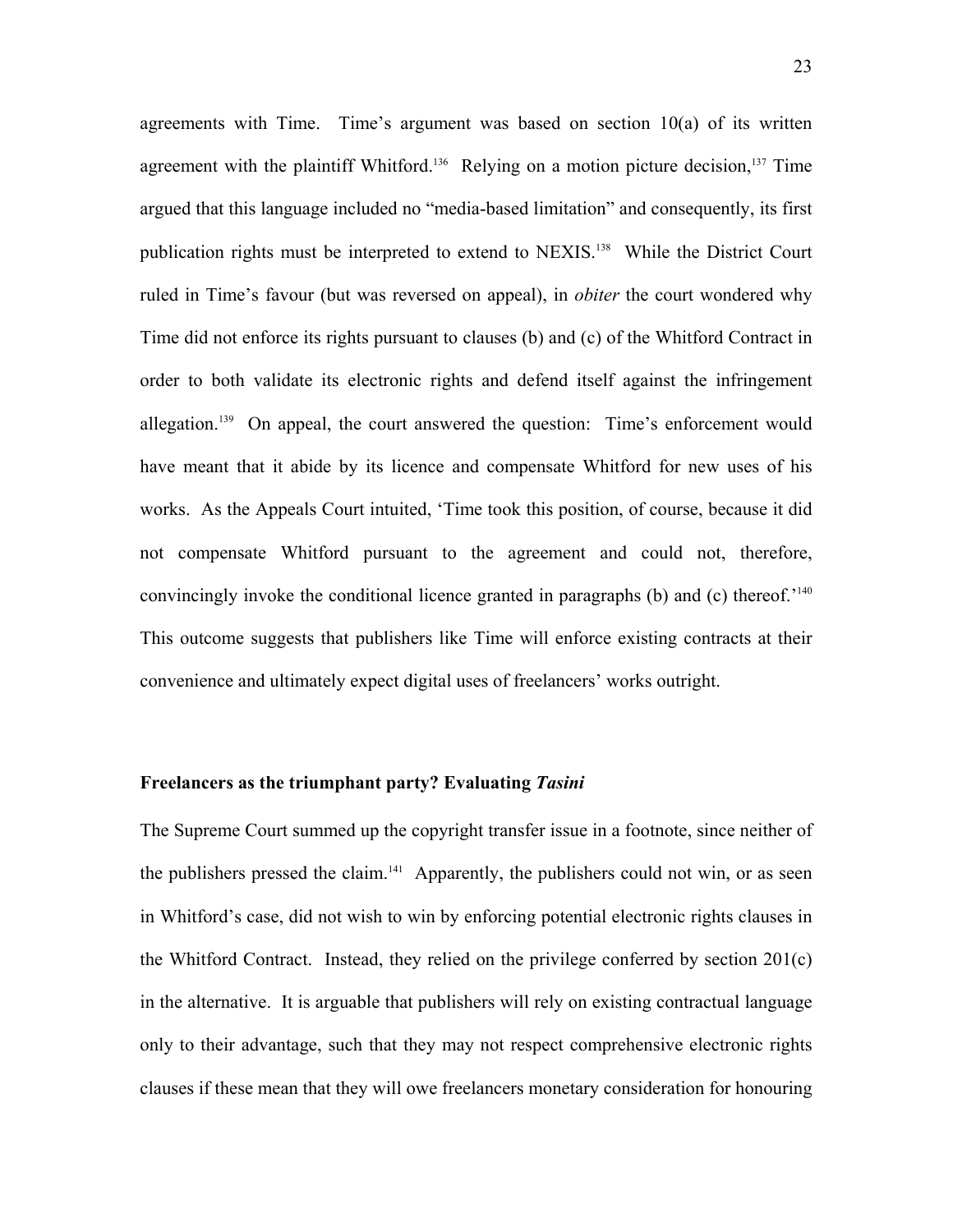their bargains. Or as seen with the endorsed cheques, publishers will manipulate any semblance to an agreement to prove freelancers' consent in contracting with them for electronic rights. To this end, against the expansive reading of the District Court, both the Appeals and Supreme Court decisions were sensible in construing a narrow reading of section 201(c) of the USCA. Doing otherwise would have indirectly ascribed transfer of ownership rights from freelancers to publishers. This result would have been at odds with authors' exclusive rights. Therefore *Tasini*'s contractual analysis indicates that agreements purporting to transfer electronic rights must be clear, utilizing plain language identifying each transferred right.<sup>142</sup>

 While *Tasini* exposed a variety of issues underpinning the freelancer-publisher relationship, it did not come without its oversights. *Tasini* did not account for contractual imbalances, or for the ideological and political dimensions obscured by digital reproduction. One wonders why the freelancers did not also advance moral rights violations since, *inter alia,* issues of accurate attribution of their works were in question. On a more fundamental level, Wendy Gordon questions *Tasini*'s interpretation of section 201(c) because '[r]egardless of whether the making of a digital collection infringes a freelancer's right of reproduction, the publisher and his database licensee clearly infringe the *right of distribution* when they make the article available for individual downloads.['143](#page-71-32)  Accordingly, infringement can still occur because freelancers not only have a reproduction right, but also an exclusive right of distribution, which is a separately recognizable right.[144](#page-71-28) Yet given that the inquiry did not completely capitalize on delineating authors' rights, Gordon's judicial oversight is not surprising. In light of these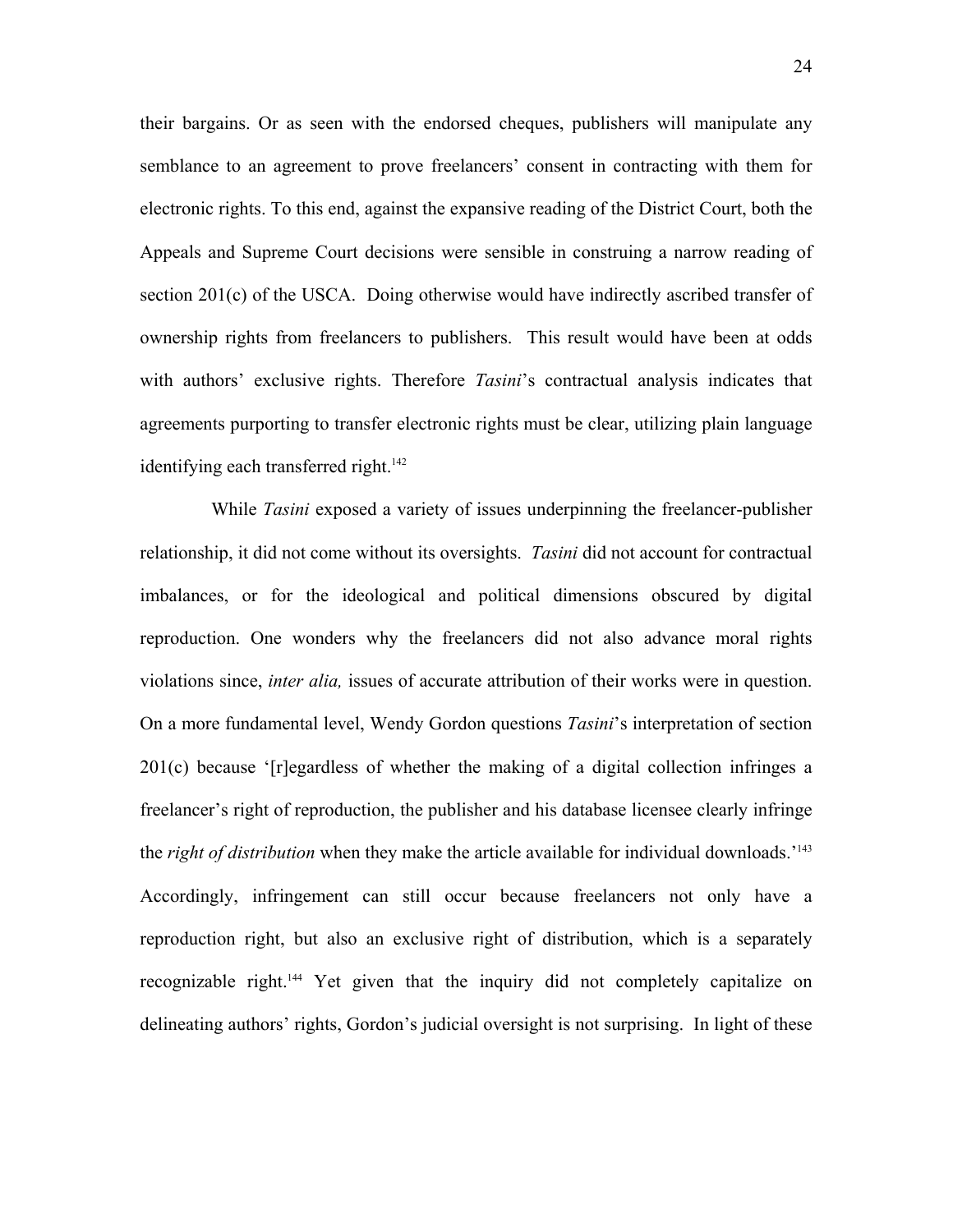shortcomings, it is questionable to deem freelancers as the triumphant party in *Tasini* as many commentators have done.<sup>145</sup>

#### *Tasini* **Aftermath**

After the Supreme Court decision, The New York Times adopted a new policy to accept only freelance works for which authors expressly surrendered all of their copyright. The publishing house also posted a notice on its web site stating that any freelancers' work affected by *Tasini* would be removed from the electronic databases unless the writer executed a release of all claims arising out of The New York Times' infringement in connection with that work[.146](#page-71-46) Consequently, following the ruling, The New York Times began to purge approximately 115 000 affected articles.<sup>147</sup> Pursuant to this "Hobson's choice," the newspaper company forces freelancers to choose between two options: (1) whether to press for compensation, or  $(2)$  forego compensation in favour of keeping their articles in the electronic databases at a time when these writers have limited information, since the damage awards from the Supreme Court decision have not yet been determined.<sup>148</sup> The subtext is that if freelancers choose the first option their articles will be purged from the databases and, more significantly, appear as the recalcitrant authors hard-pressed to secure future contracts with the big publishers. Following the purging of the articles, The New York Times justified that it was "obliged" to do so and, as somewhat of a peace offering, posted a self-administered "Request for Restoration" notice to freelancers.<sup>149</sup> If freelancers decide to "restore" their works in the archives, and decline any recompense, they may also affect their rights in new pending claims.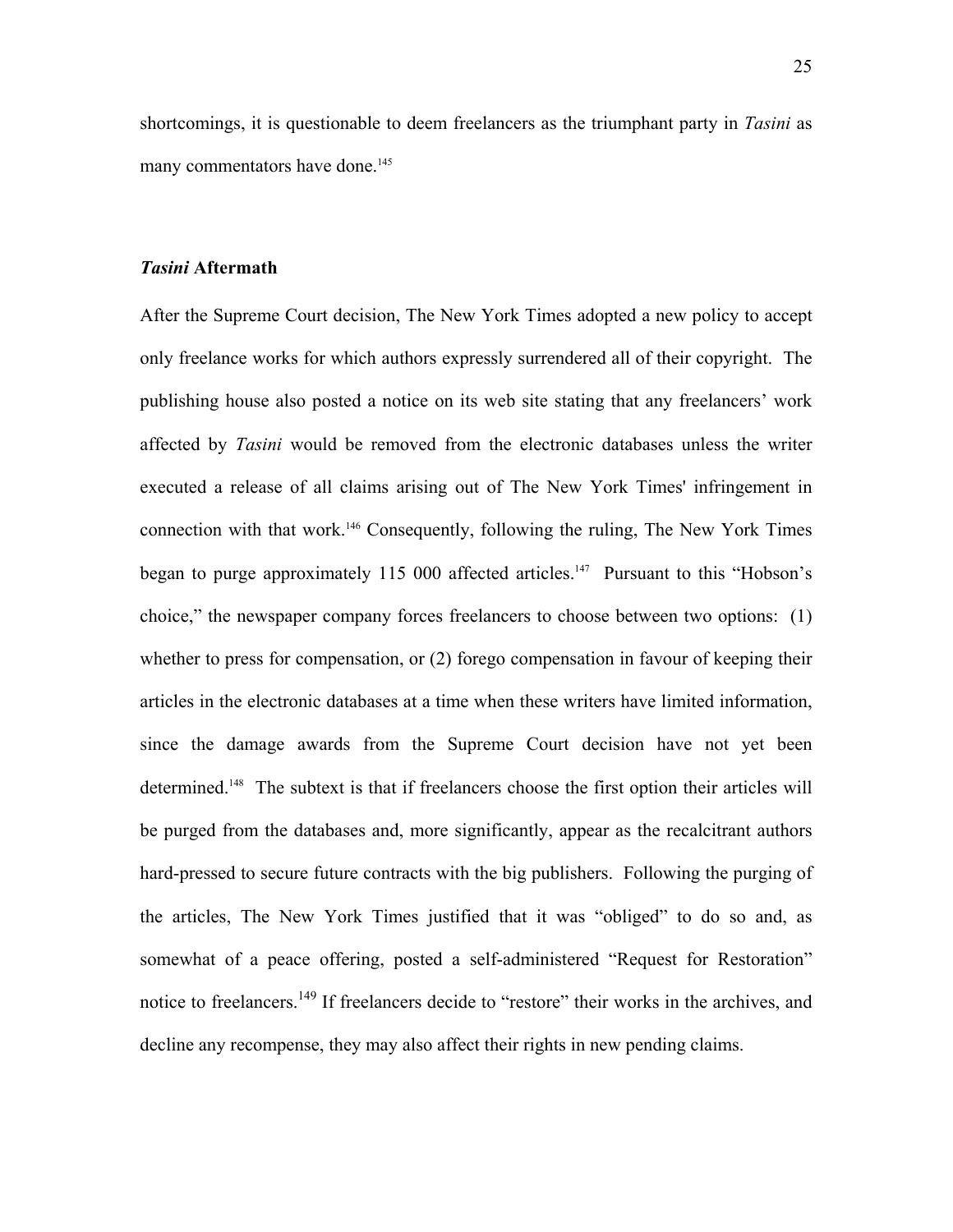After *Tasini*, the freelancers responded by running their own advertisements, demonstrating in front of The New York Times' headquarters and filing another lawsuit claiming that The New York Times forced authors to sign waivers by threatening to withhold future freelance assignments.<sup>150</sup> The New York Times has required express transfer of all of its freelancers' electronic rights since 1995. Hence, while the authorpublisher imbalance, on a symbolic level, appears to be equalized in *Tasini* by adopting a purposive reading of section 201(c) of the USCA, the aftermath may dull any justice for freelancers. Rather than working out compensation schemes, The New York Times, as the dominant party, executes retributive payment schemes. As several commentators have concluded, future freelancers may be unable to retain their electronic rights due to the 'lopsided power dynamic between authors and publishers.'[151](#page-71-13) Indeed, The New York Times' post-1995 express transfers do not preclude a future phase of litigation; freelancers may launch additional claims including remuneration for newer rights that may be exploited under these new contracts. There are indeed a number of very recent class actions launched by the Author's Guild, the American Society of Journalists and Authors (ASJA) and several freelancers against Lexis/Nexis and Dow Jones Interactive and other media moguls. These lawsuits claiming copyright infringement for works dating back to 1978, have been joined and recently ordered into mandatory mediation.<sup>152</sup> The outcome of these cases is uncertain and still ongoing. Ultimately, in Yuri Hur's words, what the *Tasini* line of decisions highlight is the 'continuing struggle between freelance writers and publishers over compensation for the electronic publication of copyrighted material.'[153](#page-71-18)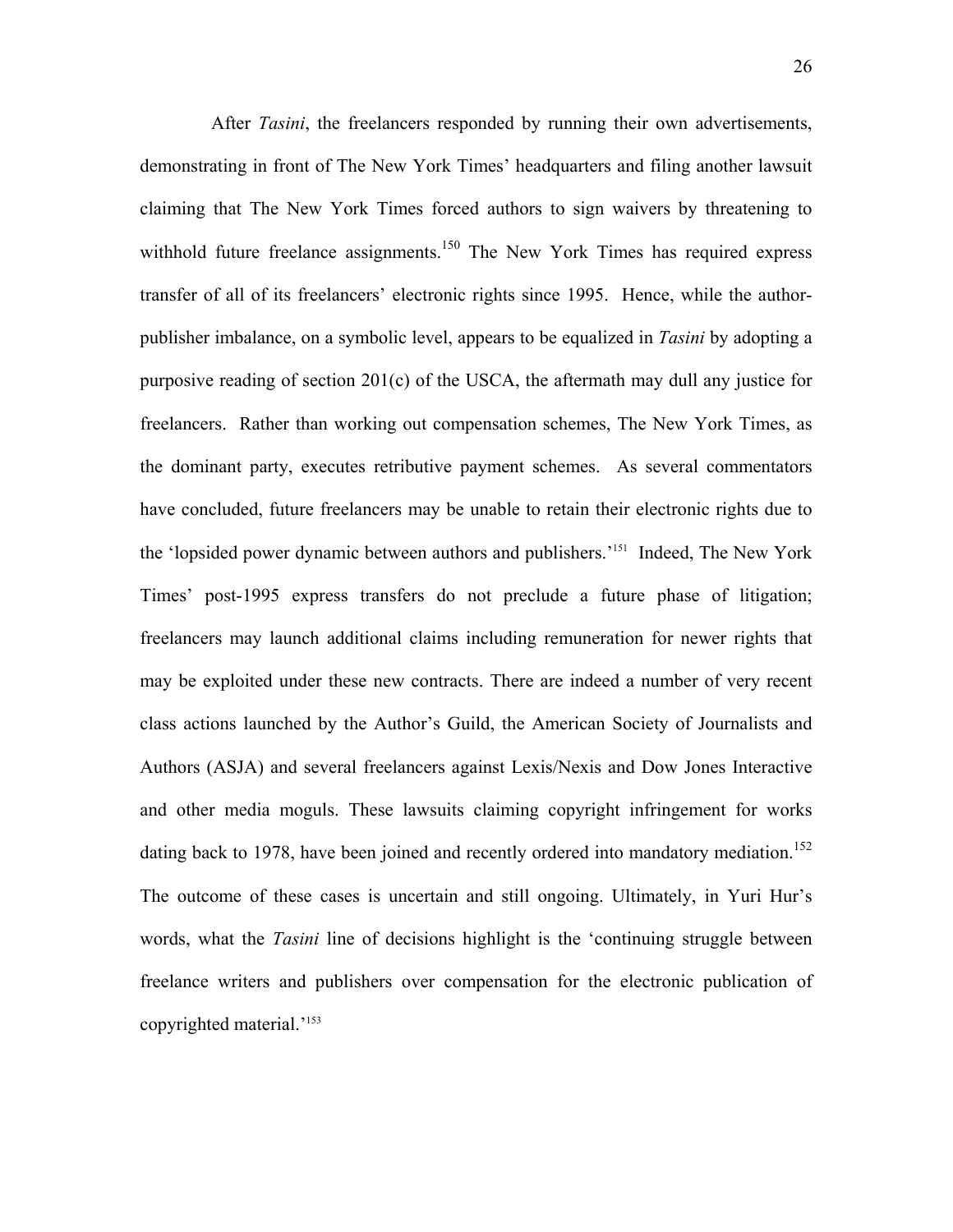#### **Canada:** *Robertson*

*Robertson v Thomson Corp*[154 i](#page-71-2)s Canada's version of *Tasini* and indeed displays a similar decision-making approach. Like *Tasini*, *Robertson* is a copyright infringement case dealing with the issues of: (1) whether electronic reproduction violates the individual copyright of the owner or whether such reproduction falls within the copyright of the collective author and, in the alternative, (2) although The Globe may have infringed the plaintiff's copyright, whether it may have an implied licence or implied term defence.<sup>155</sup> However, unlike *Tasini*, where there were individual joined plaintiffs, in *Robertson*, Heather Robertson headed a class of plaintiffs.<sup>156</sup> Robertson is a well-known Canadian writer who contributed two individual works in the newsprint edition of The Globe and Mail (The Globe). These works were subsequently retained electronically and made available to the public for a fee via various electronic media, including CD-ROM and Internet databases[.157](#page-71-27) Similar to the publishing giants in *Tasini*, Thomson Corporation is a large multimedia company in the business of publishing newspapers like The Globe, with various subsidiaries.

In contrast to *Tasini* where there were no written agreements except for the plaintiff Whitford's, in *Robertson*, The Globe entered into a letter agreement with Robertson's publisher McClelland & Stewart in August 1995 for one time usage of one of her works for a fee, which made no reference to electronic rights. Beginning in February 1996, The Globe entered into a written contract with numerous freelancers, which it revised in December 1996 in order to expand the electronic rights clause, which read: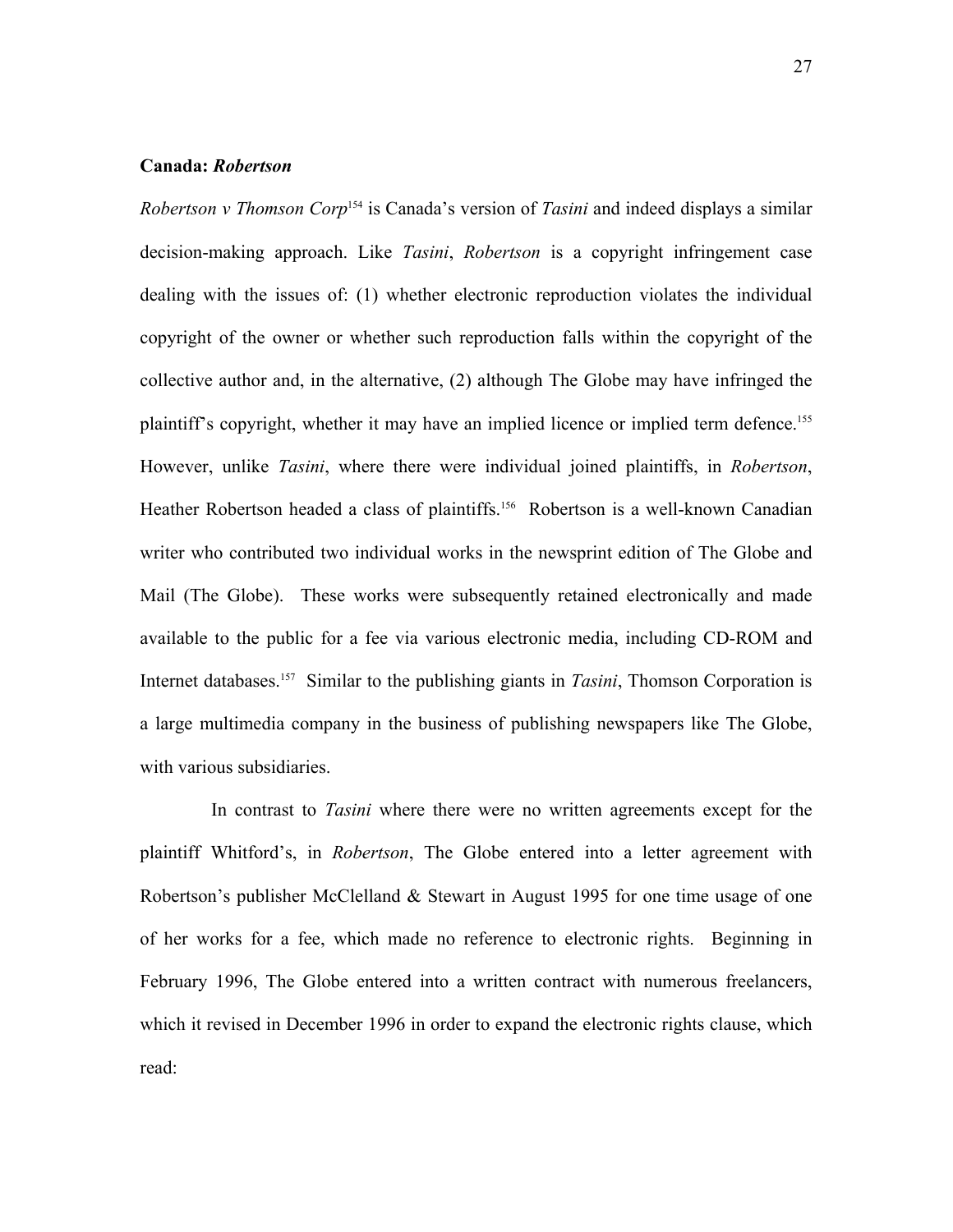…for perpetual inclusion in the internal and commercially available databases and other storage media (electronic and otherwise) of The Globe or its assignees and products (electronic and otherwise) derived therefrom. [158](#page-71-12)

Since the copyright infringement claim essentially adopts the analysis employed in *Tasini*, I will mostly limit my comments to the licensing issues. While the Ontario court also found copyright infringement, as the reproductions constituted copies of the freelancers' individual works in which Robertson alone had copyright, the licensing issues were problematic. Based on the complexity of the licensing facts, the court found a genuine issue for trial and could not grant Robertson summary judgment.

#### **Transfer of copyright by implied terms and implied licence**

While the court did not ultimately rule on the conveyancing of copyright, spent some time articulating its stance on the issue. Section 13(4) of the Canadian Copyright Act (CCA),[159](#page-71-49) is accepted to apply to assignments and proprietary licences, and states that these can be made in whole or in part and must be in writing.<sup>160</sup> It is clear that a mere licence, which does not grant an interest in the copyright, need not be in writing.<sup>161</sup> In *Robertson*, The Globe alleged that it had a licence, either through implied terms in the contract or through an implied licence.<sup>162</sup> The Globe claimed that it was entitled to a 'continuing right in perpetuity to reproduce the plaintiff's freelance articles throughout the world through electronic on-line databases via the Internet.'[163](#page-71-52) In response, the plaintiff freelancer argued that such a grant connoted 'an assignment or license in the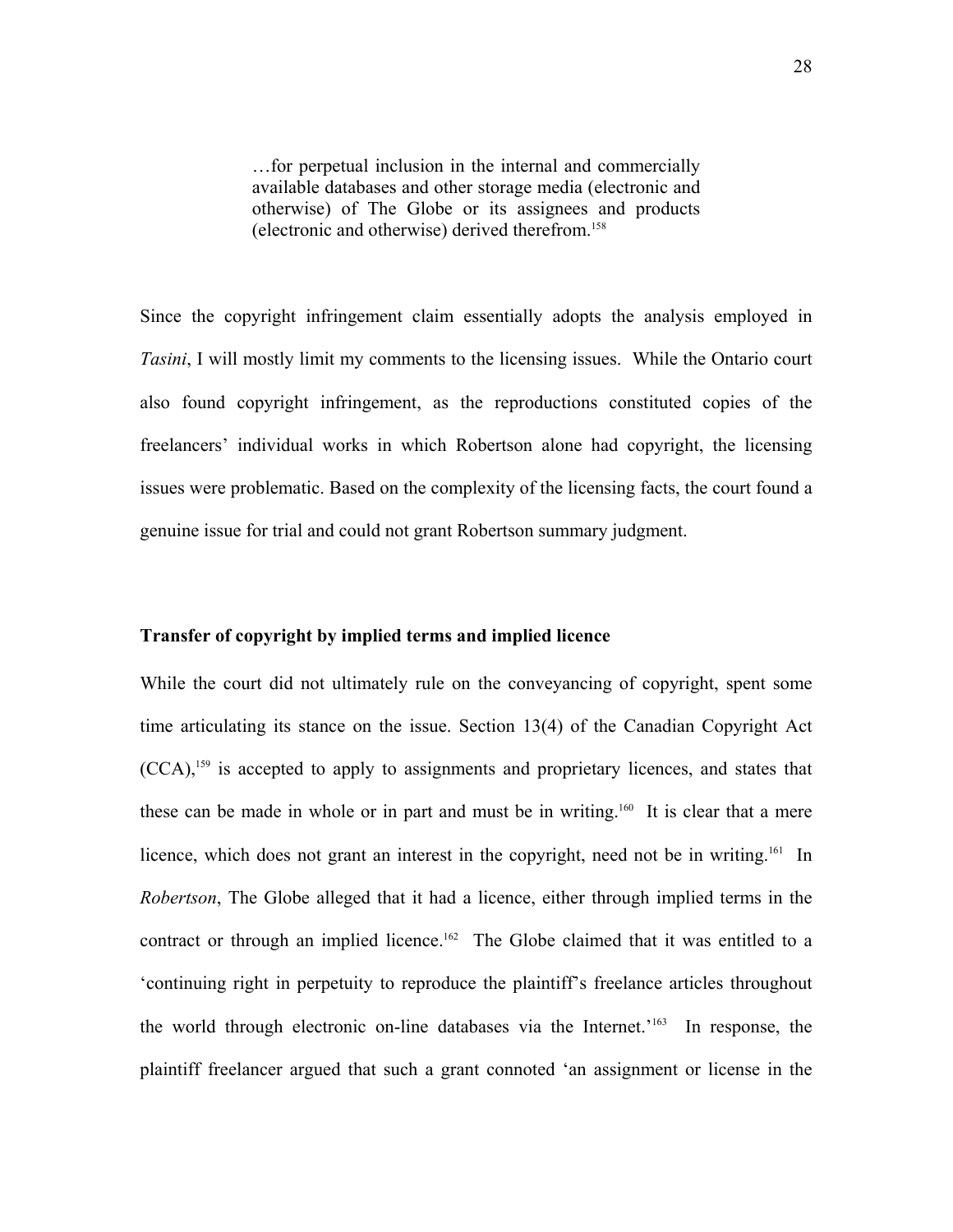nature of the grant of a *proprietary interest* in the freelancer's copyright.['164](#page-71-7) As a result, the plaintiff freelancer contended that the defendant must comply with section 13(4) of the CCA in order for the licence to be valid. Nonetheless, the court ruled that the licence did not need to be in writing because it did not convey a proprietary interest. The Globe's licence was 'arguably nonexclusive' since the freelancer 'retains the rights to publish and re-sell the individual work.['165](#page-71-5)

While the court cannot confer a proprietary interest in the copyright as the defendant would like, the court conversely leaves open the question of whether there was in fact a licence between the parties and more specifically of what type. The decision, for instance, does not preclude the possibility that the defendant could be entitled to a licence in the new electronic uses of the works. Conflicting evidence regarding the licence could not allow the court to make a ruling and consequently, the court conveniently sidestepped a final decision.

Moreover, the court found considerable evidence regarding The Globe's new electronic publishing practices. The court noted that the freelancers were possibly aware of the existence of the database, InfoGlobeOnline, which featured online versions of freelance articles long before 1996.<sup>166</sup> The court thus suggests that in 1996 The Globe merely codified the existing practice of electronically publishing freelancers' works in its new standard contract. Hence, the court speculates that if the freelancers wanted to restrict their rights they were obliged to do so expressly.<sup>167</sup> But again given the nature of the conflicting evidence (as the freelancers testified to only granting one-time print rights), the court could not make a determinative ruling.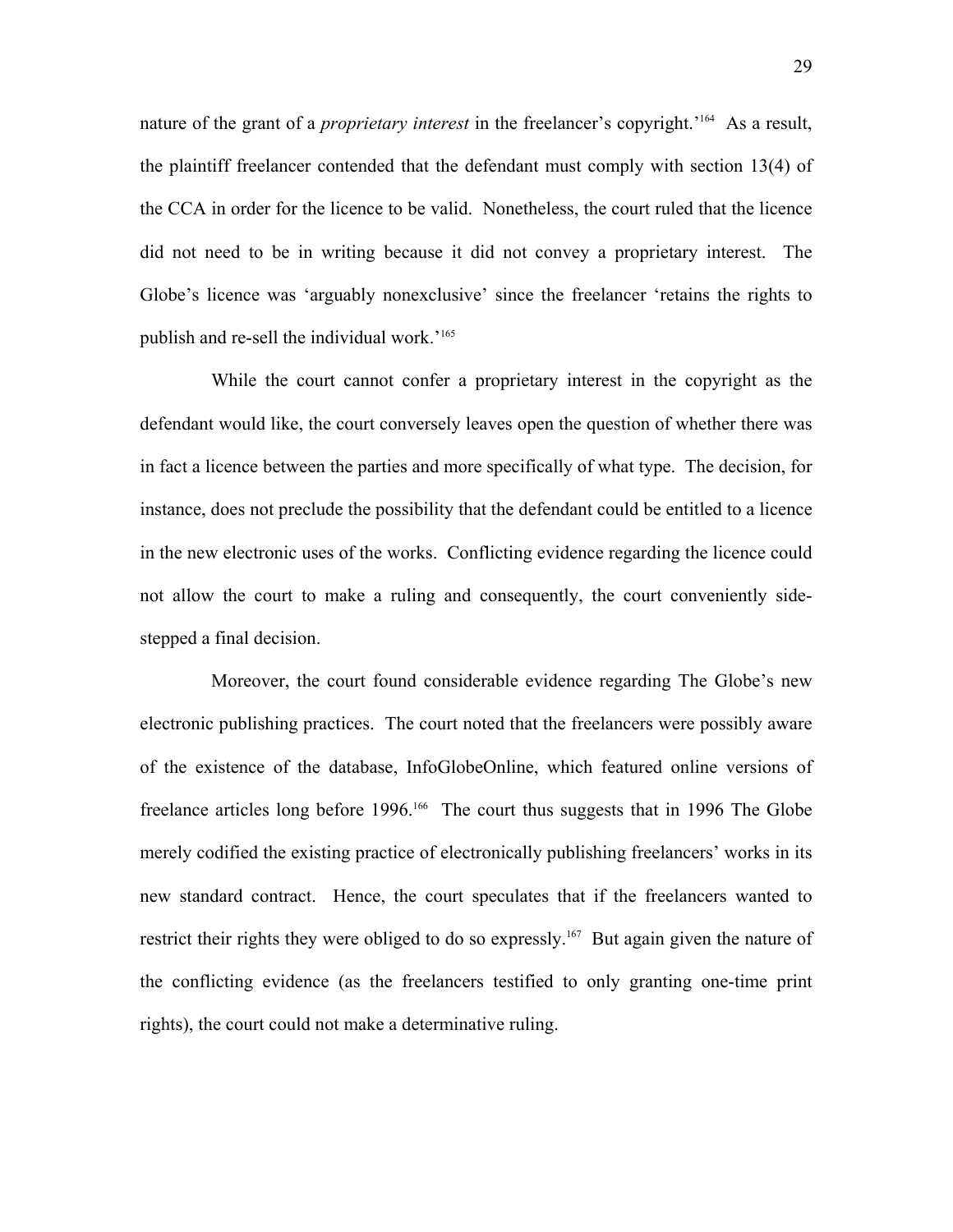#### **Freelancers as less triumphant? Evaluating** *Robertson*

Cumming J suggested that given the complexity, uncertainty, and importance of the copyright issue in *Robertson,* The Globe could have contracted expressly with freelancers from the very inception of its electronic database in 1977.<sup>168</sup> This oversight was peculiar given The Globe's practice to only accept freelance articles that could be distributed electronically,<sup>169</sup> and that as a media giant, it was in the best position to contract for electronic rights. It is therefore ironic that The Globe used its customs and practices to validate its electronic business activity but would overlook the practice of properly codifying this new custom. Gordon challenges publishers' reliance on custom. She asserts that the "so-called custom is unilateral"<sup>170</sup> and does not logically result in payment to freelancers or acknowledgement that they lack any input in establishing the custom. The Globe may have simply assumed that it was entitled to all future uses of its freelancers' printed works. This possible patronistic stance is not unusual given that the same was likely assumed in *Tasini*.

 While *Robertson* and *Tasini* did not squarely address the publisher-author contractual imbalance, both courts alluded to it. Cumming J found it unusual for The Globe not to have contracted for its purported rights by arguing for a mere implied licence yet desiring a proprietary interest. And in *Tasini,* the court found Time not to have enforced its written electronic rights provisions. As seen in *Tasini*, publishing giants expect freelancers' works outright since they will either, (1) not contract for these expressly as required by law; or (2) if these are contracted for, avoid enforcement to the extent compensating freelancers is necessary. On appeal, *Robertson* is expected to make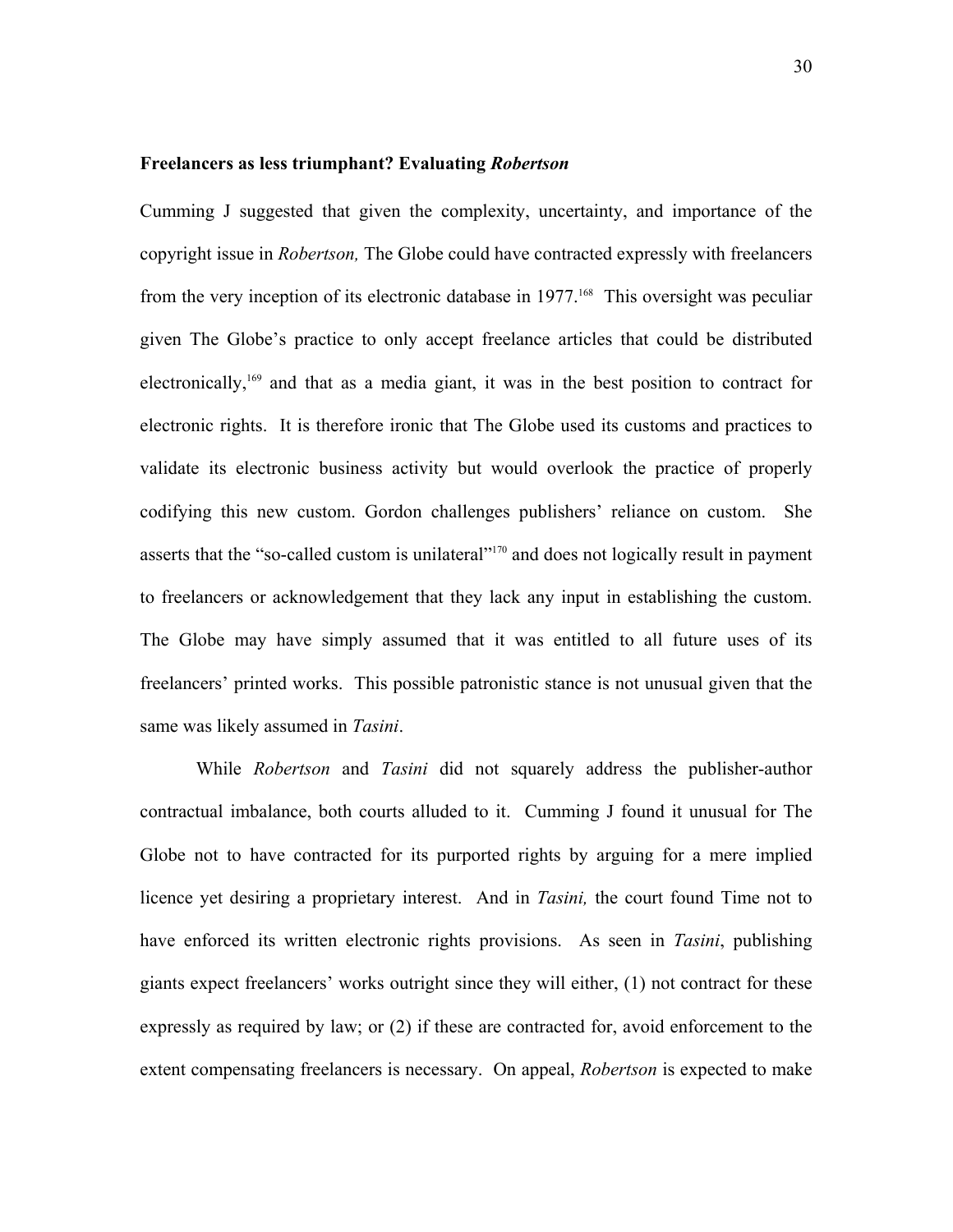a determinative ruling on the implied licence issue alongside the defences of latches and acquiescence[.171](#page-71-4) Lastly, *Robertson* like *Tasini,* did not consider freelancers' moral rights, nor any ideological or political implications associated with the new uses of freelancers' works and, consequently, yet again obscured the various facets of the author-publisher digital dilemma. In this way, both decisions show a similar approach to resolving the issue.

# **New and improved freelancer claims**

There is a new class action again headed by Heather Robertson in Ontario which will soon make its way in the courts.<sup>172</sup> This time there are a host of new defendants joined which include some of the largest multi-media moguls in North America like The Gale Group Inc, Torstar Corporation and Canwest Publications Inc. The lawsuit worth close to CDN \$1 million also alleges moral rights violations. In the plaintiff's pleading,

> [t]he plaintiff states that the infringement of copyright by the Defendant Class members occurred as a result of the Defendant Class members' high-handed and arrogant conduct and their wanton and callous disregard for the rights of the Plaintiff Class members. For reasons of monetary gain, the Defendant Class members knowingly violated the rights of the Plaintiff Class members and attempted to appropriate to themselves the proprietary rights of the Plaintiff Class members in the Works.<sup>[173](#page-71-16)</sup>

As seen with *Tasini* this new claim indicates that freelancers' suits will be litigated for some years to come, in the belief that publishers are knowingly violating their rights for monetary gain.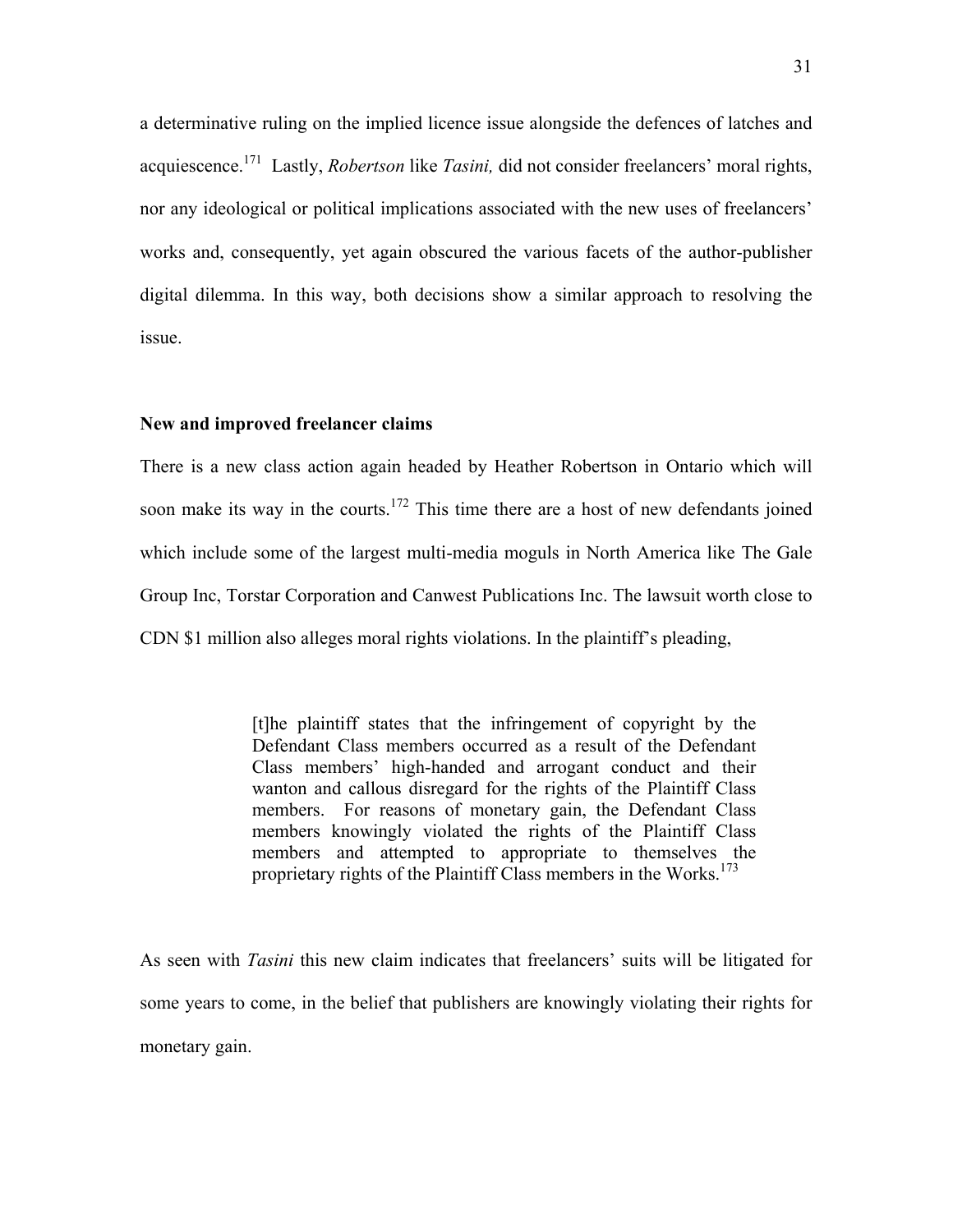Similarly, there are a series of class actions being fought in Québec for copyright infringement of unauthorized reproduction of freelancers' works in electronic media.<sup>174</sup> While the cases have not yet gone to trial, from some of the preliminary motions, the cases are to be hotly contested. In *AGIQ,[175](#page-71-12)* an authors' association brought forward a motion to dispense with an order of releasing a list of its class members. The association successfully argued that its members would likely suffer economic retaliation at the hands of the various defendants. Recalling *Tasini*'s aftermath, this is not an unreasonable argument.

Given Québec's civil law tradition, in contrast to the common law system of the rest of Canada, it will be interesting to see how the decisions will be handed down. The court may look to *Robertson*, in its neighbour common law province Ontario, and/or it may consult with the continental European caselaw. Québec courts have in the past applied notions of Canadian copyright law to the interpretation of a Québec statute.  $176$  As a rule, Canadian courts can consult interpretations of similar words appearing in related legislation, and even in foreign ones.<sup>177</sup> Though in any event the outcome in Québec will be difficult to predict with any certainty especially since *Robertson* is still in its early stages. In contrast, the jurisprudence in continental Europe is much more developed and it is to that body of caselaw that we will now turn to.

#### **Continental Europe**

Across continental Europe freelancer caselaw showcases similar arguments as seen in North American jurisprudence. Publishers claim copyrights in new electronic uses pursuant to implied agreements, while freelancers contend that they merely contract for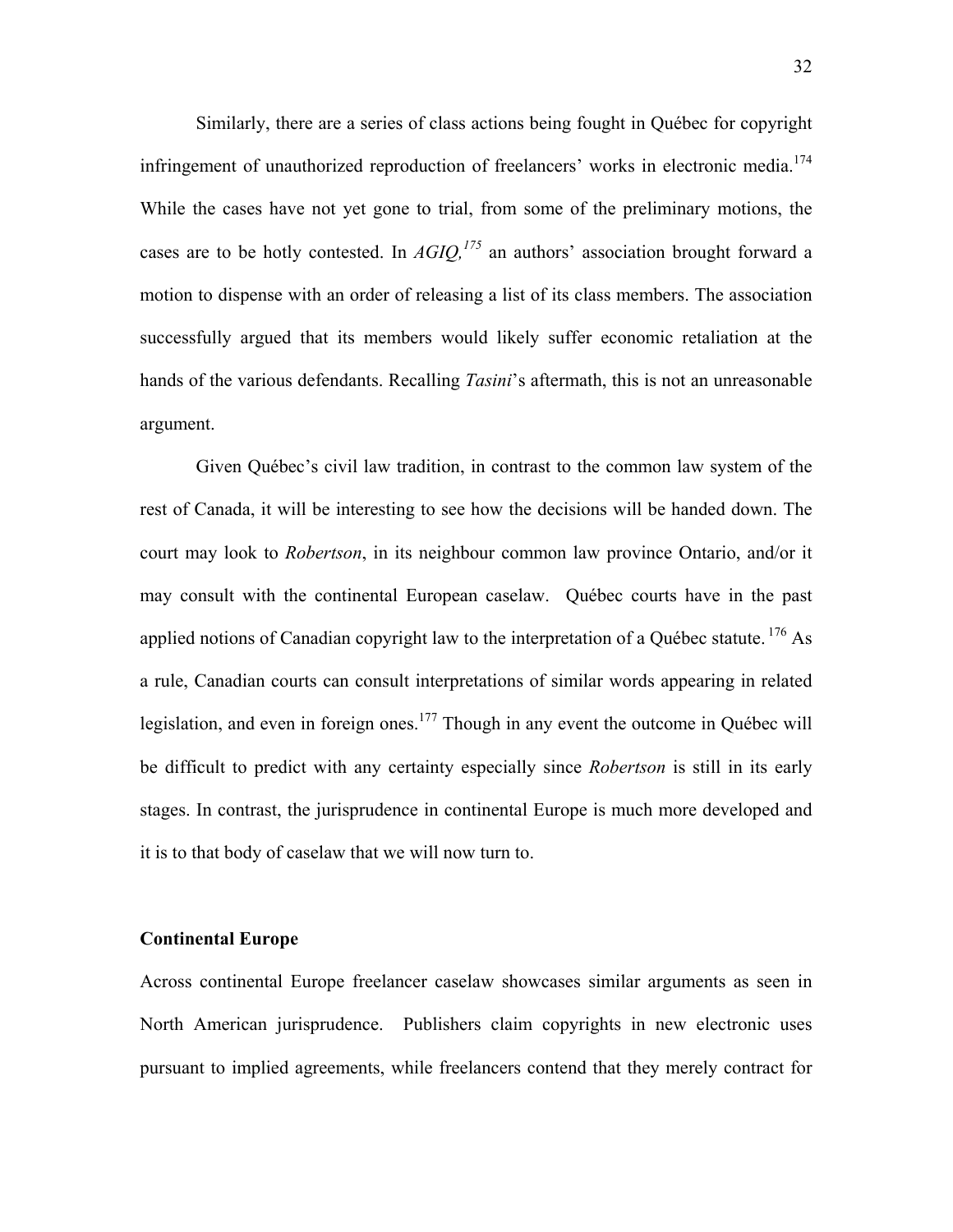one-time print rights and never intended or consented to grant rights for new modes of exploitation. In all these cases, agreements are oral and terms on new use rights are vague, if not absent. Importantly, however, the judicial approach in resolving these claims differs significantly. In continental Europe, rather than vainly applying "neutral" copyright law provisions, courts apply express legislation. Consequently, in continental Europe various unifying interpretative tools can be gleaned from the judiciary's reading of the specific enactments. From this end, the differences between the common law and civilian jurisdictions are all the more apparent despite recent international harmonization copyright mechanisms.<sup>178</sup> Yet, while continental European countries feature more progressive and specific legislation, and render more favourable freelance rulings, some national provisions such as the foreseeability principle are still disadvantageous to freelancers and indeed indicate a curious similarity between the two systems.

#### **Judicial interpretation principles**

#### **Foreseeability Principle**

Foreseeability of technology is a predominant judicial interpretive tool codified in national laws. Pursuant to French law,  $179$  the reproduction of writers' works in a new publication requires their express authorization. This permission can only be conveyed if at the time of contracting the technology was foreseeable, the contract expressly covered the new modes of exploitation, and there was a royalty provision for authors in the event of a new exploitation.[180](#page-71-57) In *Union of French Journalists and National Syndicate of Journalists v SDV Plurimédia[181](#page-71-58)* several French journalists and their trade unions directly launched a copyright infringment suit not against their publisher, but against a third party,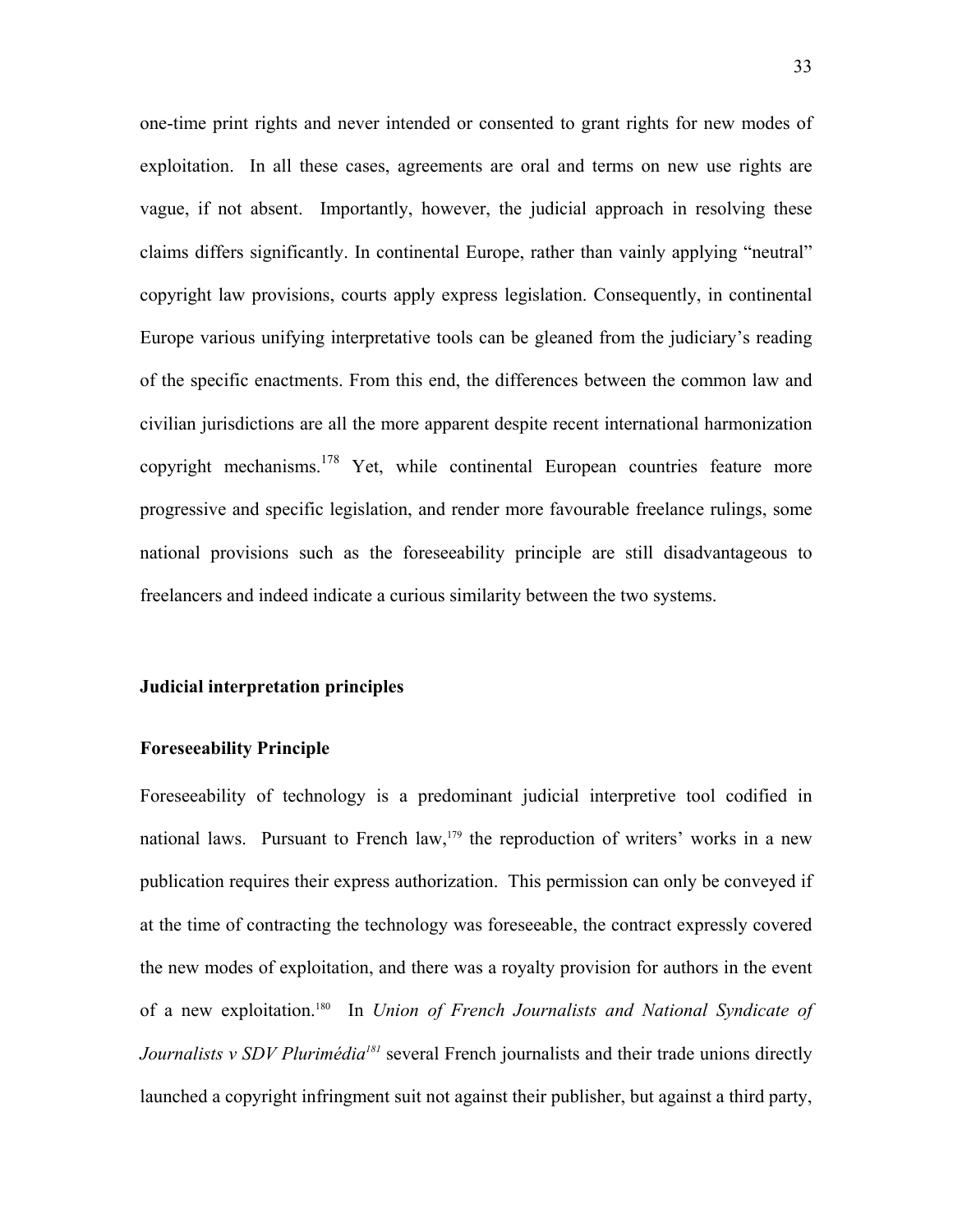the on-line service provider, *Plurimédia*. At issue was the on-line dissemination of articles licensed by Dernières Nouvelles d'Alsace<sup>182</sup> to Plurimédia. The court ruled in favour of the authors, holding that the collective agreement was concluded in 1983 when on-line technology was unforeseeable.

In the Netherlands, the Netherlands Association of Journalists filed a suit against one of the largest Dutch newspapers, De Volkskrant, also relying on the codified foreseeability principle.<sup>183</sup> Article 2(2) of the Dutch Copyright Act  $(DCA)^{184}$  limits the scope of the transfer to rights specifically enumerated or necessarily implied by the nature or purpose of the agreement. But the *imprévision* rule of article 6:258 of the Dutch Civil Code allows for 'dissolution of a contract if unforeseen circumstances no longer justify the contract to continue under its original terms.<sup>'185</sup> The Association had been unsuccessfully negotiating with various publishers over additional remuneration for the electronic reuse of journalistic works.[186](#page-71-31) De Volkskrant had been reusing the plaintiffs' contributions on its website and CD-ROM. The Amsterdam District Court held for the plaintiffs, finding copyright and moral rights infringement<sup>187</sup> because CD-ROMs and websites constituted independent means of communication. The court also applied article 2(2) of the DCA because in the 1980s, when the licences were granted, the plaintiffs could not have foreseen that their contributions would be included in electronic media. [188](#page-71-16) 

But the foreseeability factor does not always favour freelancers. In Germany, the Publishing Act of 1901<sup>189</sup> supplements the more modern German Copyright Act  $(GCA)^{190}$  and features specific rules on publishing agreements.<sup>191</sup> Transfers, whether in writing, oral or implicit, are impossible under German law, only exclusive or non-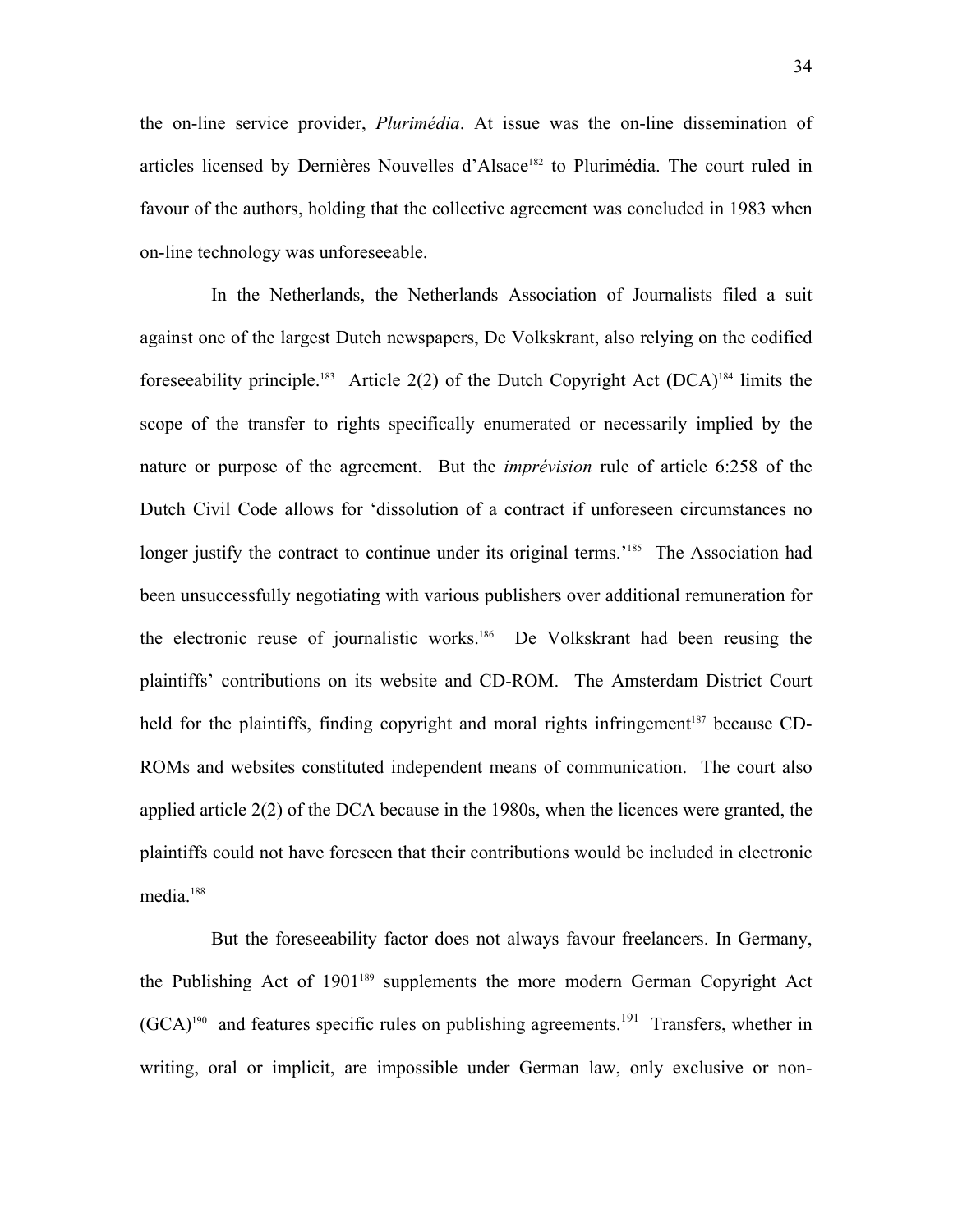exclusive licences are allowed.<sup>192</sup> This results from the monist theory of German law where economic and moral rights are so interwoven that they cannot be separated.<sup>193</sup> Article 31(4) of the GCA declares void any obligation relating to uses that were unknown at the time the licence was granted. Under this rule, the moment of the party's knowledge of a new use is vital in determining the scope of the licence.<sup>194</sup> In a decision before the Regional Court of Hamburg,<sup>195</sup> Freelens, an association of about 70 freelance news photographers, sued the magazine Der Spiegel for copyright and moral rights infringement.[196](#page-71-29) Between 1989 and 1993, the freelancers had sold photographs to Der Spiegel, which were available on CD-ROM since 1993. Der Spiegel alleged that since CD-ROMs were a well-known use in 1989, when the original print licences were granted, the photographers had implicitly licensed this form of use. The trial level decision proves to be of particular interest for the foreseeability principle. At the trial level, the Hamburg Court held for the publisher<sup>197</sup> because when the licences were granted (in 1989 or later) CD-ROM was a known use despite the lack of market success at the time. Therefore, the photographers could not invoke article 31(4) of the GCA because the uses were known. The court reasoned that: (1) the photographers had never previously objected to republication of their works in microfilm, and (2) the digital medium was, as publishers have argued elsewhere, a mere substitute for microfilm or print.

#### **Purpose-of-Grant Rule**

While the German court in *Freelens* relied more heavily on the foreseeabililty rule, the court still noted the purpose-of-grant rule as a second author-friendly provision.<sup>198</sup> Indeed, once *Freelens* made its way to the Federal Supreme Court of Germany, the court ruled in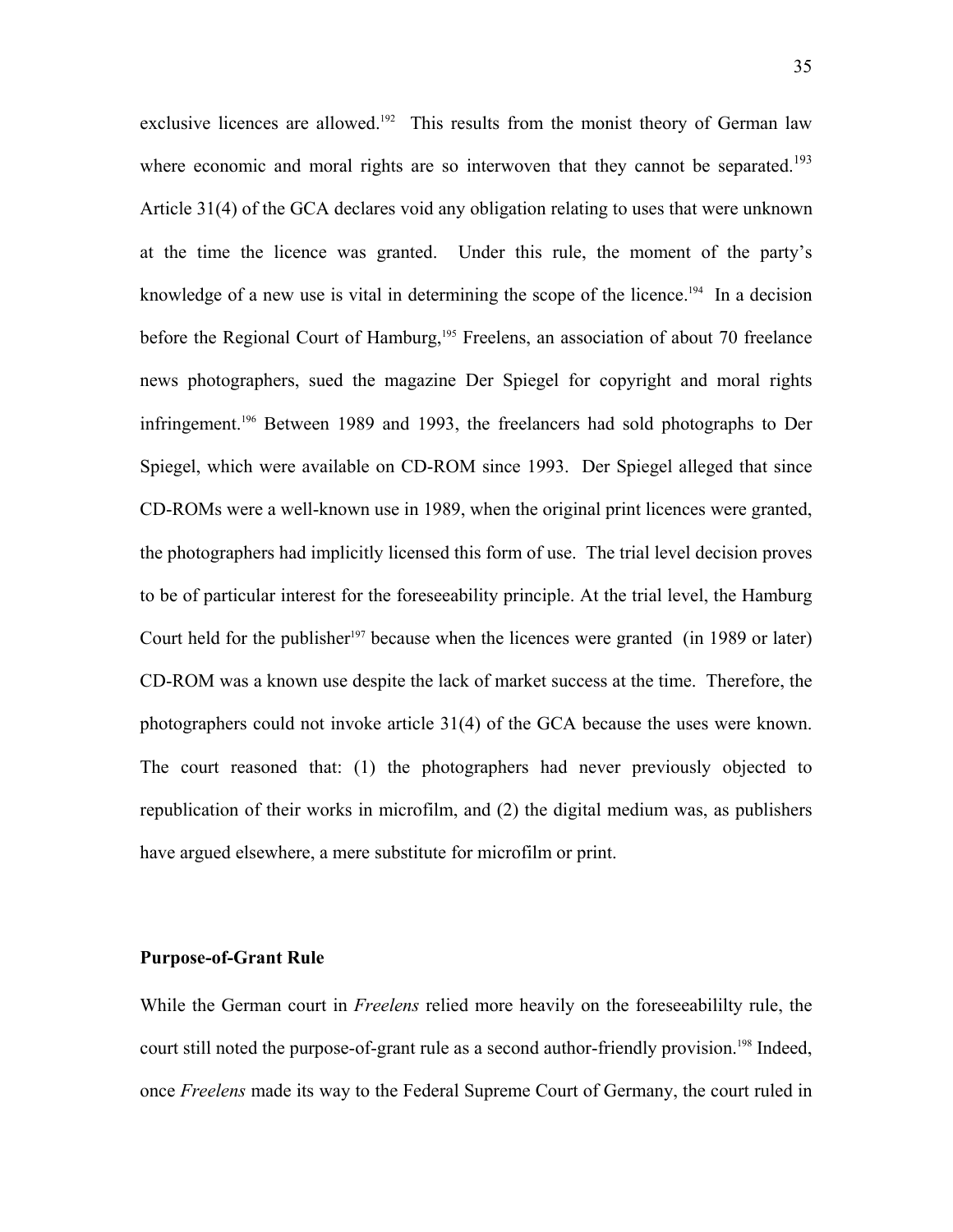favour of the authors and no longer relied on the foreseeability principle, but almost exclusively on the purpose-of-grant rule.<sup>199</sup> It noted that, in the former proceedings, an assumption was made as to when CD-ROM was a known use 'to the benefit of the defendant.<sup>200</sup> Instead, the Federal Supreme Court found it more useful to focus on whether the contracting parties 'individually refer[red] to CD-ROM rights' in the contract.<sup>201</sup> According to the purpose-of-grant rule, whenever the contract terms do not specifically identify the uses for which rights are granted, the author is deemed to have granted no more rights than are required by the purpose of the contract. The court did not find that CD-ROM rights were made express and therefore ruling otherwise would go beyond the purpose of the contract. According to the court,

> This [purpose-of-grant rule] rule of interpretation expresses the notion that the copyright powers tend to remain with the author as far is possible so that he can enjoy a *reasonable participation* in the profits from his work.<sup>202</sup>

Here the court recognized the need and desire to have authors retain control over their works, at least maintain a reasonable participation. Indeed, the parliamentary history of this clause, 'demonstrates that its primary aim is to prevent the "young and inexperienced" authors in their dealings with "cunning" publishers from "rashly" giving away their copyrights.<sup> $203$ </sup> Consequently, the court noted that to give further effect to the spirit of this rule, it must not solely weigh whether the use in question 'is an independent type of use.<sup>204</sup> By contrast, in the North American courts, independence of use, such as the difference between print to CD-ROM, is crucial to a finding of copyright infringement. For the German court, the independence of a use can be *one of several* other factors, not limited to the weighing of the individual circumstances of the case.<sup>205</sup>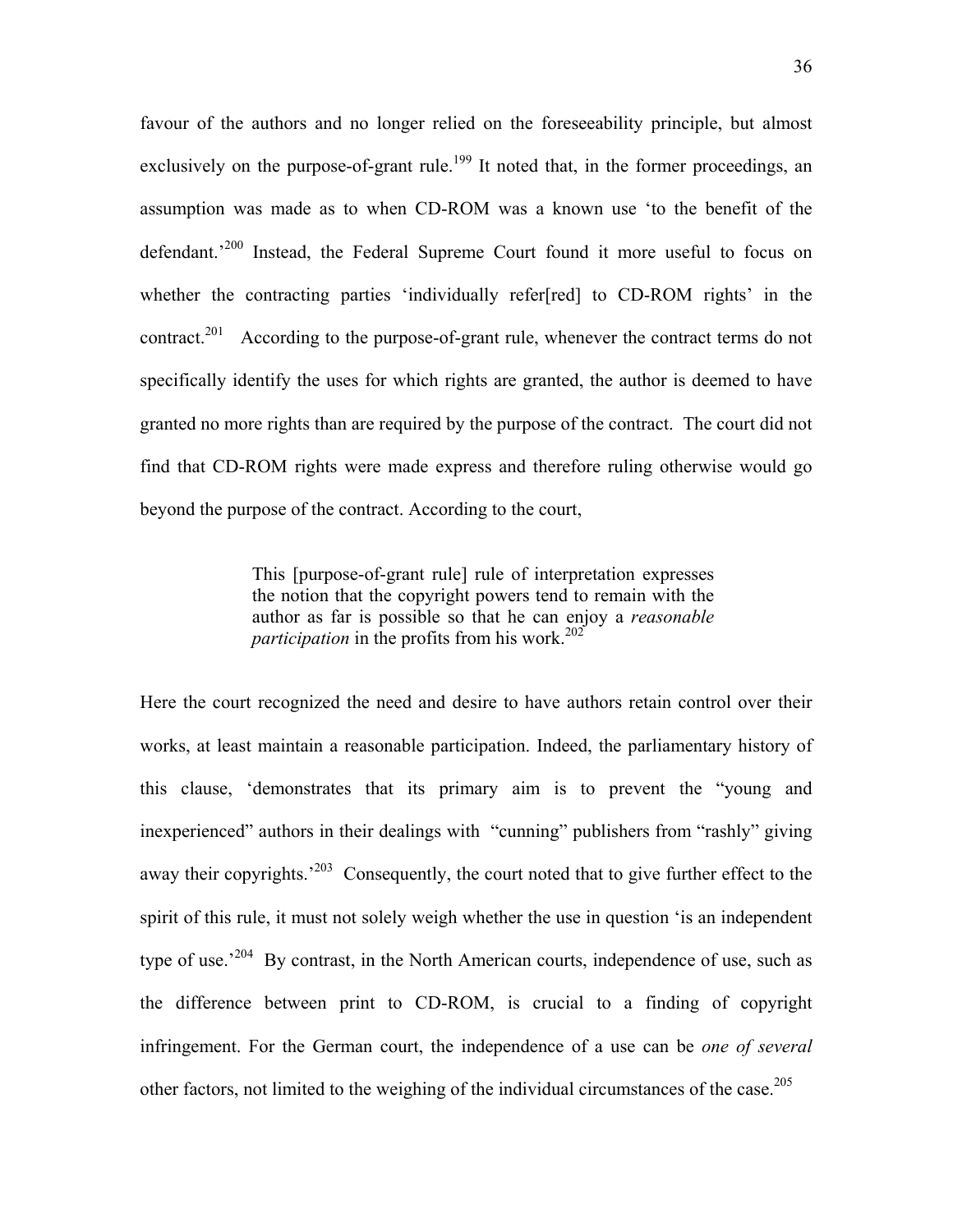Several other countries, including the Netherlands and France, also have a purpose-of-grant principle.<sup>206</sup> In France, while also specifying the need for the foreseeability of the technology and a royalty provision in order for a valid transfer, the CPI provides that the modes of exploitation must also be expressly delineated.<sup>207</sup> In the Netherlands, as adopted in relation to the foreseeability of technology principle, article 2(2) of the DCA limits the scope of the transfer to rights specifically enumerated or implied by the agreement's purpose.<sup>208</sup> According to Hugenholtz, the Dutch courts have by analogy applied this transfer rule to licences.<sup>209</sup> Consequently, licences are strictly interpreted, and in the case of freelancers often mean solely non-exclusive, one-time print rights. $210$ 

## **Pro-Author Interpretation**

Some European courts have adopted legislation that expressly favours the author. Section  $3(1)$  of the Belgian Copyright Act  $(BCA)^{211}$  regulates the transfer of economic rights and mandates a written transfer contract. Importantly, it provides that both the scope of the grant and the means of exploitation need to be identified and interpreted narrowly in favour of the author. In *General Association of Professional Journalists v Central Station*<sup>212</sup> freelancers and employed journalists represented by the Belgian Union of Journalists sued ten publishers who had founded a consortium, Central Station. Since 1996, Central Station operated a web site containing a cross-section of various articles for fee-paying users to access. [213](#page-71-7) The Brussels Court held that the publishers needed the freelancers' written consent pursuant to section 3(1) of the BCA.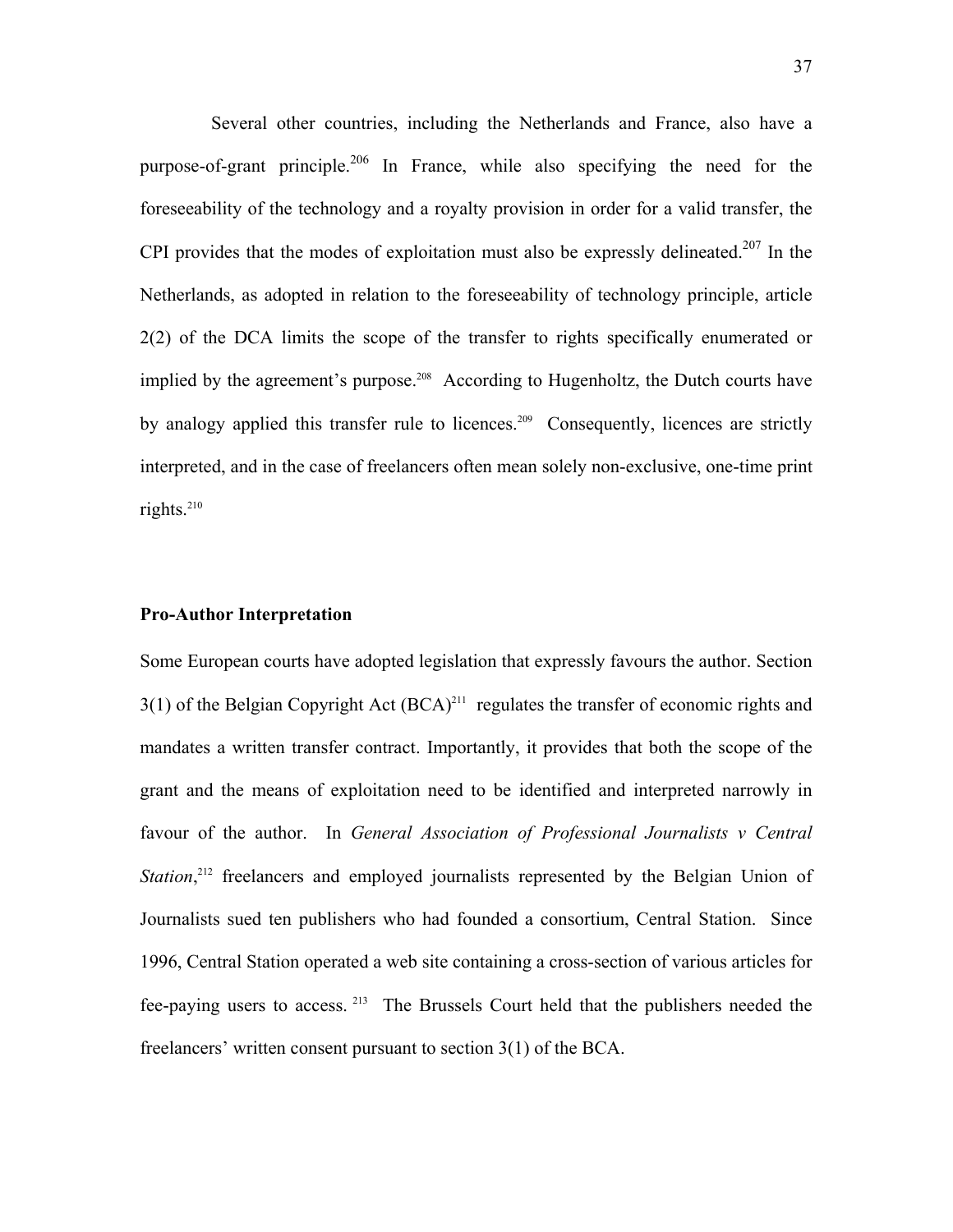In some respects even the German Federal Supreme Court implicitly adopted this approach as it recognized the author's unique position. In obiter, the court found it important to discuss the nature of authorship in freelance writing. Academic authors may often be interested in a maximum distribution of their work and only secondarily interested in a fee, but freelancers generally depend on their fees.<sup>214</sup> Indeed,

in the case of self-employed journalists it must be assumed that they will want to negotiate separately on a use that promises its own commercial return in order to ensure that they enjoy a reasonable participation in this additional commercial exploitation of their  $\frac{1}{2}$ achievement.<sup>[215](#page-71-9)</sup>

In some ways, the court is very true to Germany's *droit d'auteur* tradition in finding authors deserve to control the fruits of their labour through all or any means. At the same time, the court is cognizant of the publishing industry practices and that there may be other players in this contracting; as such it notes once again that authors deserve a "reasonable participation". Ultimately, the court strives for balancing the interests of authors and publishers: no participation would unreasonably prejudice authors and tip the scales disproportionately in favour of publishers. In short, authors require a reasonable participation in the future control of the exploitation of their works.

#### **Other unifying principles in continental Europe**

## **Print to electronic media**

While European courts also examine copyright infringement as in North America, they do not solely focus on the technical differences between print and electronic media. In *Central Station*, the court stated that reproduced articles are 'destined for the specific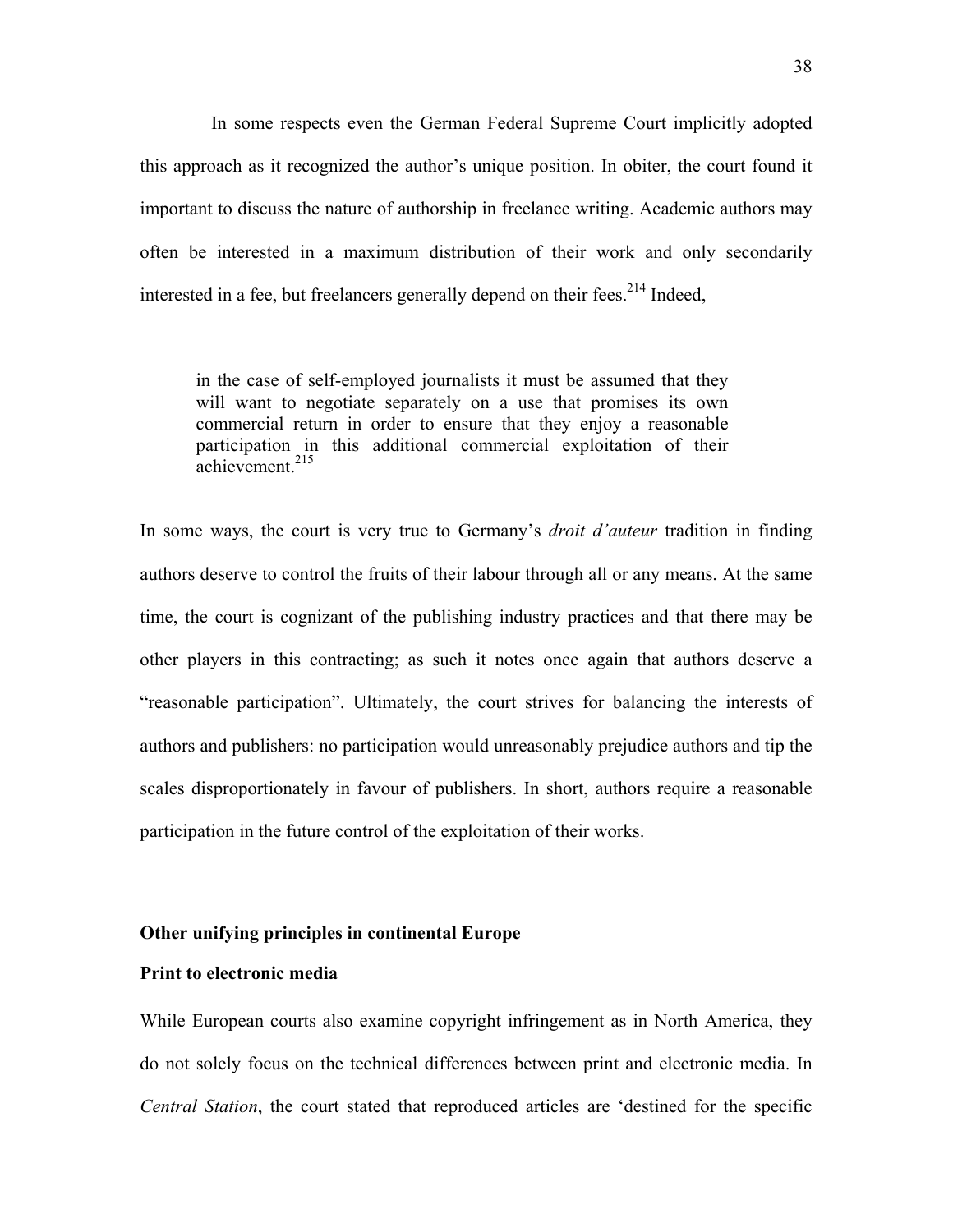public of a particular periodical, not for the largest possible public that might be interested.'[216](#page-71-0) Thus authors are only deemed to have granted publishers those licensing rights to bring their articles to the newspapers' specific public audience.<sup>217</sup> Similarly, at the Federal Supreme Court in *Freelens*, the court recognized that while CD-ROM and microform are initially "apparently comparable," the former has a 'complete different market potential despite its restricted use as compared with other digital data storage media.<sup>218</sup> Indeed, 'the [CD-ROM] subscribers would be an additional circle of potential purchasers.<sup>219</sup> The court suggested that there may be more consumers of CD-ROM purchases for annual volumes than there would be in the printed edition.<sup>220</sup> As a result, the court observed the increased monetary returns obtained from digital media not otherwise possible through print media. The European courts therefore recognize some of the oversights noted earlier in *Tasini* and *Robertson*: audience, market potential, and monetary returns are all factors which vary from the print to digital world.

#### **Settlement**

Against *Tasini*'s outcome, parties appear more willing to settle both prior and post litigation. In *De Volkskrant,* the evidence indicates the first time a publisher is forthcoming in working out a compensation scheme prior to the dispute. But while the publisher was willing to compensate the plaintiffs for digital reuse of their works, it asked for a three-year freeze upon making any payment since 'the operation of the electronic media [was] still in an experimental stage.<sup>221</sup> Thus the publisher justified not compensating its authors due to its risky investment in the digital world. But the Dutch court did not find the publisher's "proposal" to withhold compensation plausible and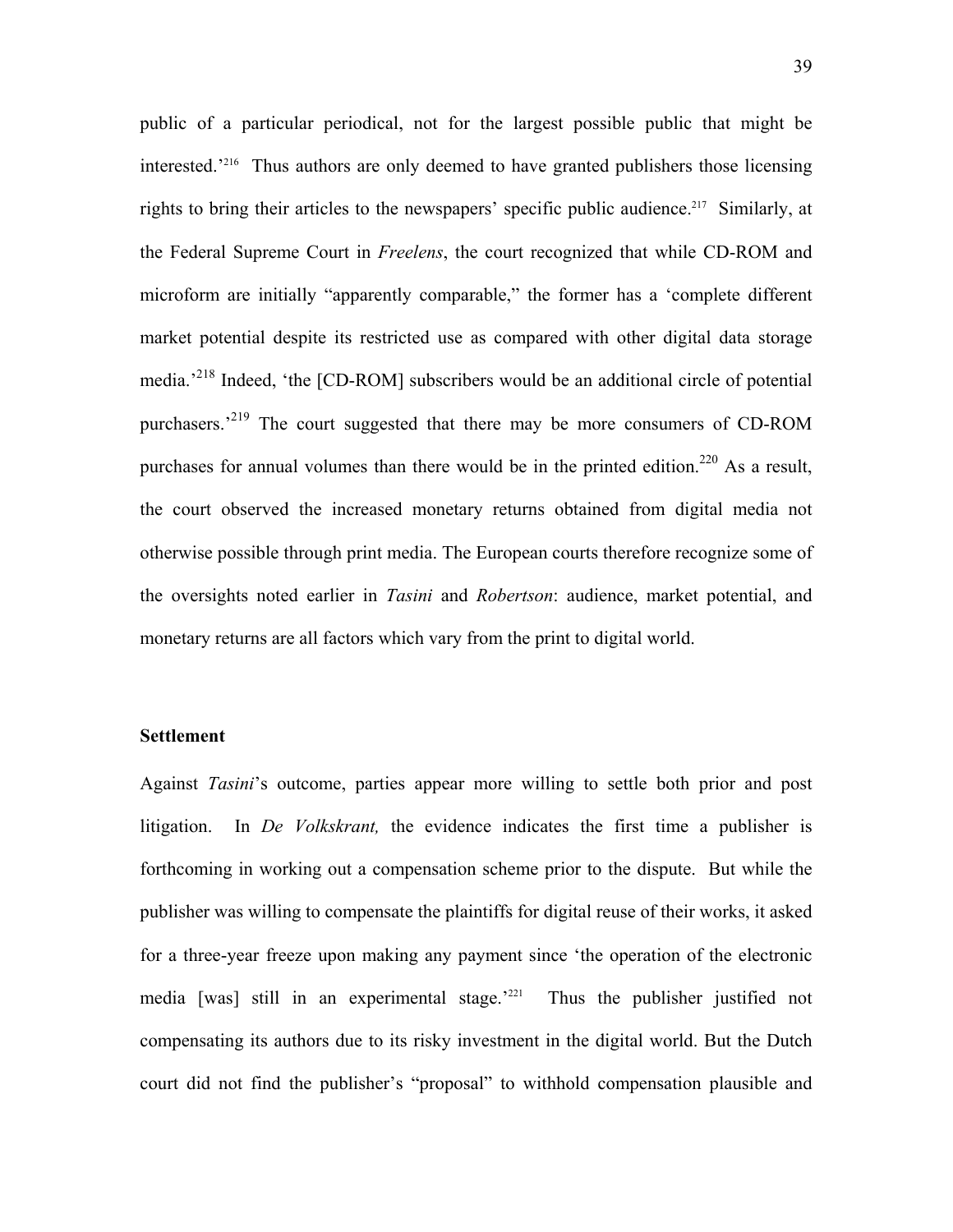substantiated its ruling by finding that the defendant had in principle acknowledged rewarding the freelancers for new uses.<sup>222</sup> Settlement also occurred in *Central Station*, where the Belgian publishers agreed that they would no longer electronically distribute freelance articles in the consortium without the freelancers' consent.<sup>223</sup> Moreover, in response to the freelancers' moral right of attribution claim, the publishers committed to 'stop the online distribution of the works without crediting the byline originally appearing in the publication of the articles.['224](#page-71-2) In *Plurimédia*, the parties also reached an agreement after the ruling, and the appeal only dealt with the reuse issue of televised news items.

# **Understanding the differences between North American and Continental European Caselaw**

#### **Progressive Legislation**

According to Jane Ginsburg, a comparison of the decisions and national laws on freelancers to date indicates that European courts are more author-friendly in contrast to American courts which protect publishers.<sup>225</sup> While her article does not detail the reason for this attitude, from an analysis of the examined caselaw the answer seems simple. While European courts may perhaps be pro-author because of their *droit d'auteur* tradition, they also have clearly drafted legislation. With the exception of the Netherlands, where courts nonetheless applied the assignment transfer rule to licences, these European enactments are, in contrast to the Canadian and US statutes, better able to clarify the ambiguities plaguing the conveyancing of new uses resulting from the onslaught of digital media. The Belgian statute endorsed a strict pro-author interpretation when rights were not clearly delineated.<sup>226</sup> The French copyright provision precisely addressed royalty payments to authors to the extent that new uses were exploited.<sup>227</sup> The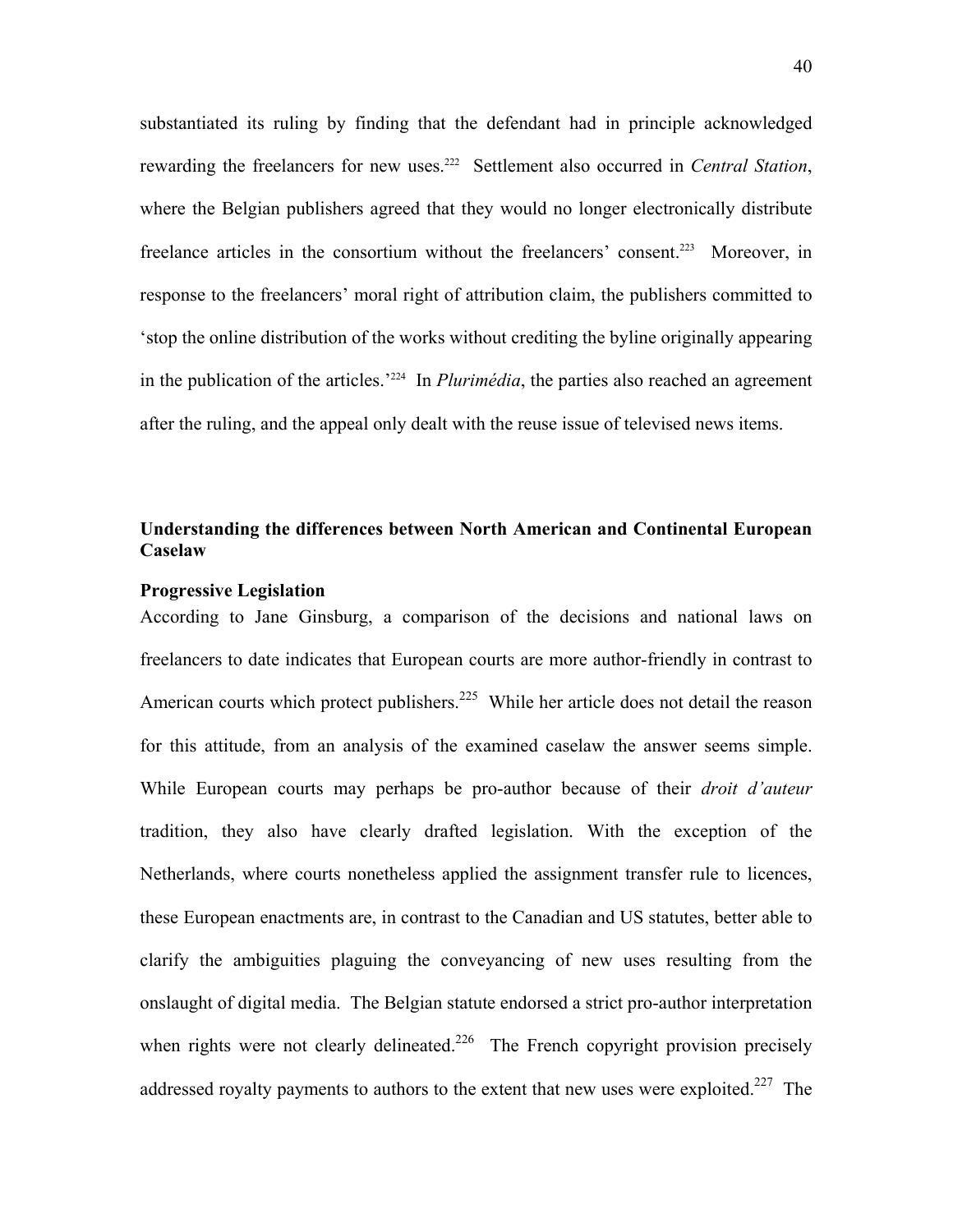German and Dutch acts allowed the reading of no more rights than necessary to give effect to the contract's purpose.<sup>228</sup> In other words, courts did not appear to struggle with substantive copyright infringement questions but merely applied the appropriate statute.

The more conciliatory pro-author European environment indicates a publishing culture that is not only author-friendly in its tradition, but also seeks reasonable resolution of disputes with authors. As some commentators have argued, this scenario bodes well for the US, 'demonstrating that authors and publishers are capable of reaching agreement in the management of electronic rights.'[229](#page-71-16) Albeit imperfect, settlement contracts still persuasively foster or, at least, establish decent relations among publishers and authors. Furthermore, European advocates appear more attuned to authors' interests in constructing moral rights violations in their pleadings. Neither the American or Canadian courts heard such claims, which as stated could have been sensibly grounded based on the available evidence.<sup>230</sup> Additionally, the European courts did not entirely concern themselves in delineating the legal nature of the collective work of the newspaper as distinct from the individual freelancers' works—the focus was more on the contractual nature of the new use rights. Lastly, the conciliatory nature of the European social climate may be due to publishers' knowledge of these laws and their perceived risk of contesting freelancers' claims in court acting as a strong deterrent.<sup>231</sup>

## **Drawbacks: Foreseeable Fixation**

It is nonetheless disconcerting that judicial reasoning in the examined jurisdictions features a fixation on the foreseeability of the new medium of exploitation.[232](#page-71-19) Courts decide based on either when the medium was developed or when the technology became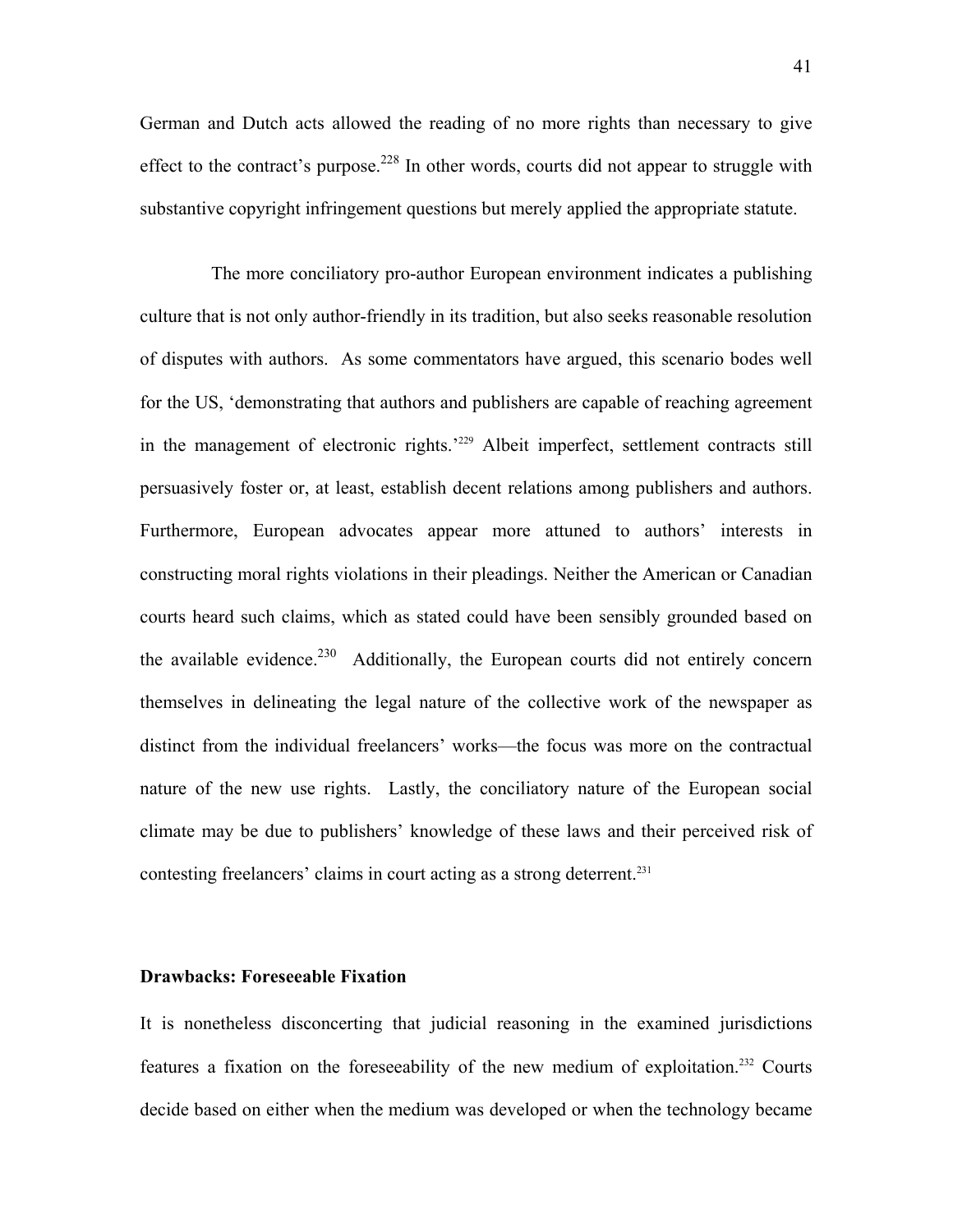commercially available in order to interpret ambiguous new use clauses in contracts. Even the Canadian court that did not mention the foreseeability principle, alluded to it, in discussing the inception of InfoGlobeOnline's practice and freelancers' imputed knowledge of this new custom. In the US, a series of new use cases in other industries also frequently focus on finding foreseeability.<sup>233</sup> Scholars like Sidney Rosenzweig argue that absent clear intent or a finding of unconscionability in a contract, courts should examine the foreseeability of the new medium.<sup>234</sup> The logic is that if the technology was unforeseeable, the grantor retains rights, whereas if the technology was invented, though not commercialized, the rights are granted to the grantee along with those of the preexisting medium. [235](#page-71-4) 

Rosenzweig is one of the few scholars to address the issue of new uses, albeit exclusively focusing on the US copyright system. From a utilitarian standpoint and relying on *Bartsch*'s reasoning,<sup>236</sup> he contends that because the publisher is in the better position to exploit new media with smaller transaction costs, vague contracts should always be interpreted to favour the publisher.<sup>237</sup> He defines a new use as "an accretion or unearned increment" that is a "windfall" that occurs after the production of a work.<sup>238</sup> And since the new use was beyond the intentions of the parties, 'the author, as a result, could not have expected to profit from such future medium.<sup>'239</sup> The one-time windfall from a new use is therefore used to subsidize the licensee or publisher in his risky investment to develop the new medium. [240](#page-71-24) Rosenzweig further suggests that it is most opportune for publishers to retain electronic rights when the technology is not yet invented, and authors have even less expectations and are less likely to have diminished incentives to create.<sup>[241](#page-71-25)</sup>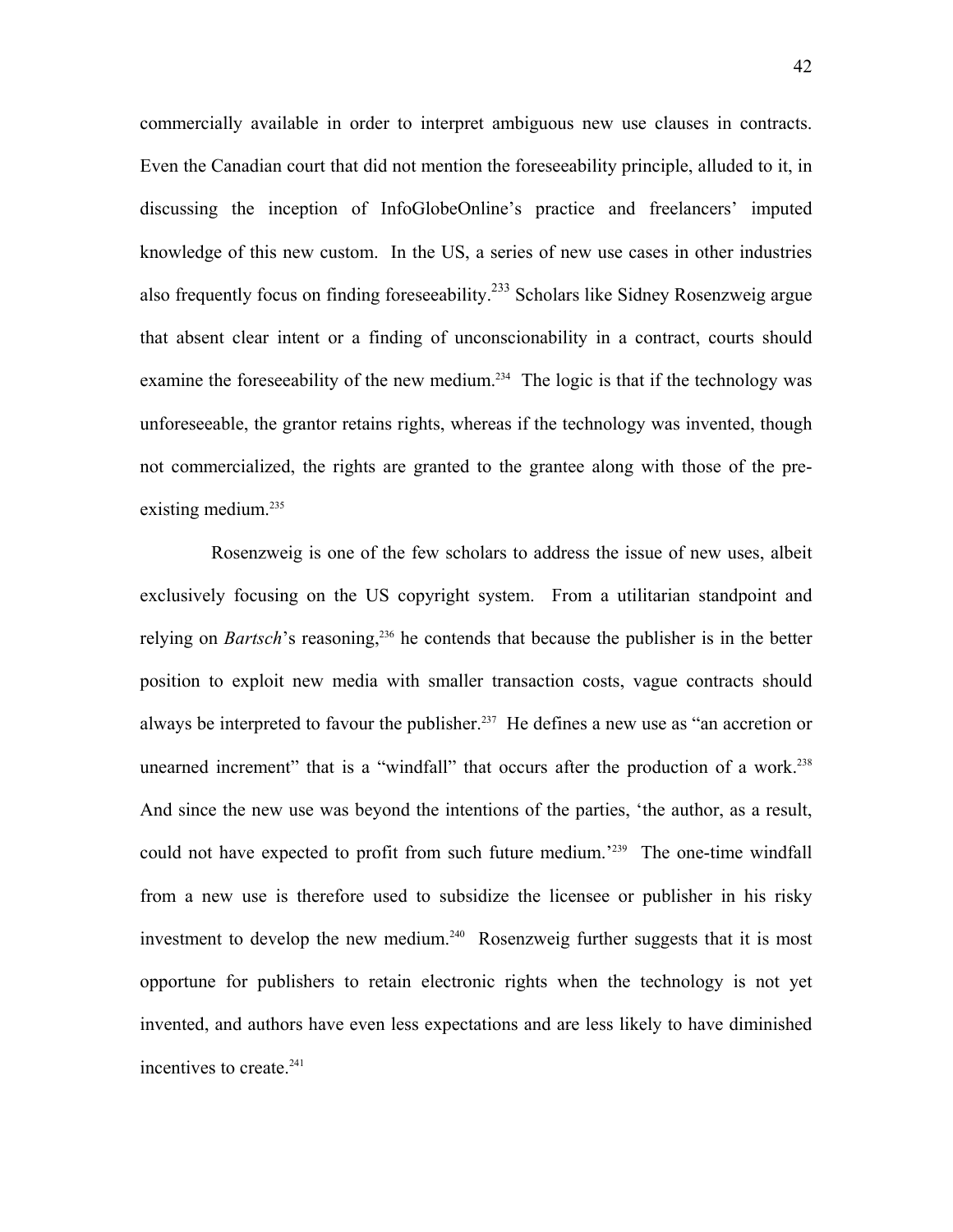Rosenzweig does not take enough account of fundamental principles of property, contract or trust law, let alone the freelancer's predicament or the user communities he purports to benefit. First, why should the authors' works subsidize publishers, when these media conglomerates are in a business with the expectation of making and losing money?<sup>242</sup> Authors, especially freelancers, are professionals who attempt to earn a living. Authors royalties cannot and should not be expected to fund the growth of publishers. Second, it is unreasonable to assume that just because the technology was unforeseeable, that authors did not expect additional compensation, or more importantly, expected to lose control over the exploitation and management of their works in new media. Indeed, if publishers were to ask freelancers if they expected to lose copyright control over of their works, the answer would likely be no. Rosenzweig's argument gives authors very little credit for their dealings with publishers and emerging media. Although there may be information asymmetry with freelancers as the unsophisticated party, they should not be penalized for their inability to bargain express use rights in their contracts. Third, why cannot publishers reward authors for future uses of their works by some form of royalty scheme? The French media industry rewards authors through a royalty scheme. In this fashion, publishers could still use authors' works for due consideration. Fourth, just as authors could not have expected to profit from the future use, the same case applies to publishers. The choice of which party benefits from the "windfall" is based simply on Rosenzweig's preference. Should authors be not in a better position to reap from their work especially given their financially vulnerable position? Lastly, the proposition that the publisher is in a better position to exploit works from a social efficiency perspective fails to consider whether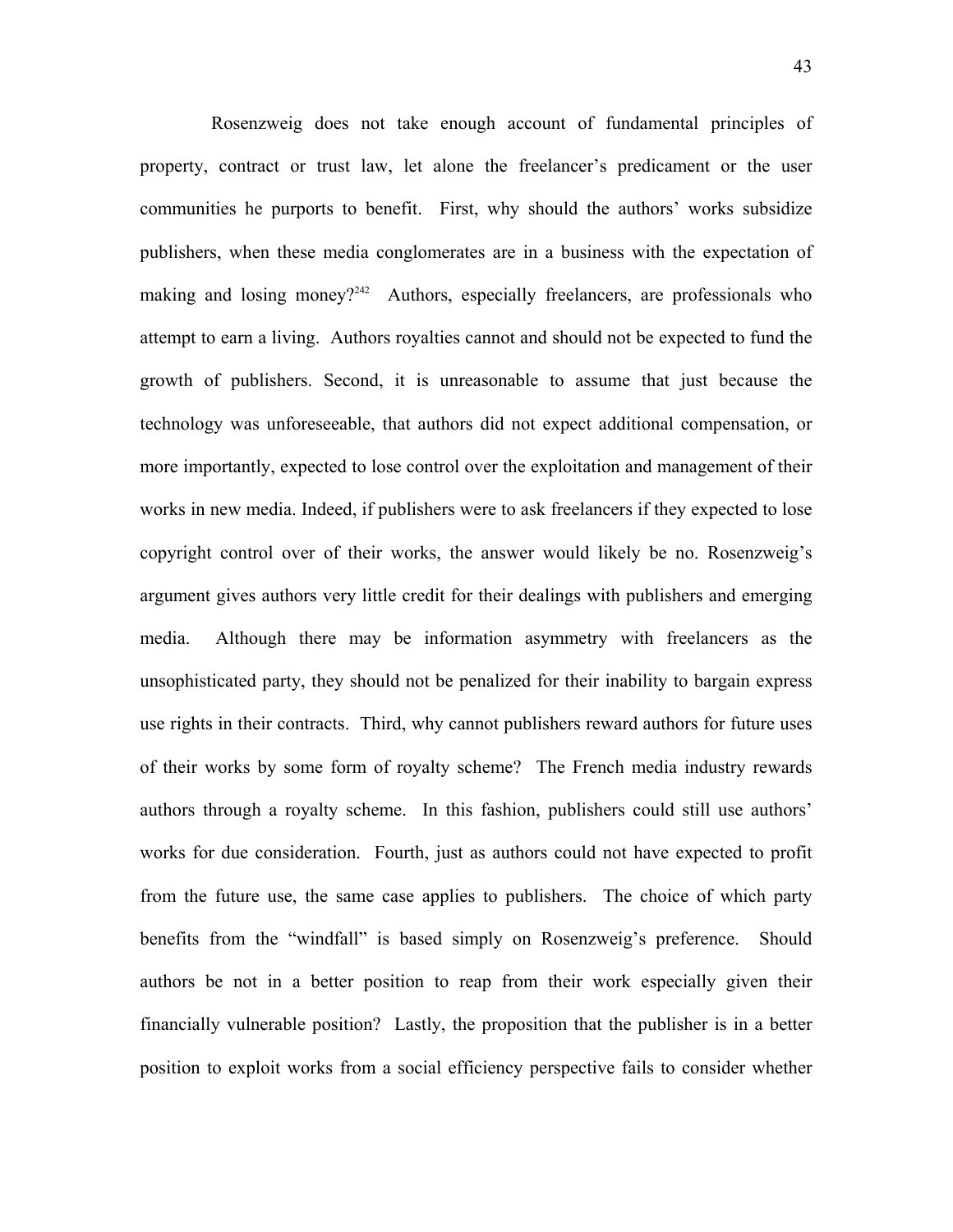this is appropriate for the public interest.<sup>243</sup> For instance, as noted earlier, having more power in the hands of a few media companies does not result in a greater variety of works or greater access to these works. Since there will likely always be new emerging modes of exploitation that will by definition be foreseeable, thereby making foreseeability perpetual,  $244$  freelancers will continue to be the disadvantaged party. Rather than blindly applying presumptive principles that would effectively favour only publishers, other solutions mindful of the ongoing imbalanced freelancer-publisher relationship are necessary.

### **Freelancers in Britain**

Britain has yet to see litigation on the issue of whether freelancers' contracts, which allowed publishers to print their works, contemplated electronic publishing rights.<sup>245</sup> Yet, the issue has been very much alive. Bently details the abuses that freelancers face 'in the UK media market-place.<sup> $246$ </sup> Recently, Britain saw one of its large daily newspapers reach a substantial out of court settlement and there have been other settlements reached with other publishers over similar issues. $247$ 

## **The Guardian Settlement[248](#page-71-6)**

The Guardian settlement could have been Britain's version of T*asini*. Since 1996 the National Union of Journalists, the Society of Authors and the Writers' Guild, spearheaded a three-year long negotiation with The Guardian newspaper, one of Britain's largest dailies, to stop its "rights grab." At the same time, key literary figures like Fay Weldon led a grand campaign against the newspaper. In 1999, a settlement was reached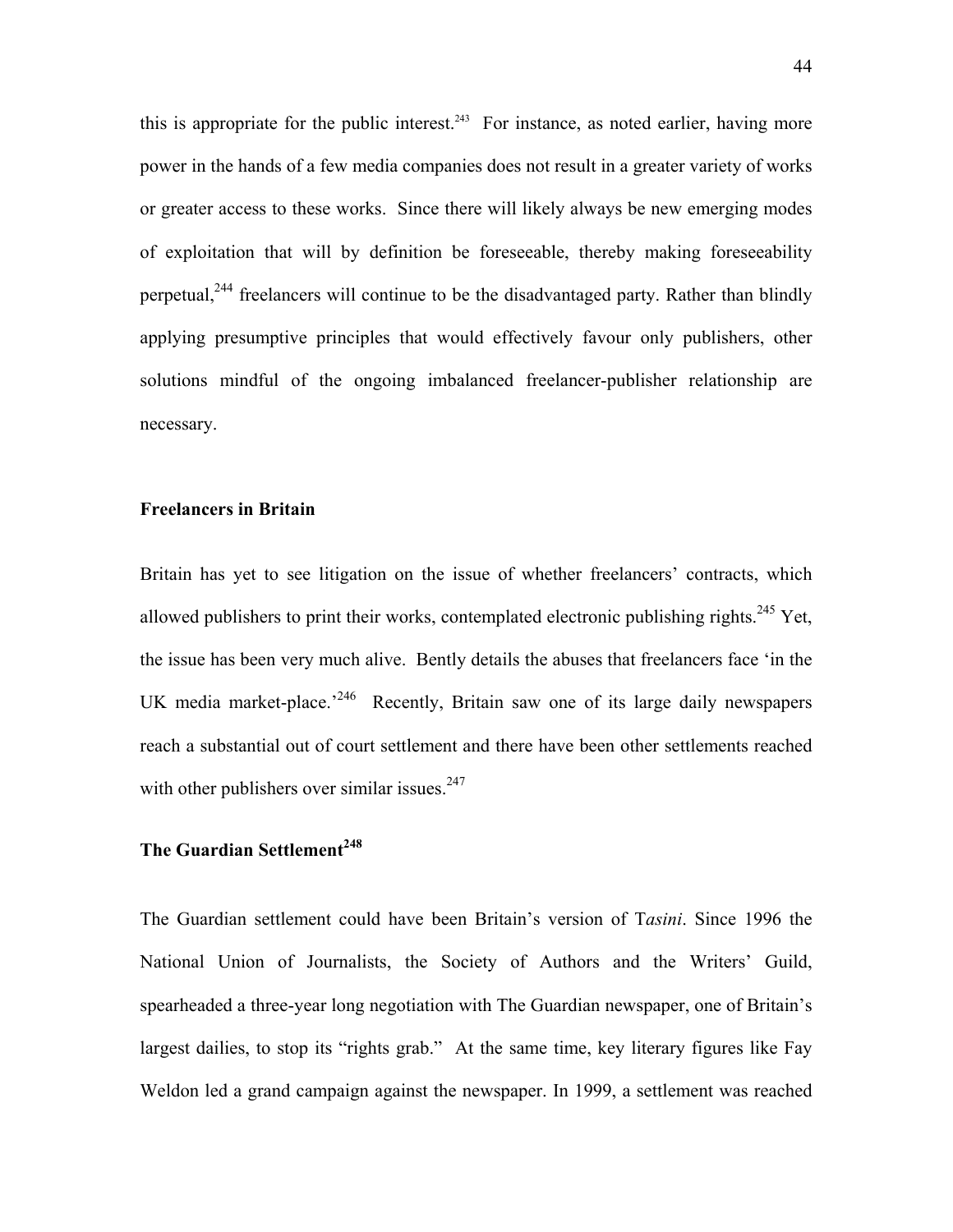with some key terms, which include that the Guardian: (1) stop the practice of coercing freelancers to assign copyright with non-payment of work (2) stop the practice of posting letters stating that its 'willingness and ability' to publish work depends on freelancers' copyright assignment and (3) give freelancers 50 per cent of spot sales. While the first two terms are commendable as they expressly ban the newspaper's bullying tactics, the latter term remains insufficient. A spot sale is the individual sale of an article to another newspaper, which does not include systematic sales. Systematic sales generate the most wealth through worldwide syndication pursuant to lucrative subscriber agreements. If freelancers were to get full syndication rights, they could earn GBP£25-600 more per article.<sup>249</sup> But through The Guardian settlement, freelancers are only entitled to spot sales, which yield a poor return by comparison. As a result, a settlement that was in the best position to provide freelancers with more adequate remuneration, as well as clarify the ownership of future uses for all parties, fails to do so. Indeed, there is no reason why a future freelancer lawsuit could not materialize in Britain especially given the current converging industry practices.

## **"You Retain Copyright" Letter Agreements**

Large dailies such as The Guardian, The Times, The Daily Telegraph, The Independent have recently begun the practice of sending letters to their freelance contributors advising them of the newspapers' policies.<sup>250</sup> These letters advise freelancers that they "retain their copyright", but with conditions that are not limited to: the newspaper's unlimited and world-wide right to use the work in any publication or service that it owns or controls, in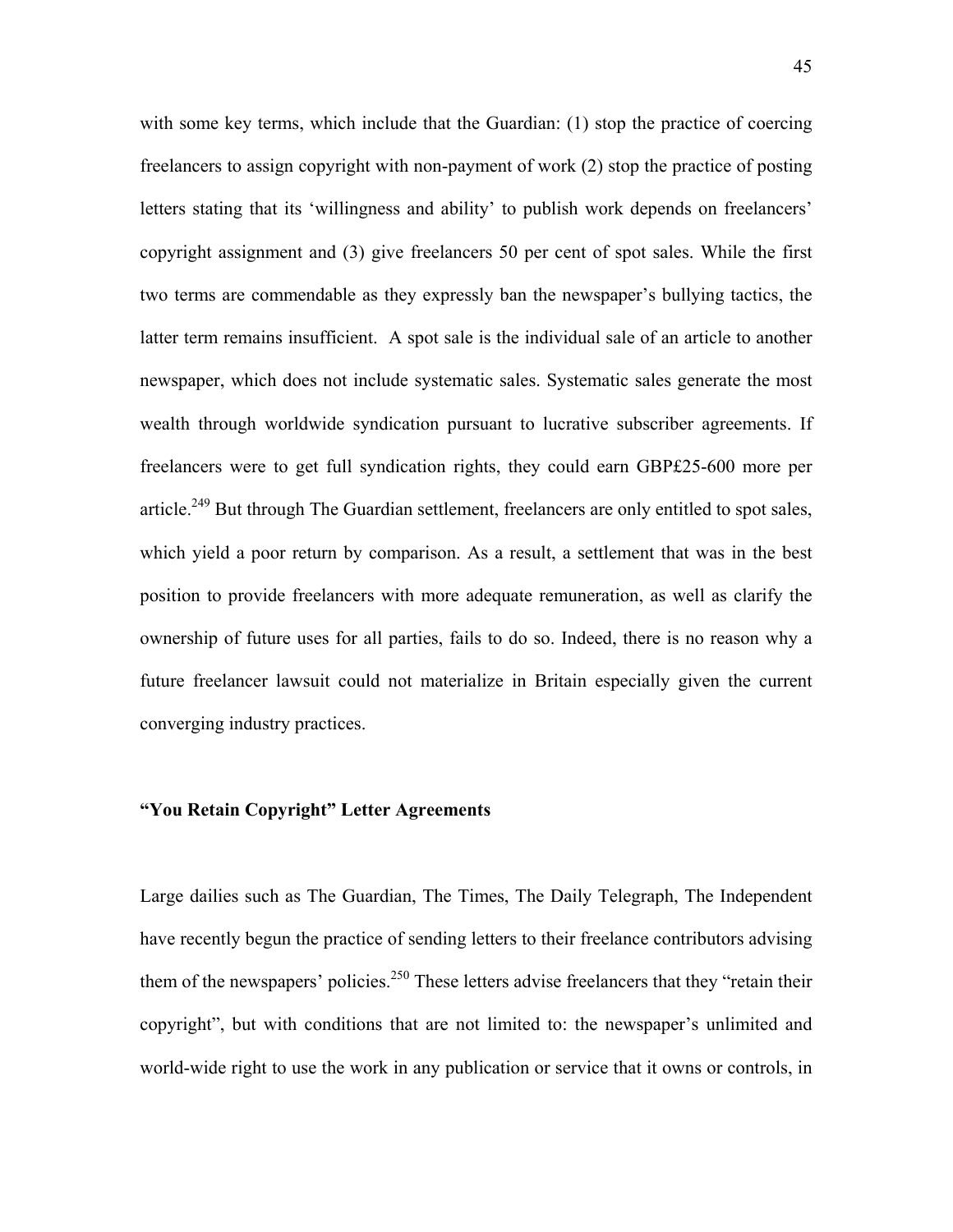whatever media. In light of the freelancer caselaw, it is quite plausible that these letters will be subject to future litigation. For instance, the new use terms are so vague that when a new means of technology is developed—a dispute may arise as to whether the contract captures such rights. And if this dispute were to occur it is unclear as to how a British court would rule without any express precedent on point. Ultimately, would a British court follow the North American caselaw or that of continental Europe? At this juncture, one can only speculate. Based on Britain's common law tradition and given that there are few rules restricting alienability,<sup>251</sup> one would expect Britain to follow the North American caselaw, at least in its approach. Indeed, in contrast to continental Europe, Britain does not feature the exclusive protection of authors' rights.<sup>252</sup> It is argued that Britain has moved towards a "mixed system" of copyright law.<sup>253</sup> Typically, the common law tradition, which admits protection both of individuals and corporate bodies, stands in contrast to the continental European tradition based on the individual protection of the author. William Cornish notes that the once distinct mechanism of protecting authors and neighbouring rights, as done in the civilian system, has been abolished with the adoption of the CDPA.<sup>254</sup> Moreover, unlike many other European countries, but similar to Canada and the US, Britain allows waiver of moral rights by contract or estoppel.<sup>255</sup> In these respects, albeit there are a number of EC directives which increasingly compel Britain to harmonize its laws,  $256$  its system is more akin to those of the common law tradition, and less to those of the civilian, *droit d'auteur* systems in continental Europe. According to Bently,

There are no provisions recognizing the special status of creators and their contributions to our culture, no provisions recognizing their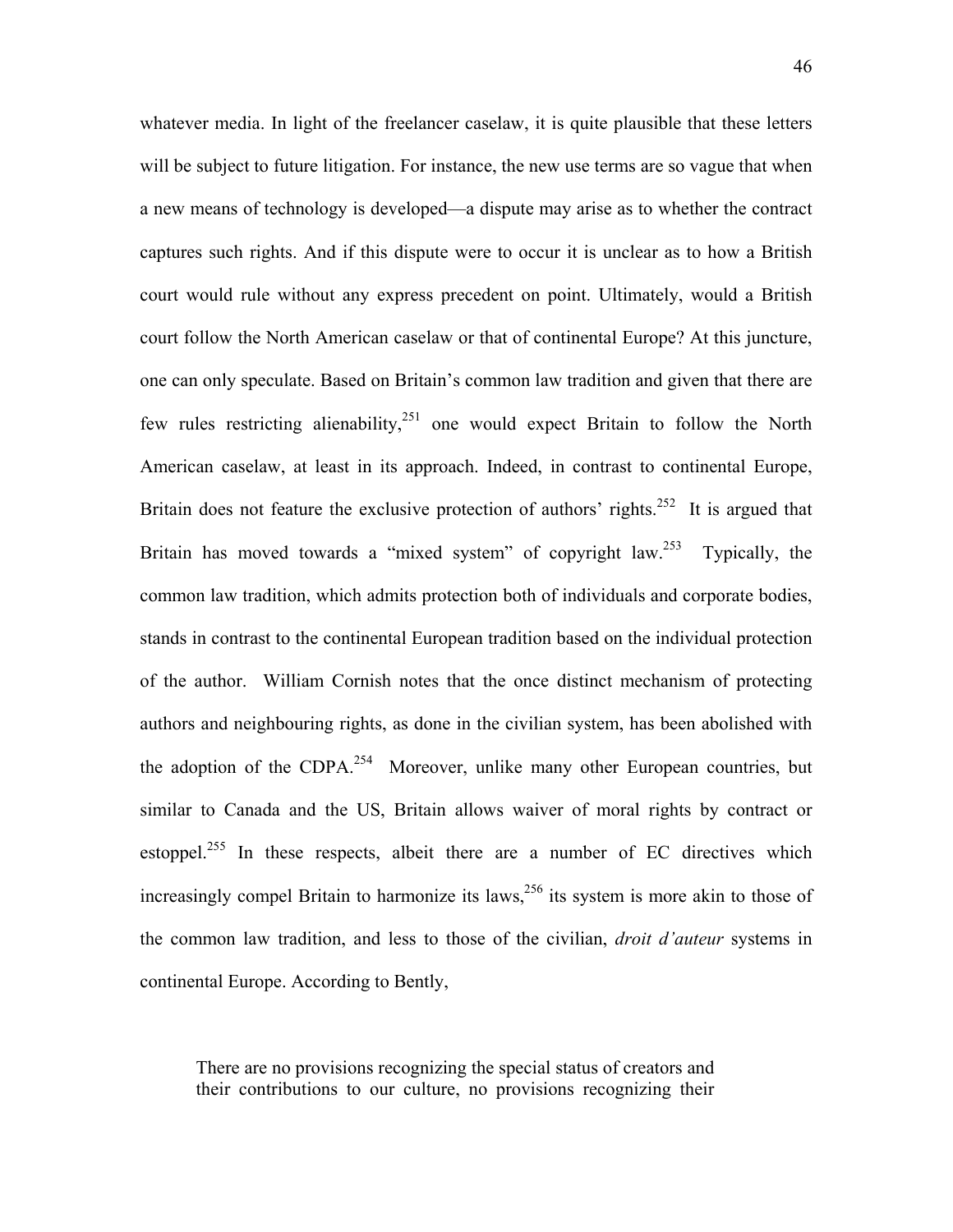typically weak bargaining power, and none which attempt to ensure that such creators receive proper levels of remuneration.<sup>[257](#page-71-0)</sup>

It is equally possible that a British court could resort to examine general new use jurisprudence in other copyright sectors<sup>258</sup> or other avenues such as competition law. <sup>259</sup> Still, this lack of legislative resolve reinforces the need for some type of legislative intervention.

#### **IV SOLUTIONS**

As we consider solutions for Britain and other jurisdictions across the western world, leaving freelancers to litigate their rights is not the preferred approach—time and cost are a few of the main deterrents. It is nonetheless important that since courts will likely continue to adjudicate freelancers' cases, and certainly new use case law, courts should adopt clear principles, especially in light of the indeterminate methods of interpretation gleaned from the caselaw of Canada and the US. In this fashion, it is wise that the North American approach becomes more like that of continental Europe featuring express legislation.

Express legislation to address the conveyancing of new uses is essential. As suggested, the continental European cases may have been freelancer-friendly not so much because the industry practice is one which is more conciliatory, or because Europe boasts the *droit d'auteur* tradition, but because the laws are constructed in such a predictable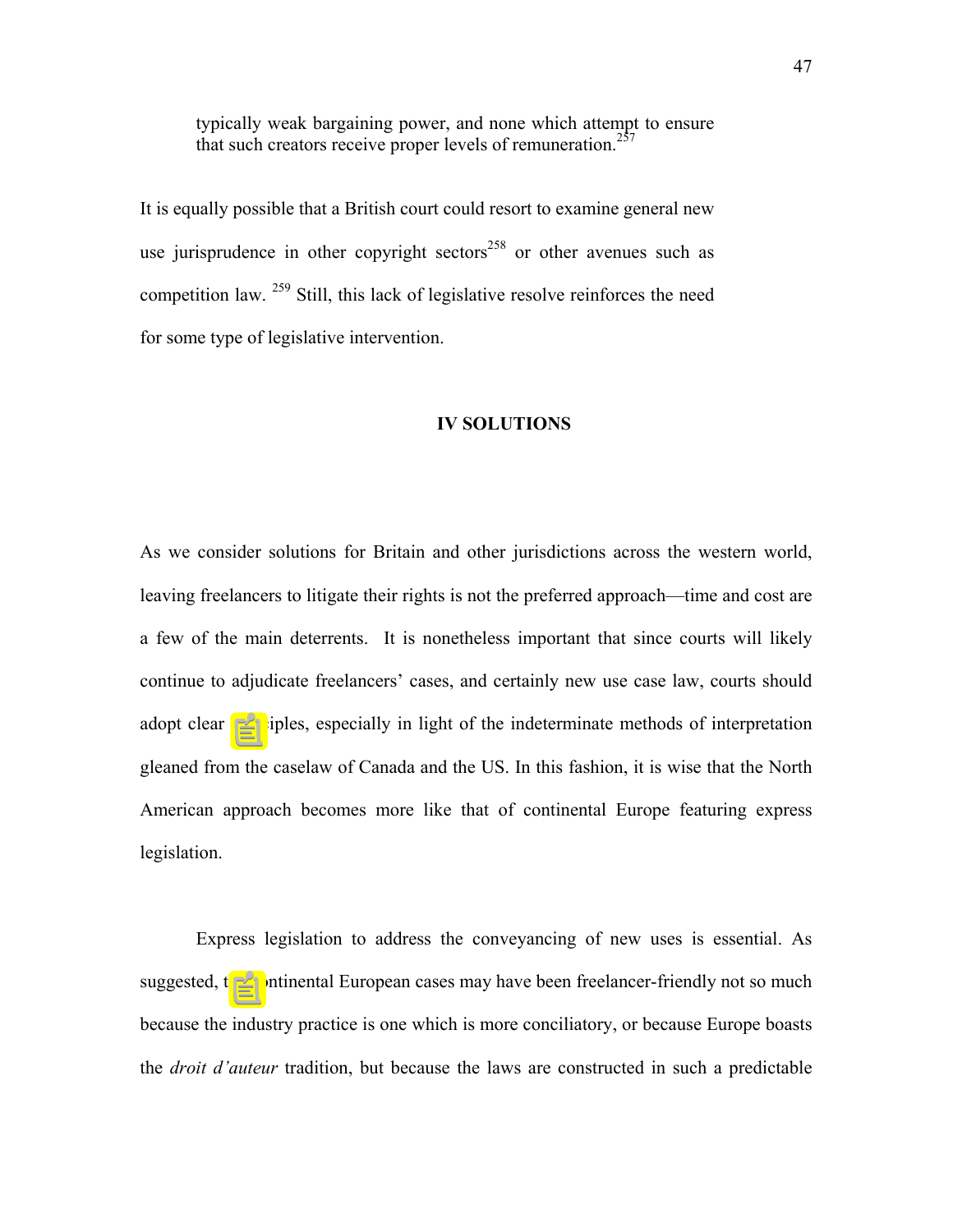way that publishers already know what they stand to lose. Therefore, it is not entirely the appeasing culture that induces settlement but more the ways copyright laws are constructed. Concise laws are therefore necessary to encourage such outcomes.

#### **More unified national and international legislative initiatives**

As the *Tasini* dissent appropriately stated, legislation can determine the "nature and scope" of the problem and fashion solutions more easily than courts. <sup>260</sup> This reconfiguration must be vigilant of policy objectives that firmly focus on freelancers' historical and contemporary legal predicament. I propose that Britain, the US, and Canada codify a pro-freelancer default rule.

Default rules are already codified in some of continental Europe's copyright statutes and are used in contract law to fill the gaps in incomplete contracts. Defaults cover the parties' legal obligations unless parties contract around them.<sup>261</sup> Contracts may be incomplete because the transaction costs of express contracting for a specific contingency are greater than the benefits.<sup>262</sup> As one influential economic law theory suggests, defaults can usefully function to press a party with better knowledge, typically the publisher, to be explicit in contract formation.<sup>263</sup> Ian Ayres and Robert Gertner posit that default rules can be adjusted to the individual needs of the parties.<sup>264</sup> Specifically, defaults can serve as penalty defaults set at 'what the parties would not want—in order to encourage the parties to reveal information to each other or to third parties."<sup>265</sup> Conversely, without such defaults, a more informed party may strategically withhold information that could augment the total gains or "size of the pie" from contracting.<sup>266</sup>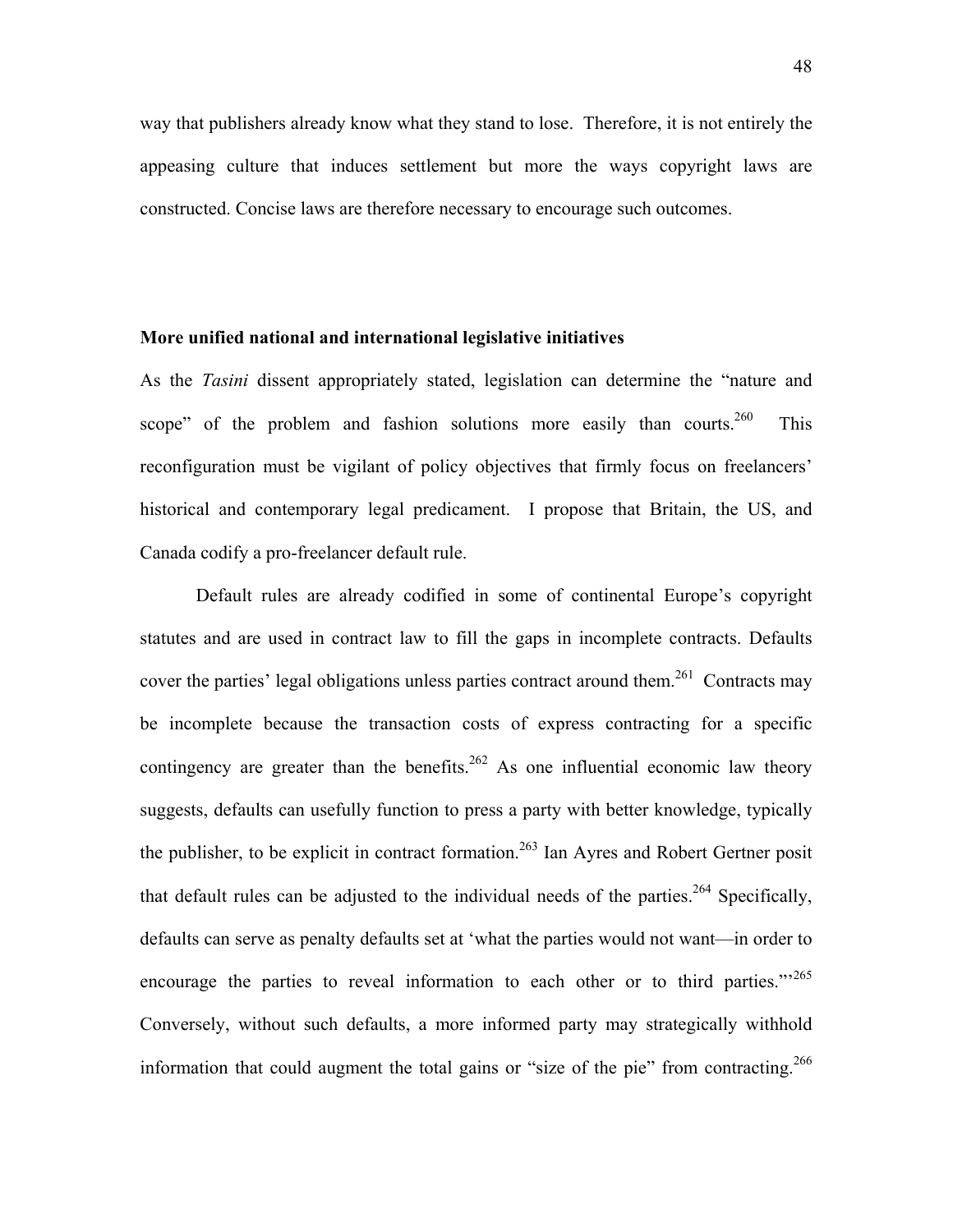The more informed party may thus prefer to have 'inefficient precaution' rather than pay a higher price for the good. Thus by introducing penalty defaults lawmakers 'can reduce the opportunities for this rent-seeking, strategic behaviour.<sup>267</sup> Similar examples of such an approach can be seen in the common-law doctrine of construing ambiguities in contracts against the drafter.  $268$ 

## **Express provisions**

Nationally we have already seen that many European countries delineate laws both cognizant of emerging technologies as well as parties' responsibilities. Provisions stipulating that contracts are made as specific as possible, delineating terms of future use and duration are therefore useful. Moreover, a royalty provision mandating that freelancers be compensated in case of future exploitation, as the French provision provides, or that contracts be re-opened in case of a windfall, or in the event of lack of exploitation on the part of the publishers, are equally worthy of investigation.

#### **No foreseeability**

We have already discussed the drawbacks of the foreseeability factor and so will not repeat that discussion here. What remains pressing is that this principle is codified in several European countries, and used in the common law approaches of Canada, US and Britain in resolving new use caselaw.<sup>269</sup> Given the noted arguments, it is suggested that the approaches become more unified: common law countries rely less on this principle, and European countries recognize the inadequacy of such a principle in its future copyright law revisions. In this fashion, Pierre-André Dubois and Colleen Chien, seem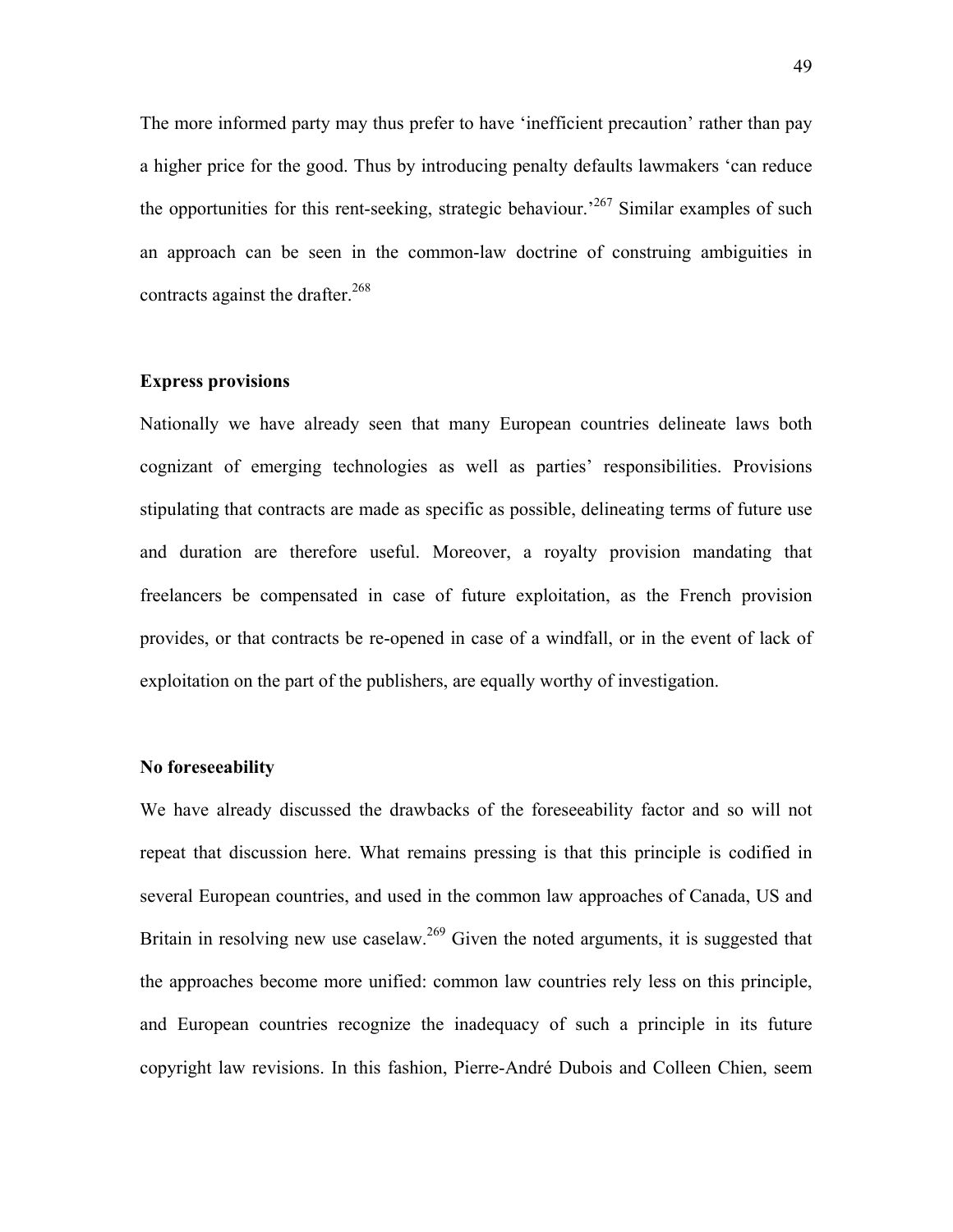correct in saying that 'contract terms cannot be enlarged to include new uses enabled by advances in technology after the formation of an agreement, unless specifically contemplated or bargained for.<sup>[270](#page-71-1)</sup>

## **Internationally**

Recognizing that this may be ambitious, Once more freelancer-friendly international mechanisms are in place, national governments may be more compelled to make domestic changes. While not analysed in this paper, internationally, freelance authors are not at all considered.<sup>271</sup> A starting point would be to revisit the Berne Convention and the World Copyright Treaty (WCT) with a view to including new provisions on copyright contract principles.<sup>[272](#page-71-33)</sup>

There are of course some drawbacks to legislative intervention. In common law countries where copyright is meant to facilitate exploitation and trade, legislators will be hard pressed to enact laws that interfere with the private ordering of business. Essentially parties are presumed to be independently sophisticated to bargain for themselves to arrive at the best solution. And so, while such legislative initiatives will not likely prevail in the near future, a fertile body of scholarship needs to develop which posits how copyright laws should be devised in relation to the socio-economically disadvantaged freelancer and to the inevitable exploitation of works in new technologies.

**More unified judicial interpretation principles: Restrictive contract interpretation and default rule**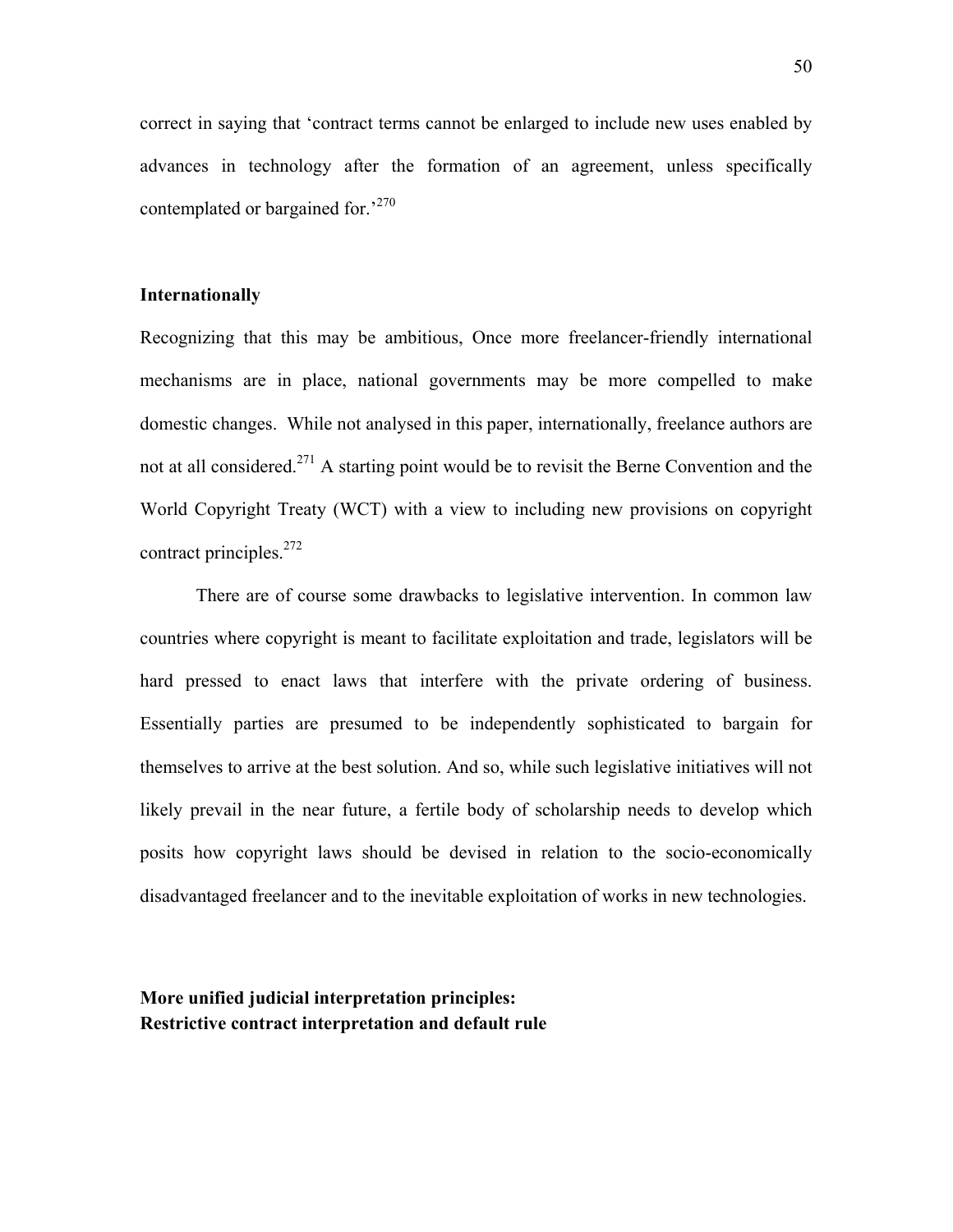Irrespective of legislative change, and given the often imprecise nature of bargaining between freelancers and publishers, courts particularly in North America and Britain, should adopt a restrictive approach to statutory interpretation. This conservative approach may support a default rule favouring freelancers where courts construe publishers' rights narrowly. Many cases endorse this approach. In *Ray*, the court acknowledged that absent express terms, a default rule should favour the grantor. *Tasini*'s purposive holding on the "publisher's privilege" in USCA's section 201(c) would arguably support such an approach.[273](#page-71-3) Moreover, *Tasini*'s contractual analysis indicates that agreements purporting to transfer electronic rights must be clear, utilizing plain language identifying each transferred right.<sup>274</sup> Commentators also state that when in doubt, courts should construe rights narrowly.<sup>275</sup> In this way, the purpose of the grant would also be taken into account in a restrictive fashion. especially when contracting with the right to use new technology. Both directly and indirectly, the pro-freelancer default rule could therefore eventually account for the unfairness in the bargaining process underpinning the freelancer-publisher relationship and exacerbated in the digital era.

## **Presumptive Licence rule**

As gleaned in *Robertson*, courts do not read the grant in question as an assignment, for such would constitute a proprietary interest and contravene copyright policy principles. In the spirit of strict interpretation, courts should presume the existence of a licence on the basis of the public interest. And while courts may not find such assignments to be illegal, they should be deemed unenforceable. In this way, the actual grant is constructed in a narrow fashion to protect the interests of the grantor. However, this practice may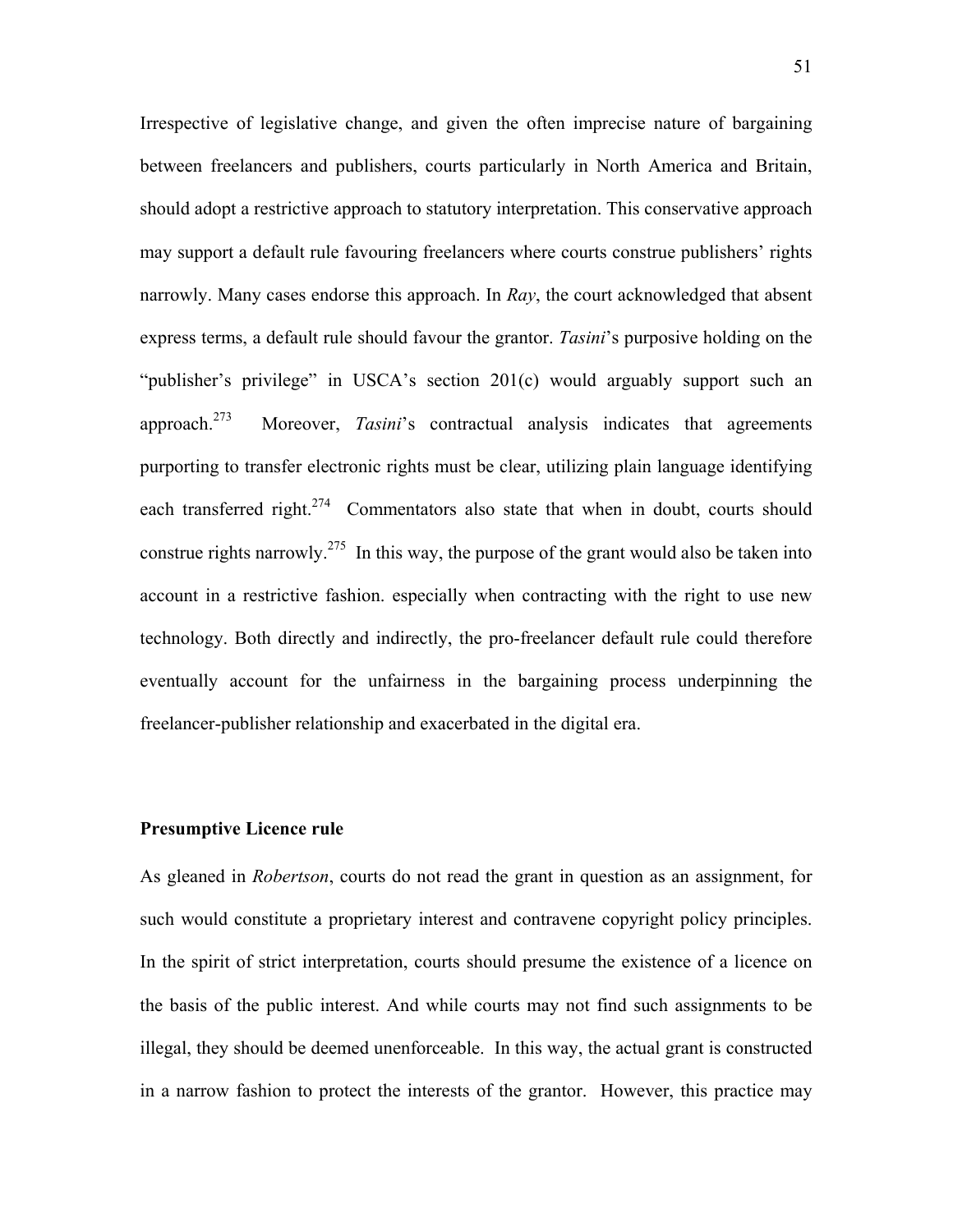lead to unimagined consequences since publishers may begin to insert waiver clauses in their contracts, thereby pre-empting the presumption against assignments, in order to avoid such an adverse finding. A court may then be faced with examining grounds of unconscionability and inequality in bargaining, which it probably may not find so as not to interfere with private ordering and commercial practices.

## **Unconscionability principles**

As one assesses ways in which the judiciary may approach this issue,  $276$  the doctrine of unjust enrichment potentially could be used as a pro-freelancer theory.<sup>277</sup> Although this theory will not be fully extrapolated here, Justice Jacob noted that 'the principle of unjust enrichment is capable of elaboration and refinement.<sup> $278$ </sup> The theory could be relevant from the framing of the contract to the framing of the question in court. To find unjust enrichment, all three elements must be present: (1) there must be a benefit conferred to the defendant, (2) at the plaintiff's expense, and (3) it must be unjust to allow the defendant to retain that benefit.<sup>279</sup> Goff and Jones detail the various branches of the doctrine.<sup>280</sup> Particularly on the benefit element, they argue that one must have attained an objective benefit in the sense of a realizable gain or a saved expense.<sup>281</sup> All three elements could be present in the freelancer's case. First, the defendant publishers received the benefit of additional profit, not only from the articles' print sales but indirectly by web site advertising and more importantly through third party databases and CD-ROMs. Second, the benefit is at the plaintiff freelancers' expense since they could have licensed these works themselves or through a collecting society and charged a fee.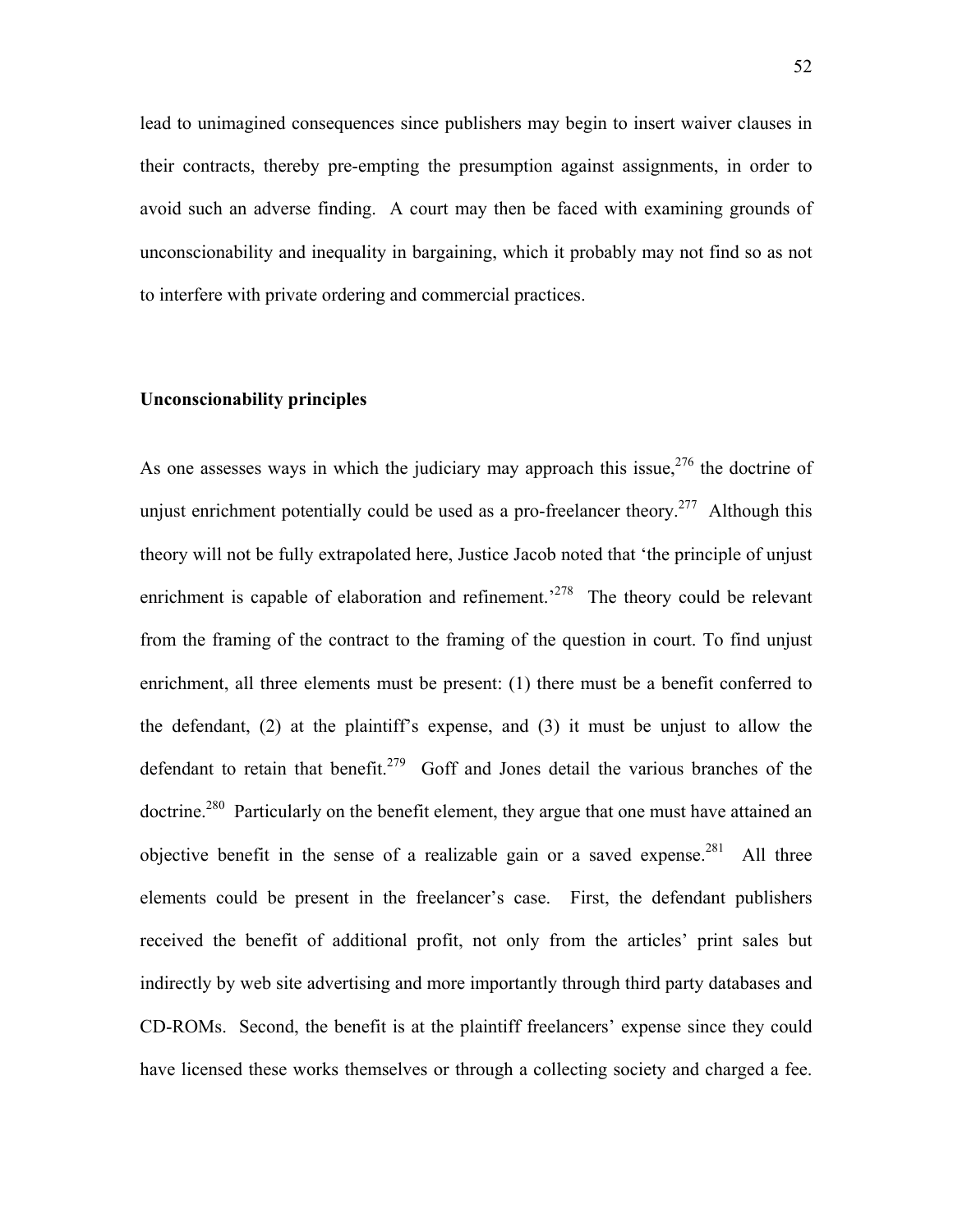And third, based on the past and present imbalanced freelancer-publisher relationship, it is unjust that the defendant publishers retain this profit. The plaintiff freelancers had "no intention of making a gift $^{282}$  to the benefit of defendant publishers.

In a recent British software industry case of *Vedatech v Crystal Decisions*, [283](#page-71-8) Justice Jacob applied the doctrine of unjust enrichment to find for the plaintiff software company consultant. In that case, the consultant software company undertook work for the benefit of an English software company attempting to penetrate the Japanese market. The consultant company provided the use of its employees, and its translation and banking services, but they did not agree to any specific terms. Distinguishable from the case and the facts of *William v Lacey*, is that compensation was afforded for extra time and materials spent and participation in success of the product.<sup>284</sup> In the freelancers' cases, to argue that freelancers spent additional time and materials on exploiting the new technologies may be untenable. On the other hand, as Justice Jacob maintains the "principle of unjust enrichment is in large part founded on conscience."<sup>285</sup> In the freelancers' cases, can the publishers, as the receivers of a benefit, "hang on to it without paying?" Furthermore, with an unjust enrichment claim there is no issue of whether there was a contract or whether the plaintiff freelancers relied on the prospects of further profit from their works. Consequently, while each jurisdiction has its own approach to interpreting the doctrine<sup>286</sup> and while there is strong opposition to any broad extension of this doctrine,<sup>287</sup> a court could favour adopting the doctrine of unjust enrichment. At the very least, such a doctrine could provide a unifying principle to the disparate determinants currently at play in freelancer jurisprudence.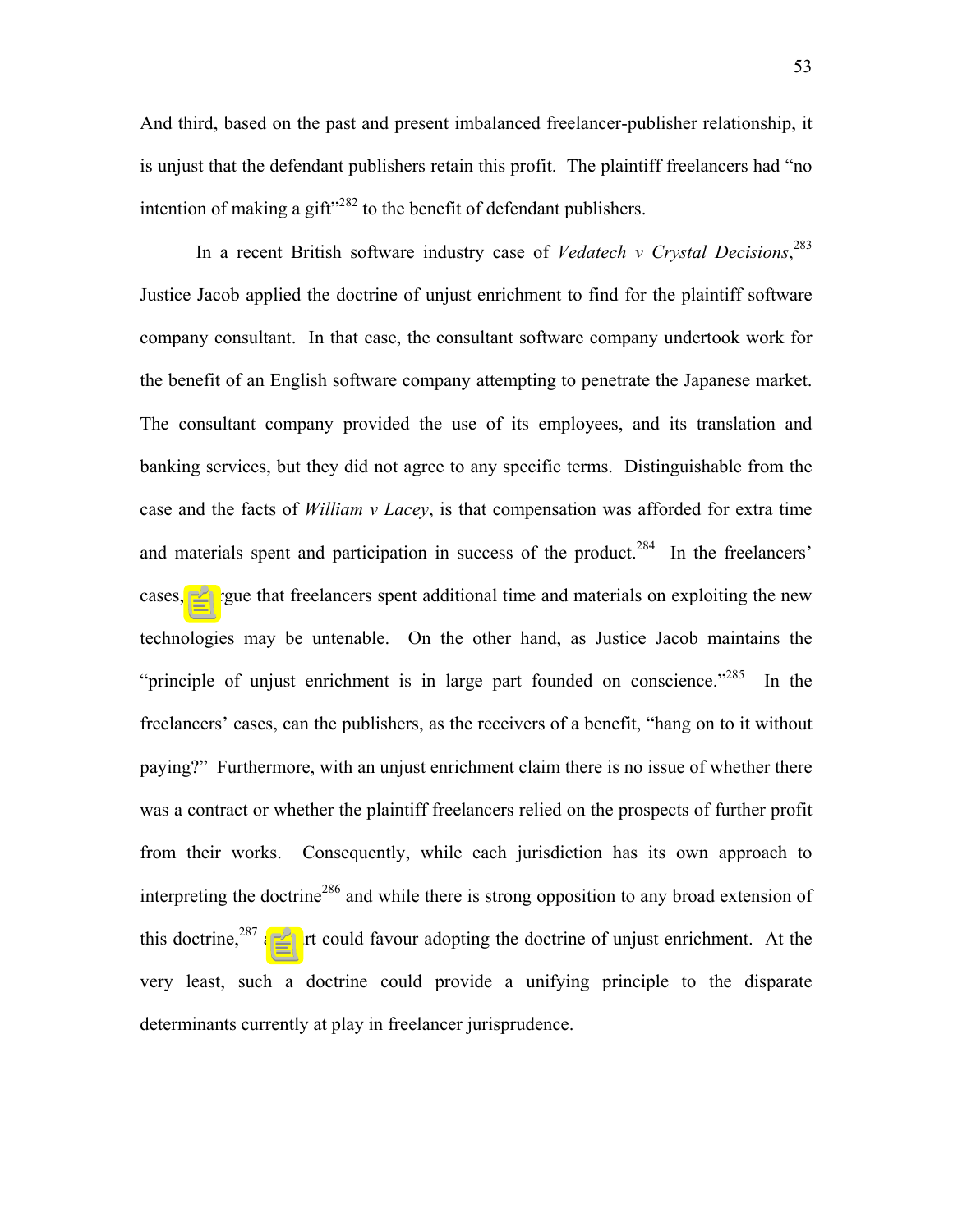## **Ill-Advised contract interpretation methods**

#### **Industry Custom**

Besides favourable proposals, revisiting methods and approaches put forth in the caselaw is useful in highlighting factors that should *not* be adopted. We have already discussed the disadvantages of adopting a foreseeability principle. Other determinants, like industry custom, are equally problematic in advancing a solution for freelancers because relying on industry custom has not served freelancers well. Since the publisher's retention of an implied non-exclusive license for a one-time print right is the industry practice, scholars argue that with time, "assuming a new custom develops, the courts may be more inclined to imply a wider license to permit reproduction in other formats."<sup>288</sup> Waiting for a new custom in industry to develop is not the best means to solve freelancers' issues. As Gordon has suggested, the publishers' agenda is unilaterally imposed on the freelancers.[289](#page-71-40) In *Robertson,* industry custom worked to the freelancers' disadvantage as the plaintiff should have known that the electronic distribution custom existed and was supposed to have restricted her rights accordingly. Also, partly because in *Robertson* the court placed excessive weight on custom, the court found contradictory evidence that resulted in an inconclusive finding. Furthermore, in light of the recent freelancer disputes, publishers are unlikely to develop a custom that is either freelancer-friendly or promotes the freelancers' interest. Therefore to await for publishers to mobilize change in this area, and for the courts to simply endorse this practice, makes for undemocratic and biased reform.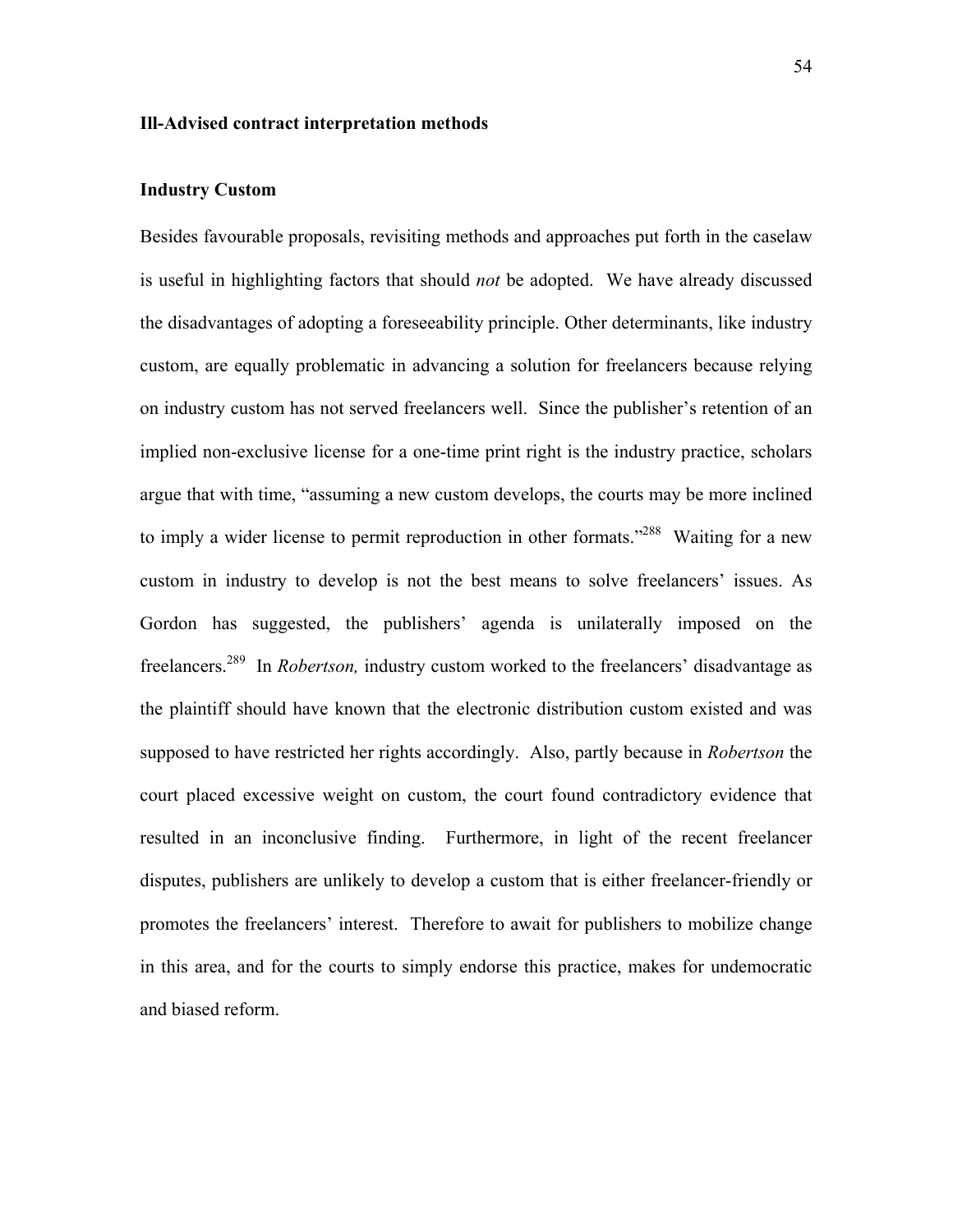#### **Judicial policy considerations**

While adopting policy considerations is necessary, appropriate ones should guide such an approach. For instance, a utilitarian policy as per the *Tasini* dissent, erroneously assumes that it would be best to leave electronic distribution to publishers. Again, an examination of copyright policy and theory would be invaluable. Suffice it to say, as some commentators indicated, alternatives like authors' collecting societies are available while still endorsing a utilitarian stance.

However relying exclusively on the judiciary for redress remains insufficient since as seen in *Tasini*'s dissent and majority opinions, judges differ widely as they attempt to read in government intent or interpret contractual clauses. As Rod Dixon observes on reading future technology clauses, 'the outcome will depend on how narrow or broad a reading is given to the actual words of the grant.<sup>290</sup> The challenge is therefore to what extent laws and contracts should be drafted to account for both commercial certainty and judicial flexibility.

## **Industry mechanisms**

## **Collecting Societies**

Collecting societies in Britain, Canada, the US and continental Europe can control the electronic distribution of freelancers' articles and maintain efficient licensing schemes to distribute the articles to the public. As May observes, '[c]ommercial copyright transactions require negotiation, monitoring, and enforcement that can be prohibitively costly for individuals' but feasible for such an organization.<sup>291</sup> These collecting societies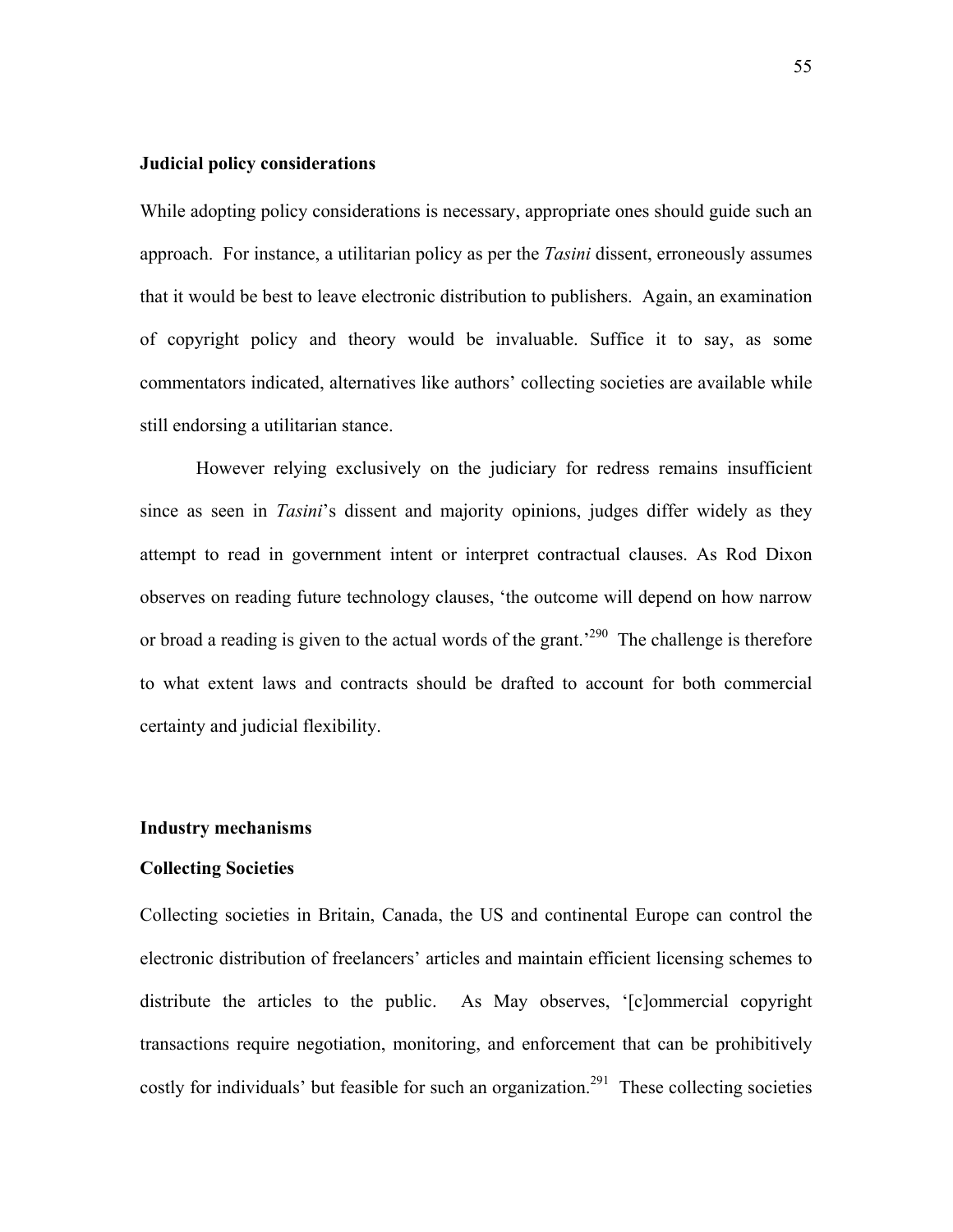may devise general rules that duplicate contracting terms between two parties at substantially lower transaction costs. Recently, in the US, the National Writer's Union spear-headed the Publication Rights Clearinghouse (PRC) to license and enforce the copyrights of freelance writers.<sup>292</sup> In this scheme, writers assign to their agents the limited right to act on their behalf in licensing the non-exclusive secondary right for publishers to use their works for a fee. Also, the PRC is responsible for collecting fees from secondary users and distributing them to authors. The PRC gives 75 to 90 per cent of the total collected fees to the member authors.<sup>293</sup> Thus, this organization works to the authors' advantage by permitting them to retain the right to grant further exploitation of their works, enabling public access to their works, and being paid without relying on publishers.

### **Contracting, Settlement, and Authors' Rights Groups**

As seen in the caselaw, a large part of the freelancer problem was due to the ambiguity imbued in freelancers' verbal agreements. At a minimum, publishers across all jurisdictions should be required to inform their contributors of their intentions in advance and maintain some record of these discussions.<sup>294</sup> As Gallant and Russell suggest, publishers wishing to exploit works in new media should re-obtain licences for each new use, or in the case of older printed works, make best efforts to notify, obtain consent, and pay the author if necessary.<sup>295</sup> Presumably, not all authors may be compensated depending on the type of medium used.<sup>296</sup> Contracts should also aim to be specific and avoid all-rights clauses, such as "by all means whether known or unknown" to cover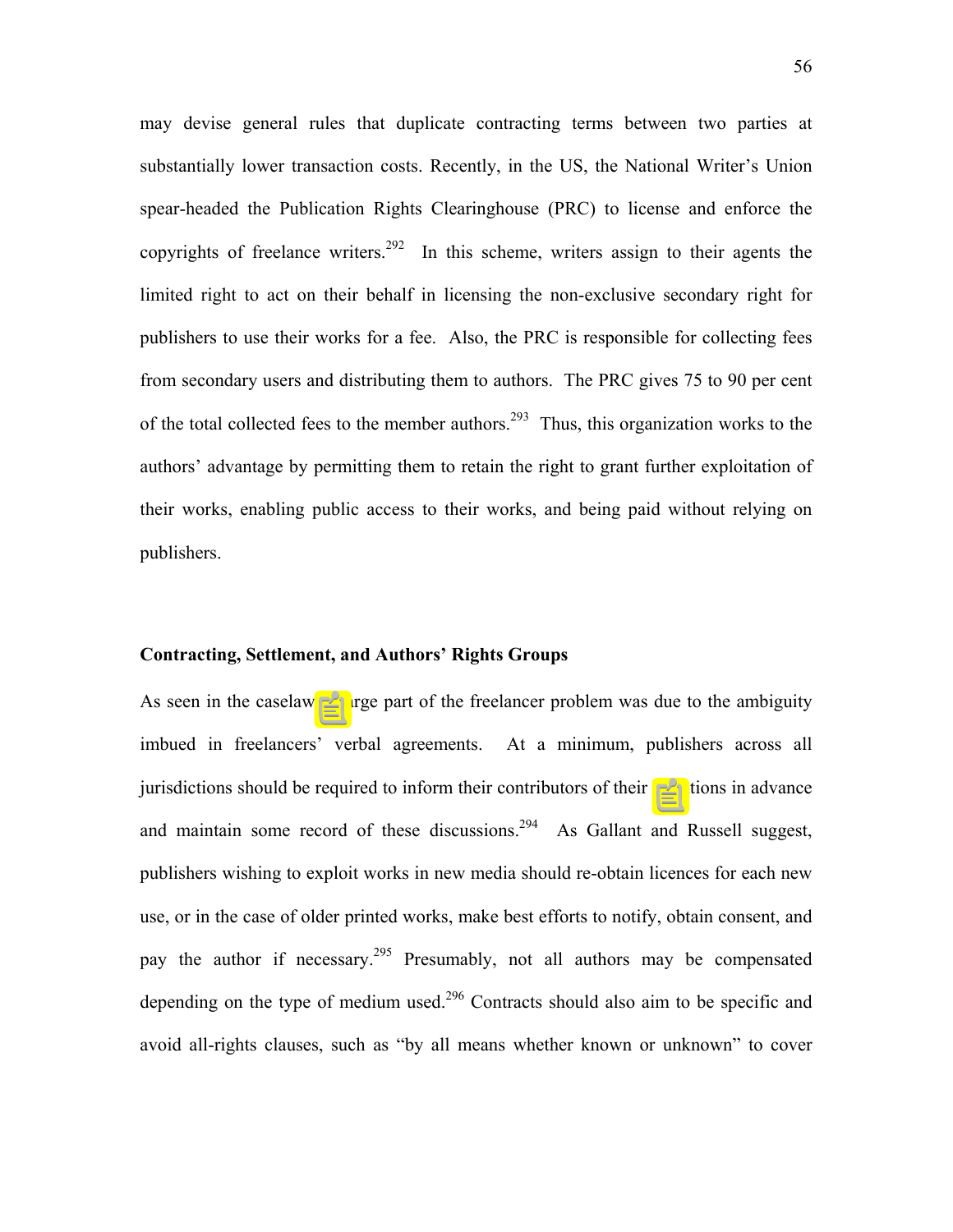future technologies[.297](#page-71-25) As some commentators state, each transferred right should at least be enumerated.<sup>[298](#page-71-10)</sup>

Also, since standardized contracts may undermine the individual needs of some writers,<sup>299</sup> freelancers should become more aware of their legal rights by carefully reading specific contractual clauses and negotiating tactics (or lack thereof) that publishers may use. While helpful, freelancers should also be wary of enlisting agents to assist in bargaining on their behalf. Many authors' rights groups advocate that contracts should be drafted outlining clearly the terms of the freelancer-agent arrangement. Information is becoming more readily available for freelancers. For example, "Contracts Watch" is a free electronic newsletter from the Contracts Committee of the American Society of Journalists and Authors (ASJA) which serves as a contract information centre for freelance writers, keeping them informed about the latest terms and negotiations in the publishing industry.<sup>300</sup> Organizations, such as Britain's National Union of Journalists, also provide essential information and support during a potential dispute and settlement.

Compared to Canada, the US, and Britain, in particular, the European courts have led the way for a better dispute settlement method. Against litigation, grievance boards could also provide more effective, personalized, and less expensive ways to address freelancers' rights. Still, drawbacks remain since if the bargaining practice is flawed *ab initio*, so too may be the settlement process, however informal. Thus, unless the publishing industry changes its mantra that publishing is a lucrative industry and its view that commerce is valued above culture,  $301$  which is highly unrealistic, other mechanisms,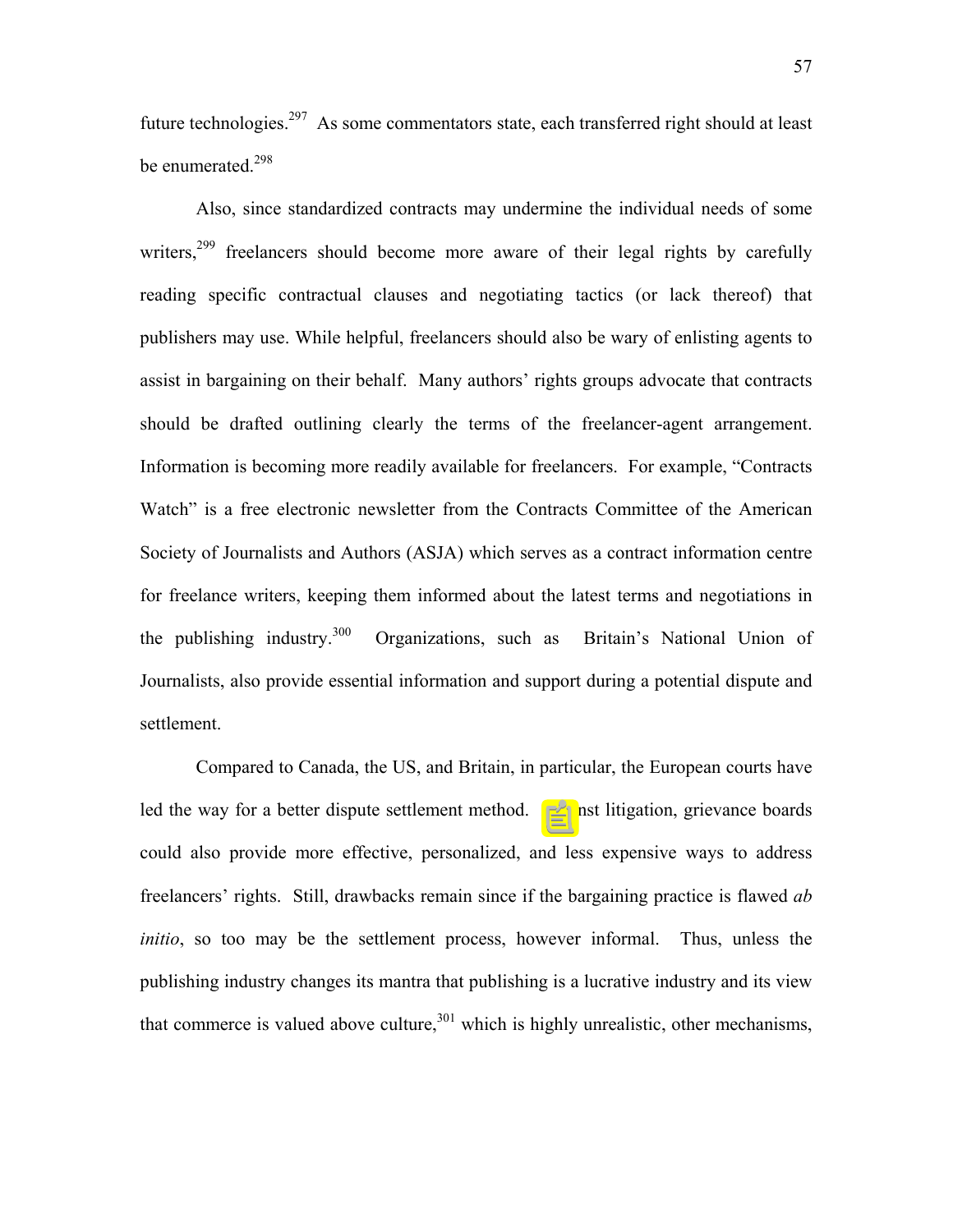such as contracting and settlement in conjunction with more tailor-made decisionmaking, become necessary.

## **Final remarks**

I began this paper by showing how the publishing industry is increasingly global: there are fewer but stronger publishers. Alongside this globalization, I explained the convergence of publishing practices where publishers expect copyright ownership of freelance authors' works. Publishers impose unilateral non-negotiable standard terms to exploit works not only in print but also digitally. While publishers grow richer, freelancers do not receive any of this additional revenue, nor are they consulted. As seen, freelancers are vulnerable for any number of reasons: they desperately need the money, lack an industry reputation, or simply feel subordinate to publishers in their unstable profession. On the other hand, publishing conglomerates have legal in-house shops with the knowledge and power to bargain and draft favourable agreements. As a result, writers either witness their freelance opportunities or their potential earnings shrink, while publishers appropriate the use of works that they would otherwise be required to licence. While publishers may not have understood the extent of their rights when they began electronic publishing, publishers are now very likely advised of their rights (indeed they have begun codifying their practices), yet pursue such digital exploitation. Possibly, the publishing business is reacting to its 'competitive advantage…by reallocating intellectual property rights, making cyber-publishers' commercial transactions faster and cheaper by putting the burden of transactional costs on authors instead.<sup>302</sup> Put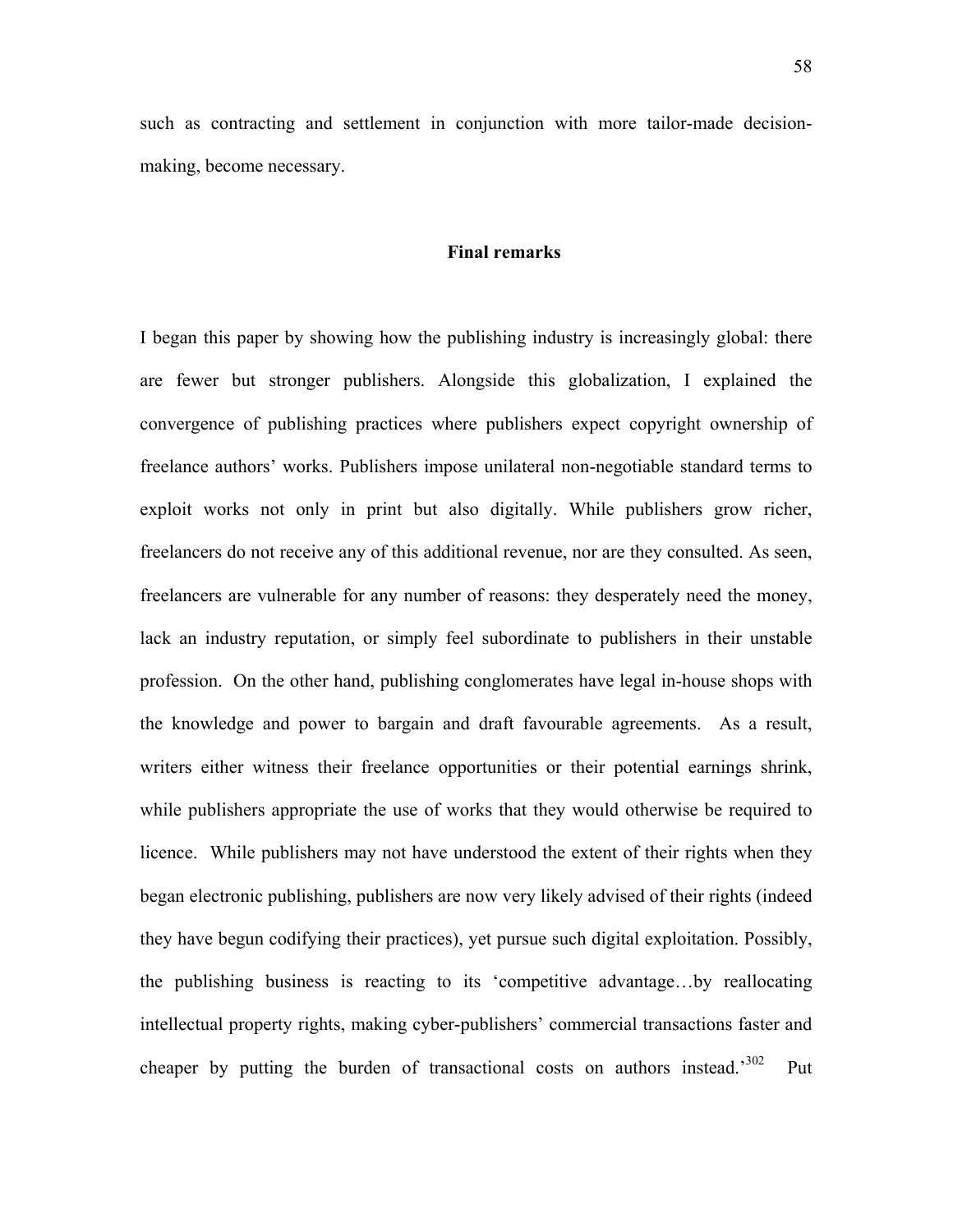differently, authors appear to be subsidizing publishers' entry into the "potentially lucrative electronic world" for very little in return.<sup>303</sup> Solutions rooted in copyright law are necessary.

While copyright law solutions are necessary to re-equilibrate this imbalance, they seem far-reaching. Indeed, as this problem becomes multi-jurisdictional and publishing practices converge, I argued that the civil and common law copyright systems diverge in dealing with this issue. While common law courts applied vague copyright law provisions, continental European courts provided clearer and more favourable laws. Yet, the foreseeability principle remained a pressing problem in both jurisdictions. In order to advance solutions for freelancers in Britain, and across the western world, I suggested that both jurisdictions should rely less on foreseeability principles and that common law countries adopt express provisions such as the continental European default rules. Contract law and persuasive economic arguments also support this approach. Of course, judicial and legislative means are only the first step; the cooperation of copyright industry mechanisms like authors' groups are necessary to effectively help shape and enforce policy on the bargaining table so that freelancers are no longer for free.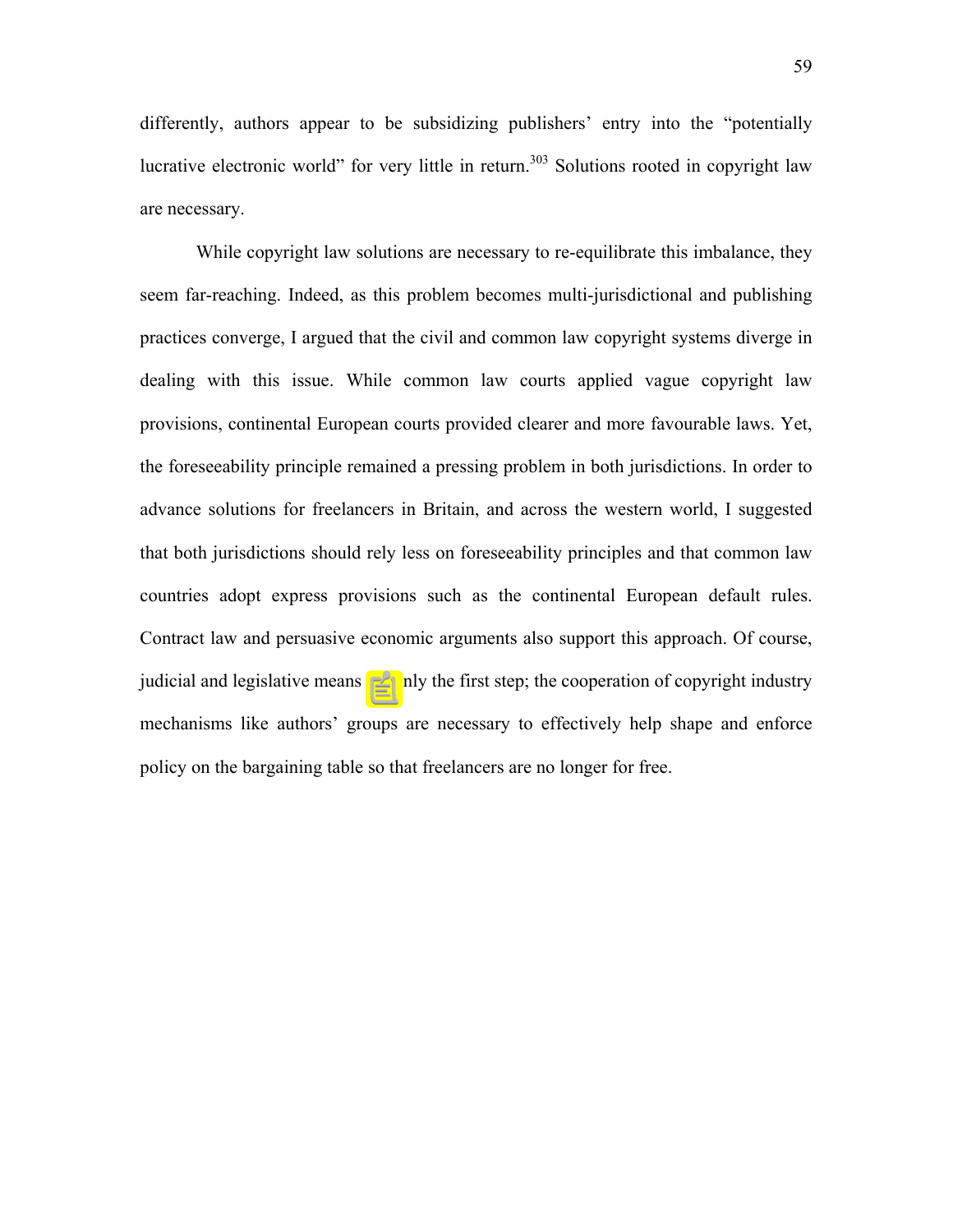<sup>3</sup> B Hugenholtz 'The Great Copyright Robbery' (A Free Information Ecology in a Digital Environment Conference New York School of Law 31 March-2 April 2000).

 $<sup>5</sup>$  It is beyond the scope of this discussion to address employed writers which in most</sup> jurisdictions fall under the purview of separate legal doctrines; in Britain, the Copyright, Designs and Patent Act as amended 1988 c 48 s 11(2) provides that works produced during the course of one's employment belong to the employer.

<sup>6</sup> For a historical evaluation of publisher's treatment of authors see G D'Agostino 'Copyright Treatment of Freelance Work in the Digital Era" (2002) 19 Santa Clara Computer and High Technology Law Journal 37.<br><sup>7</sup> In Britain, there has been a substantial out of court settlement with The Guardian and

other similar settlements; see *infra* n 247-8.

8 D Vaver *Intellectual Property Law* (Irwin Law Concord 1997) 22.

<sup>9</sup> WF Grosheide 'Copyright Law from a User's Perspective: Access Rights for Users' (2001) 23(7) EIPR 321-5, 321.

 $10$  ibid.

 $11$  Grosheide (n 9) 324.

 $12$  ibid 322.

<sup>13</sup> J Lichtenberg 'The Studio Model: Should Publishing Follow Hollywood's Approach to the Creative Process?' [1999] Publishing Research Quarterly 46.

<sup>14</sup> J Gurnsey *Copyright Theft* (Aslib Gower New York 1995) 17.

15 A Schiffrin *The Business of Books* (Verso Press New York 2000).

 $16$  ibid 2.

<sup>17</sup> Office of Cultural Affairs (OCA) 'Cultural Industries in the Latin American Economy: Current Status and Outlook in the Context of Globalization' (Office of Cultural Affairs Washington 2004) [http://www.oas.org/culture/series6\\_e.html](http://www.oas.org/culture/series6_e.html) (12 March 2004).  $18$ ibid.

<sup>19</sup> See for instance, 'Taking the Fight for a free Press to the Hill' The Guild Reporter <[http://www.newsguild.org/gr/gr\\_display.php?storyID=675](http://www.newsguild.org/gr/gr_display.php?storyID=675)> (3 March 2004)

<sup>20</sup> F Macmillan 'The Cruel ©:Copyright and Film' (2002) 24(10) EIPR 483, 489. Macmillan attributes the widening corporate power to the contractual arrangements, and other aspects of copyright law such as strong distribution rights and the long period of copyright protection. In the interests of time, I will mainly contain my analysis to the contractual relationship between the parties.

<sup>21</sup> F Macmillan 'Copyright & Culture: A Perspective on Corporate Power' (1998) 10 Media & Arts Law Review 71.

<sup>&</sup>lt;sup>1</sup> Eg AOL merged with Time Warner becoming AOL/Time Warner though recently changed its name back to Time Warner; Time Warner recently attempted to merge with EMI; Columbia Journalism Review 'Who Owns

What?'[<http://www.cjr.org/tools/owners/timewarner.asp](http://www.cjr.org/tools/owners/timewarner.asp)>(31 May 2004).

<sup>&</sup>lt;sup>2</sup> "Freelens" or "Spiegel-CD-ROM" Federal Supreme Court (Bundesgerichtshof) (5 July 2001) Case No I ZR 311/98 tr (2003) 34 IIC 227.

<sup>4</sup> L Bently *Between a Rock and a Hard Place* (The Institute of Employment Rights London 2002) 7; see also Tasini Aftermath *infra* n 146.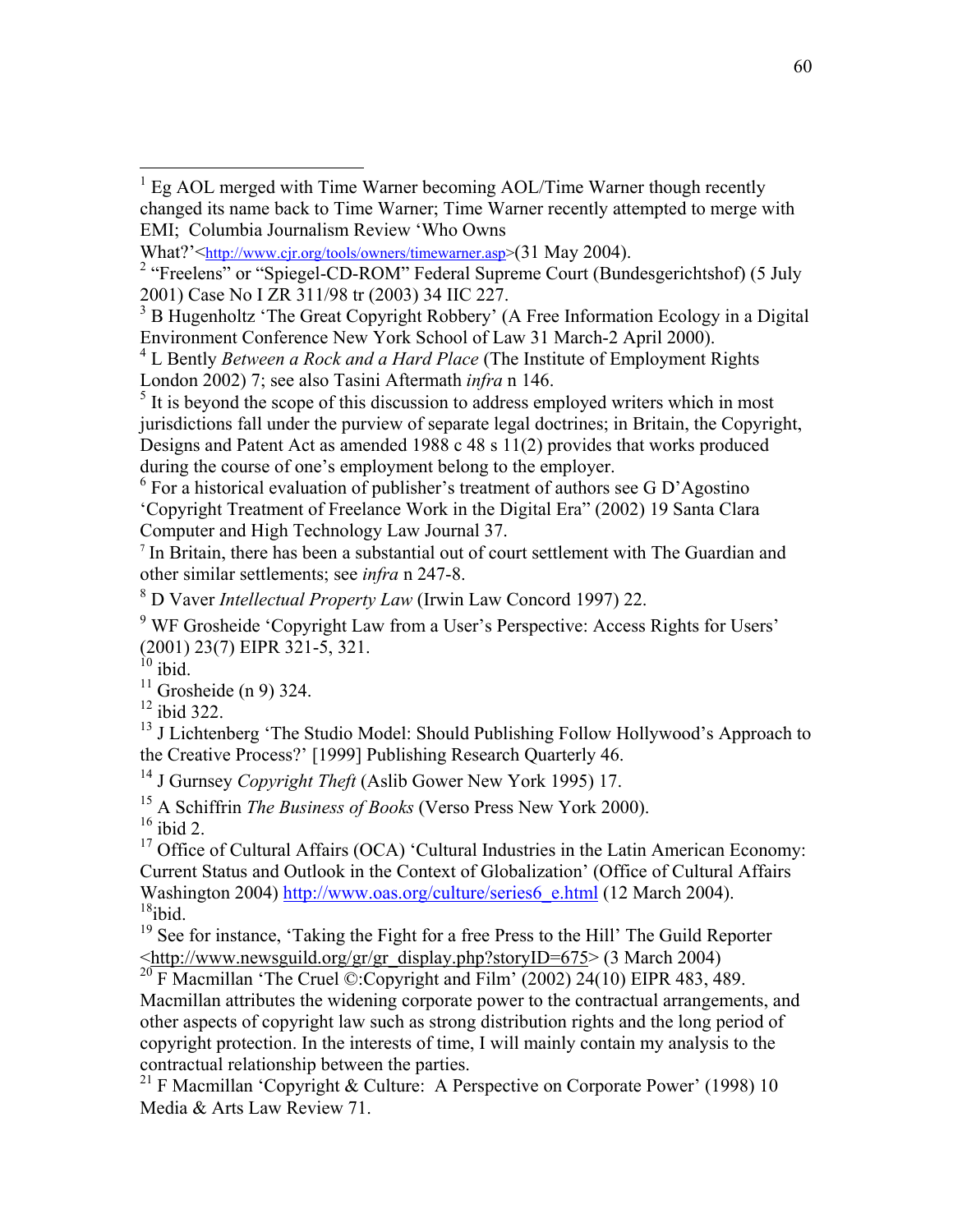$22$  C Davis 'Conglomeration and Globalisation in Publishing' (Oxford Brookes University Oxford 2003)

http://www.brookes.ac.uk/schools/apm/publishing/culture/conglom/congint.html (12 March 2004).

<sup>23</sup> Bertelsmann, Holzbrinck, Largadere, WoltersKluwer, Reed-Elsevier and Pearson. <sup>24</sup> News Corporation.

<sup>25</sup> AOL Time Warner, Viacom, Disney, Harcourt General and Thomson; Davis. Similar trends can be seen in South America; Office of Cultural Affairs 'Cultural Industries in the Latin American Economy: Current Status and Outlook in the Context of Globalization' (Office of Cultural Affairs Washington 2004). [http://www.oas.org/culture/series6\\_e.html](http://www.oas.org/culture/series6_e.html) (12 march 2004).

 $26$  C Harland and F Gunther Global Media Environment (Morgan Stanley 16 Oct 2002) [http://www.medientage-muenchen.de/archiv/pdf\\_2002/Harland\\_8.1.pdf](http://www.medientage-muenchen.de/archiv/pdf_2002/Harland_8.1.pdf) (12 March 2004); In the newspaper industry in particular, companies can own up to 10-15 newspapers. In Canada, for instance, 14 companies own its 102 dailies. CanWest Corporation owns 13 newspapers across five provinces; there are only four independent newspapers in Canada; Canadian Newspaper Association< [http://www.cna](http://www.cna-acj.ca/client/cna/cna.nsf/web/FactsOwnership>(31)[acj.ca/client/cna/cna.nsf/web/FactsOwnership>\(31](http://www.cna-acj.ca/client/cna/cna.nsf/web/FactsOwnership>(31) May 2004).

 $\frac{27}{27}$  A Diamond 'The Year of the Rat' (1996) Canadian Forum 19-23 detailing Montreal Gazzette author Nancy Lyon resigning from her popular column to avoid any further exploitation by her publishers.

<sup>28</sup> In Canada, there are only about 20 agents; 'Dear Writer' (WUC Toronto1998). <sup>29</sup> 'Literary Agents go Translatlantic' (Publishing Trends 2003)

<http://www.publishingtrends.com/copy/03/0310/0310agents.htm>(11 March 2004).

<sup>30</sup> LA Santelli 'Notes and Comments: New Battles between Freelancer Authors and Publishers in the Aftermath of Tasini v New York Times'(1998) 7 JL & Pol'y 253-300, 262

 $31$  ibid.

 $32$  Bently (n 4) 14 citing a study from the Society of Authors conducted in 2000 where 1,1711 members responded.

 $33$  N DuVergne Smith 'The Writers' Lot' (NWU Survey 1995)

<[http://members.aol.com/nancyds/wlot1.html#top>](http://members.aol.com/nancyds/wlot1.html) (3 March 2004); these figures are also similar in other countries like Canada; the annual income for independent contractors generally was of CDN\$13 032 and CDN\$19 769 for women and men respectively; Statistics Canada, Survey of Labour and Income Dynamics 1999, Special Run.

 $34$  N DuVergne Smith (n 33)

35 NUJ <http://media.gn.apc.org/rates/>

36 B Turner (ed) *The Writer's Handbook 2003* (Macmillan Publishers Ltd London 2003) 270.

 $37$  Bently (n 4)14.

<sup>38</sup> Documents from the archives of the Society of Authors London [on file with author]; figures documenting these digital earnings are fairly recent and in fact none have been found before 2000.

 $39$  NUJ 'Freelance briefing paper' [<http://media.gn.apc.org/fl/0007grab.html>](http://media.gn.apc.org/fl/0007grab.html)(29 June) 2002) indicating increasing attempts to formalise the relationship. Absent fieldwork, it is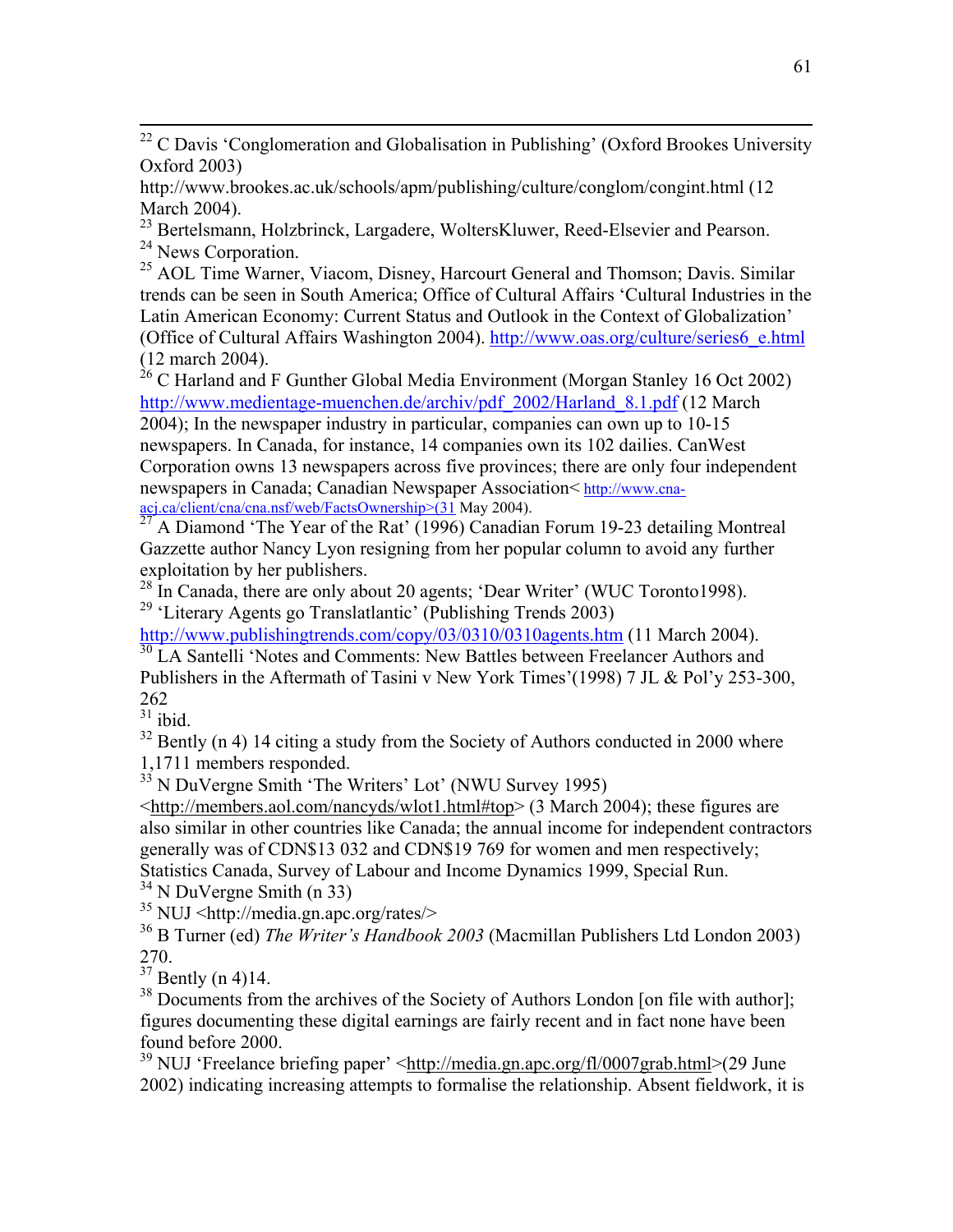difficult to accurately gauge the current contractual nature of the author-publisher relationship.

 $40$  Santelli (n 30).

 $41$  ibid.

 $\overline{a}$ 

 $42$  Bently (n 4) 6 and Macmillan (n 20) 488 respectfully examine the publishing and film industry.

43 Macmillan (n 20) 488.

 $44$  Bently (n 4) 6.

 $45$  Bently (n 4) 7.

46 See *infra* n 250.

 $47$  Diamond (n 27) 20.

48 Albeit get mere 50 per cent of spot sales see *infra* n 248.

 $49$  Santelli (n 30) 265.

 $50$  Diamond (n 27).

51 Eg S Vaidyanathan *Copyrights and Copywrongs: The Rise of Intellectual Property and How it Thwarts Creativity* (New York U Press New York 2001).

52 J Shillingford 'Internet: Copyright Reservations' The Guardian (8 June 1995) T4.  $53$  ibid.

54 Newspapers American Association

<http://www.naa.org/info/facts01/22\_newsinteractive/>(3March 2004).

<sup>55</sup> See [http://www.wrx.zen.co.uk/britnews.htm\(13](http://www.wrx.zen.co.uk/britnews.htm(13) March 2004) and

[http://www.thebigproject.co.uk/news/\(13](http://www.thebigproject.co.uk/news/(13) March 2004).

<sup>56</sup> For instance, many writers like Stephen King self-publish on the web, thereby supplanting publishers' incomes. Yet, not many freelancers can do this and obtain the same readers or returns that King does as most are nameless; unless specific queries are entered in search engines, freelancers remain undiscovered.

57 C McGeever 'E-Book Piracy Doesn't Frighten Publishers'

<[http://www.computerworld.com/cwi/printer\\_Friendly\\_Version/0,1212,NAV47-](http://www.computerworld.com/cwi/printer_Friendly_Version/0,1212,NAV47-81_STO44382-,00.html)

81 STO44382-,00.html> (30 November 2001)

 $\overline{58}$  ibid.

59 H Ronte 'The Impact of Technology on Publishing' (2001) PRQ 11, 17.

60 Wellcome Trust Commissioned Report--An Economic Analysis of Scientific Research Publishing (January

2003)<http://www.wellcome.ac.uk/en/images/SciResPublishing3\_7448.pdf >(5 may 2004) while analyzing scholarly science publishing, analogies can be drawn in this context due to parallel cost-savings because of digitisation and similarly, as publishers increase subscription fees to libraries and other users whilst keeping all the profits.

61 The New York Times has recently launched NewsStand™ so that electronic editions of newspapers are also 'delivered' to one's personal computer for a fee. Once the edition is downloaded, the electronic edition is available on the user's computer for 7 days; see <http://www.newsstand.com/index.cfm?fuseaction=signup>(27 April 2004) (NewsStand™).

 $62$  Though several have started to charge for online use; 'CanWest to Charge for Online Content' Toronto Star 19 Sept 2003, E3. Also, most newspapers and magazines do not provide free access beyond two weeks of archived articles from the date of search.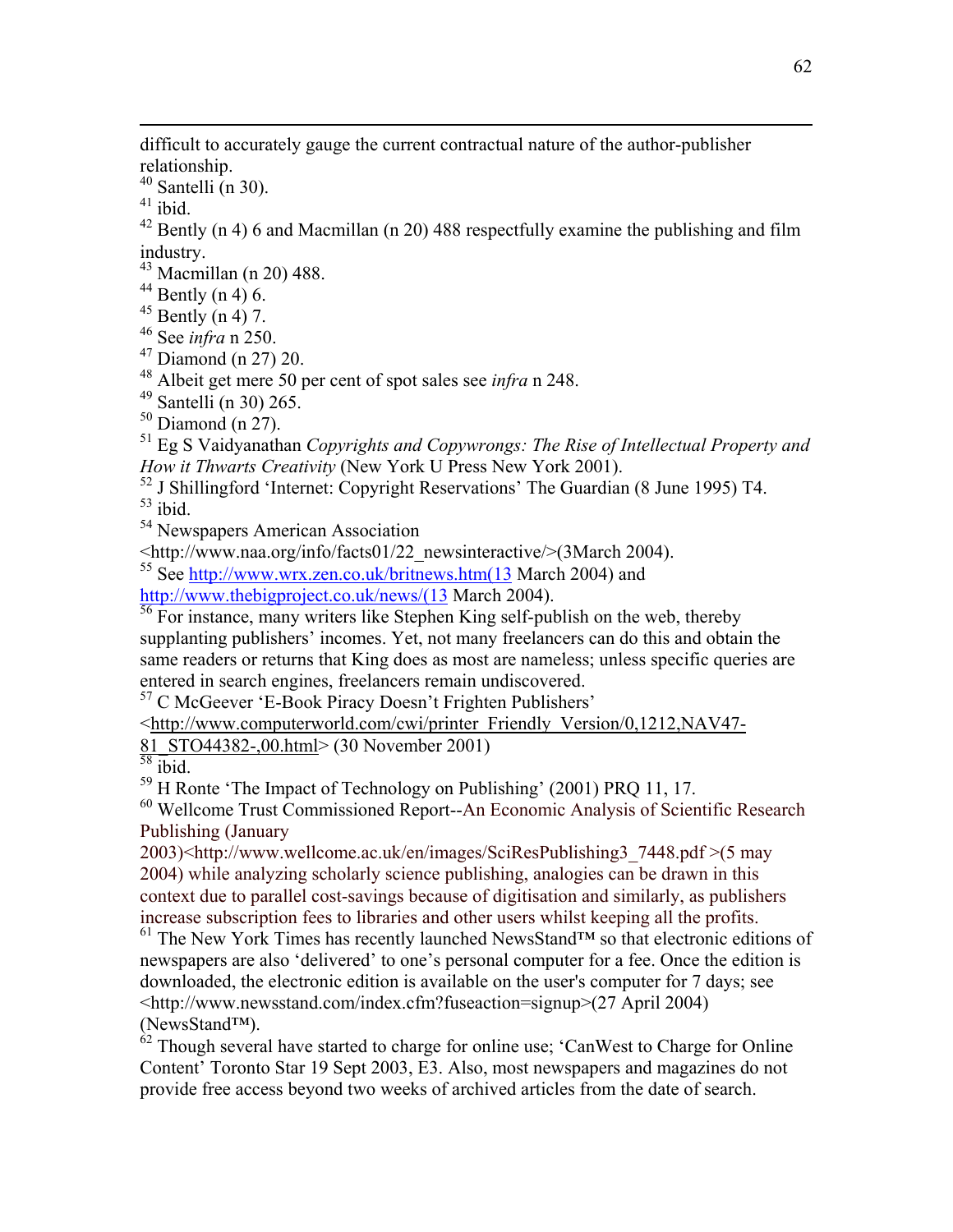<sup>63</sup> NUJ 'A few things you should know about copyright' Freelance Newsletter November 2001 <[http://media.gn.apc.org/c-basics.html>](http://media.gn.apc.org/c-basics.html) (3 March 2004).

66 DuVergne Smith (n 33)

67 OECD 'Partial Renaissance of Self-Employment' *OECD Employment Outlook* (OECD Paris 2000) available at<http://www.oecd.org/dataoecd/10/44/2079593.pdf>(27 February 2004).

 $68$  ibid.

69 Statistics Canada, *Canadian Social Trends* 87-004 (Statistics Canada Ottawa 1995). 70 C Stanworth and J Stanworth 'Managing an Externalised Workforce: Freelance

Labour--Use in the UK Book Publishing Industry' (1997) 28 Industrial Relations J 43, 54. 71 J Fudge, E Tucker and LF Vosko 'Changing Boundaries in Employment: Developing a

New Platform for Labour Law' (2003) 10 Canadian Labour & Employment LJ 362, 373. <sup>72</sup> Stanworth and Stanworth (n 70).

 $73$  ibid; such a trend is not limited to the book publishing industries.

74 WJ Gordon 'Fine-Tuning Tasini: Privileges of Electronic Distribution and Reproduction' (2000) 66 Brooklyn LRev 473-500, 477.

 $^{75}$  Though oral transactions may work in equity thus working against freelancers. See D Vaver *Copyright Law* (Irwin Law Toronto 2000) (n 48) 95 citing *Allen v Toronto Star Newspapers Ltd* (1997) 142 DLR  $(4<sup>th</sup>)$  518; for the present time I will not consider this argument since it has never arisen in the freelancer caselaw to date, which is the main focus of discussion.

76 The distinction between licences and assignments 'is not always so clear-cut'; an exclusive licence of all rights to run until the rights expire is in practical reasons like an assignment. And so, 'it is not so much what the contract is called but the effect of the transaction which decides whether there is an assignment or a license.' H Pearson and C Miller *Commercial Exploitation of Intellectual Property* (Blackstone Press Limited London 1990) 344.

 $77$  CDPA 1988 c 48 s 92(1)

78 Vaver (n 75) 238.

79 Pearson and Miller (n 76) 343.

80 CDPA 1988 c 48 s 91

81 See CDPA 1988 c 48 ss 94-5

 $82$  S Houpt 'Freelancers win pay for electronic rights' G&M (26 June 2001)

83 533 US 483, 121 S Ct 2381 (2001)('*Tasini'*).

<sup>84</sup> SA Rosenzweig 'Don't put my article online: Extending copyright's new-use doctrine to the Electronic publishing media and beyond' (1995) 143 UPennLRev 899-932, 908 citing R Resnick 'Writers, Data Bases Do Battle' NLJ (7 March 1998) 1, 28.

<sup>85</sup> National Writers' Union President since 1990 and long-standing labour and economics author.

<sup>86</sup> *Tasini* (n 84) 484; 2382

 $87$  Copyright Act 1976 17 USC (USCA)

88 ibid.487; 2384

<sup>64</sup> M Hoff 'Tasini v The New York Times: What the Second Circuit Didn't Say' (1999) 10 AlbLJSci & Tech 125-165, 163-4.

 $65$  H Ronte (n 59)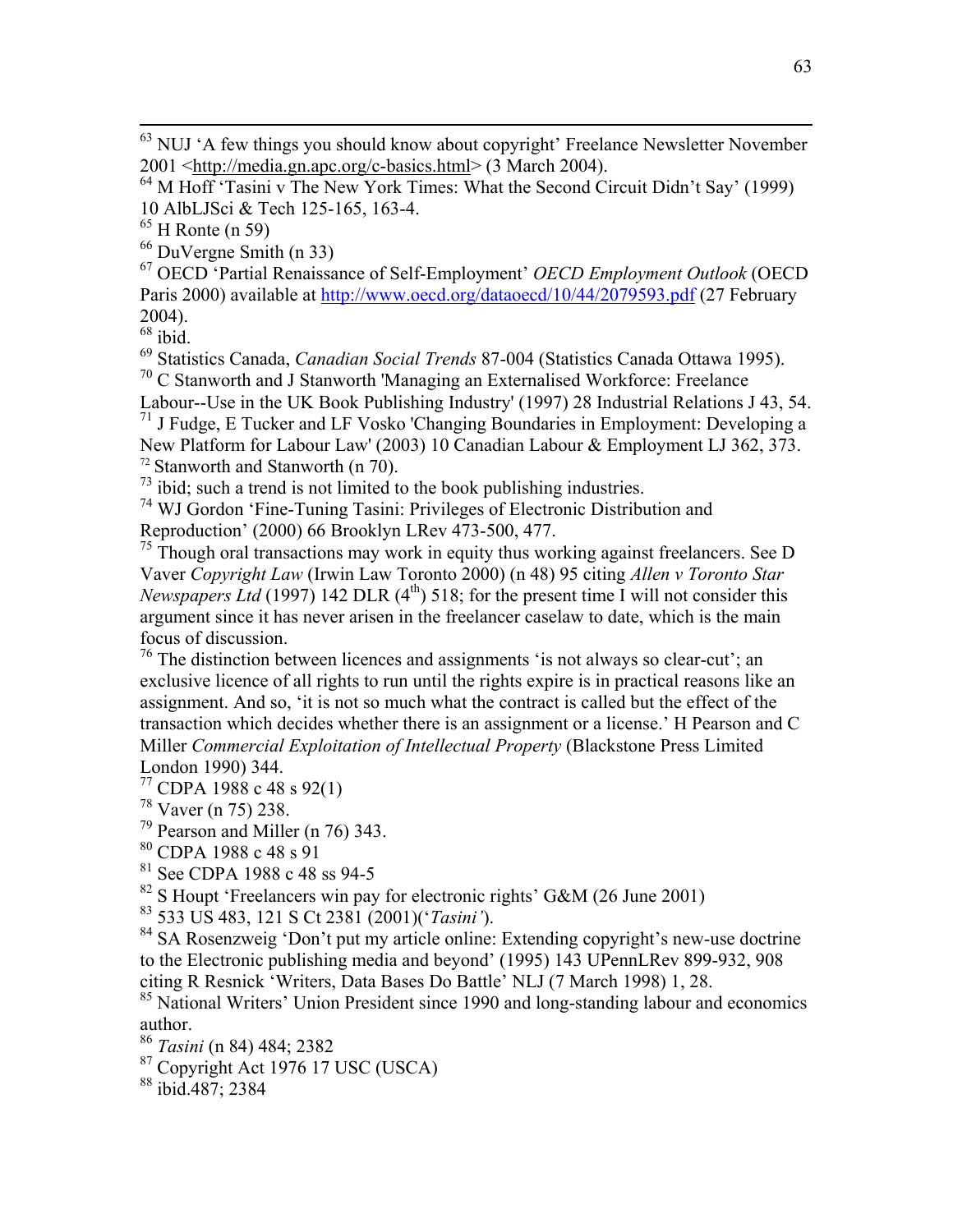$^{90}$ ibid. 488; 2384 [emphasis in case]

<sup>91</sup> ibid. 496; 2389

<sup>92</sup> ibid. 496; 2389 citing HR Rep No 94-1476, 122 (1976) US Code Congress & Admin

News 1976, 5696, 5738.

93 ibid. 492; 2387

<sup>94</sup> ibid. 498; 2390

 $95$  ibid. fn 4, 511; 2396; see s 201(d) of the USCA. Also, not discussed is the application of s 103(b) of the USCA equally stipulating the distinction between copyright of collective work from copyright in independent contributions.

<sup>96</sup> Copyright Act 1976 17 USC s 103(b)

<sup>97</sup> *Tasini* (n 84) 495; 2388.

<sup>98</sup> ibid. citing US Code (n 233 above).

99 ibid. 511; 2396

 $100$  ibid.

<sup>101</sup> The following argument categories are the author's formulated for analytical purposes.

<sup>102</sup> While for the dissent these articles are part of a collection of articles from a single edition of the New York Times, and thus a simple 'revision,' for the majority, these constitute individual works and not part of a collection.

103 ibid. 498; 2390

104 ibid. 517; 2391

105 ibid. 515; 2399

<sup>106</sup> M Spink 'Comment: Authors Stripped of their Electronic Rights in Tasini v New York Times Co.' (1999) 32 J Marshall LRev 409-436, 432.

<sup>107</sup> For instance, newspapers may be known to showcase certain political parties either through their editorials or advertising.

<sup>108</sup> Tasteless advertising for instance on a website containing an author's work.

<sup>109</sup> *Tasini (n 83)*

 $110$  ibid. 512-13; 2397

111 ibid. 512-13; 2397

112 A Vahrenwald 'The Publishing Industry Faces Technological Change' (1996) 7(2) Ent LR 50-61, 50

<sup>113</sup> For instance, unlike the digital version, the microfilm article appears in context; ibid. (n 84) 517; 2391.

<sup>114</sup> IS Ayers 'International copyright law and the Electronic Media Rights of Authors and Publishers' (1999) 22 Hastings Comm & Ent LJ 29-63, 43.

 $115$  ibid.

 $116$  NewsStand<sup>TM</sup> (n 61).

<sup>117</sup> B Hugenholtz 'Electronic Rights and Wrongs in Germany and the Netherlands' (1998) 22 Columbia-VLAJLA 151-9 ('Electronic Rights') 158.

 $118$  ibid

<sup>119</sup> *Tasini* (n 84) 519; 2401

 $120$  ibid.

<sup>121</sup> ibid. citing Twentieth Century Music Corp v Aiken 422 US 151, 95 S Ct 2040 (1975).

 $122$  ibid.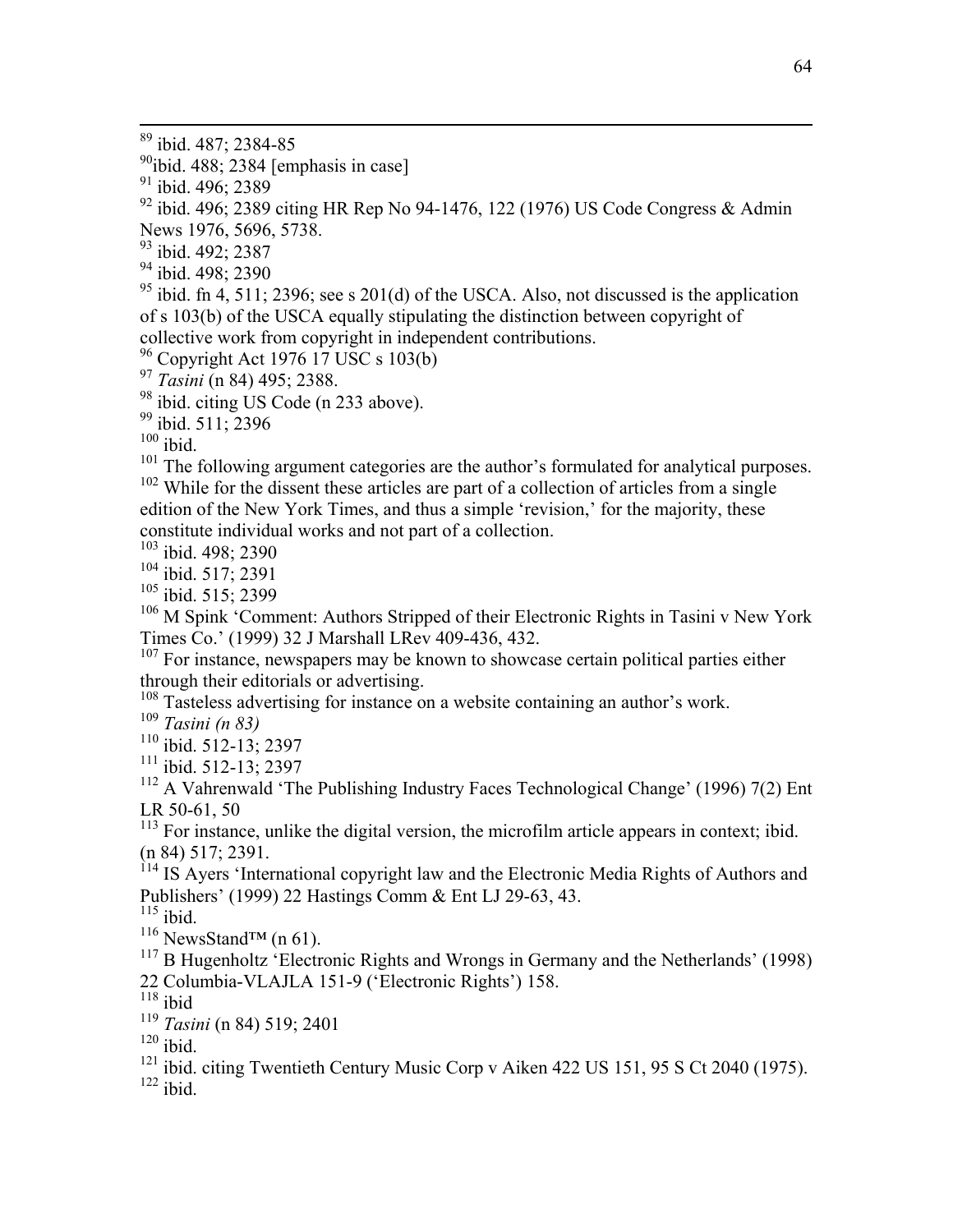<sup>123</sup> See JT Elder 'Legal Update: Supreme Court to hear Arguments on Electronic Database Copyrights For Freelance Journalists' 7 BUJSci & TechL 406-412. 124 533 US 483, 505-6; 121 S Ct 2381 (2001), 2394.

<sup>126</sup> *Tasini v New York Times Co* 206 F3d 161 (US Ct of Apps (2nd Cir), 1999)('*Tasini*  Apps'); *Tasini* 184 F 2d 350 (NYSD Ct 2001) also adopted a utilitarian perspective. <sup>127</sup> *Ryan v Carl Corp* 23 F 2d 1146, 1151 (ND Cal 1998) relied on *Tasini* Apps (n 126

above)

 $128$  J May 'Intellectual Property: Copyright Acquisition and Ownership Tasini v New York Times Co' (2001) 16 Berkeley Technology LJ 13-31, 26  $129$  ibid.

<sup>130</sup> *Tasini* (n 84) 505; 2393

<sup>131</sup> ibid. 520; 2402 fn 18

<sup>132</sup> *Tasini v New York Times Co* 972 F Supp 804 (NYSD Ct 1997) ruling for summary judgment in favour of the defendant publishers and *Tasini v New York Times Co* 981 F Supp 841 (NYSD Ct 2001) denying authors' motion for reconsideration. (*Tasini* Dt)

<sup>133</sup> *Tasini* Apps (n 126) reversing judgment and ruling in favour of freelancers. <sup>134</sup> *Tasini* Dt (n 132) 809.

 $135$  ibid. 807; the District Court considered the US CA 17 USC (1976) s 204(a) stating that any valid transfer of copyright must be in writing.

<sup>135</sup> *Tasini* Apps (n 126); The endorsement read:

<sup>136</sup> Whitford and Sports Illustrated (owned by Time) entered into a written contract specifying the content and length of the purchased article, the date due, and the fee to be paid by the magazine ('Whitford Contract'). The contract also provided Sports Illustrated the following rights:

(a) the exclusive right first to publish the Story in the Magazine;

(b) the non-exclusive right to license the republication of the Story whether in translation, digest, or abridgement form or otherwise in other publications, provided that the Magazine shall pay to you fifty percent (50%) of all net proceeds it receives for such republication; and

(c) the right to republish the Story or any portions thereof in or in connection with the Magazine or in other publications published by The Time Inc. Magazine Company, its parent, subsidiaries or affiliates, provided that you shall be paid the then prevailing rates of the publication in which the Story is republished.

<sup>137</sup> *Bartsch v Metro-Goldwyn-Mayer Inc* 391 F2d 150, 154-55 (2d Cir)cert denied 393 US 826, 89 S Ct 86 (1968) holding that the right to 'exhibit' motion picture included the right to exhibit movie on television.

<sup>138</sup> *Tasini* Dt (n 132) 811

<sup>139</sup> Recall that Time alleged only 'first publication' rights pursuant to Whitford Contract clause (a).

<sup>140</sup> *Tasini* Apps (n 126)171

<sup>125</sup> *Tasini* (n 84) 505; 2393.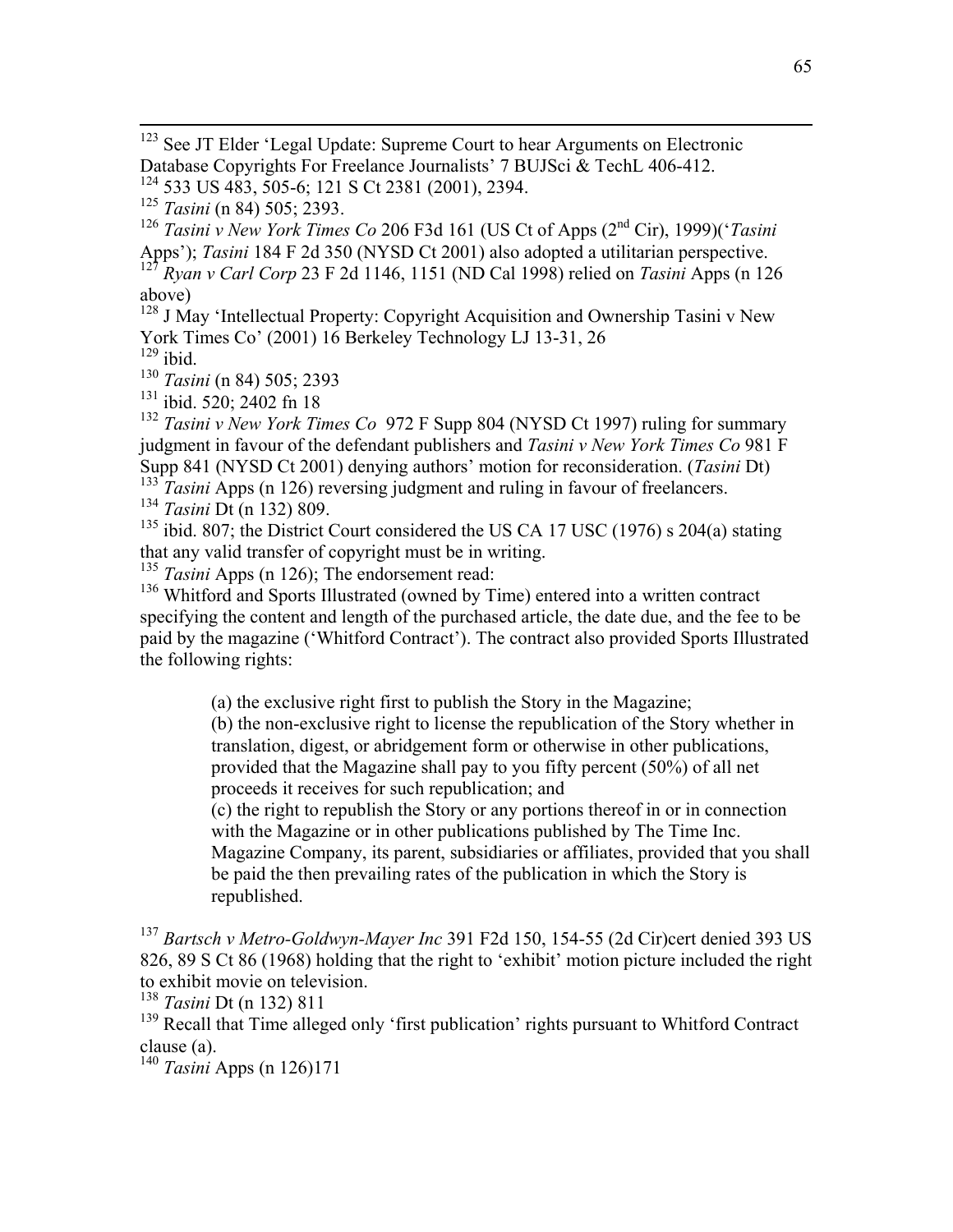141 Newsday waived its defence, Time's argument was rejected on its merits; *Tasini* (n 84) 121 2385.

<sup>145</sup> See Y Hur 'Tasini v New York Times: Ownership of Electronic Copyrights Rightfully Returned to Authors' (2000) 21 Loy LA Ent LJ 65.

<sup>146</sup> Tasini has recently challenged The New York Times regarding a release agreement asking freelance writers to release their compensation claims. The New York Times has also notified freelancers about the release agreement through ads in its daily newspaper; *Tasini v New York Times* 184 F 2d 350 (NY D Ct 2002) 352, 353.

<sup>147</sup> *Tasini* (n 84); articles between 1978 and 1990s are affected. While users will have no access to these archives, they can remain aware of such purged articles through searching the inverted file index, though they will not be able to access the digital version of the article in question; A Naini 'Copyright Protection for Freelance authors' (2002)17 Berkeley Technology LJ 19.

<sup>148</sup> *Tasini* (n 84)

<sup>149</sup> See<http://survey.nytimes.com/survey/restore/>(29 April 2004) the notice reads in part: Because of a recent decision by the United States Supreme Court, The Times is obliged to remove from electronic archives, such as Nexis, the work of freelance writers that appeared from 1980 through 1995. If you wrote for the Times during that period and you would like to give The Times permission to restore your work to electronic archives, you may do so below ...

150 See *infra* n 64; A Naini (n )

<sup>151</sup> R Dixon (n 283 above) 150

152 The Author's Guild *Press Release* 2004 Update <http://www.authorsguild.org/ >(29 April 2004)

 $^{15\overline{3}}$  Y Hur (n 145)

<sup>154</sup> *Robertson v Thomson Corp* (2001) 109 ACWS 2d 137 (SCJ)('*Robertson*')

155 ibid [2]; in *Tasini* (n 84); against *Robertson, Tasini* argued the statutory action of copyright infringement in the alternative.

<sup>156</sup> According to the Statement of Claim, the class has been defined as: 'anyone who created literary or artistic work published in Canada in the print media and which has been reproduced through computer databases since April 24, 1979 (the date InfoGlobe was launched).' See T Down 'Suing Thomson: it's a classic David and Goliath Story' (1999) 5(4) Media 14-5.

<sup>157</sup> *Robertson* (n 154) [2]

<sup>158</sup> *Robertson* (n 154) [22]

<sup>159</sup> Copyright Act RSC 1985 c C-42 ('CCA')

 $160$  ibid ss  $13(4)(7)$  on assignments and proprietary licences, respectively; s 13(4) also applies to proprietary licences, but not to nonexclusive or implied licences; JS McKeown *Fox Canadian Law of Copyright and Industrial Designs* (3rd edition Carswell Scarborough 2000)

 $^{161}$  McKeown (n 160) 388

 $142$  Santelli (n 30) 277.

<sup>&</sup>lt;sup>143</sup> Gordon (n 74) 475 [emphasis added]

 $144$  ibid.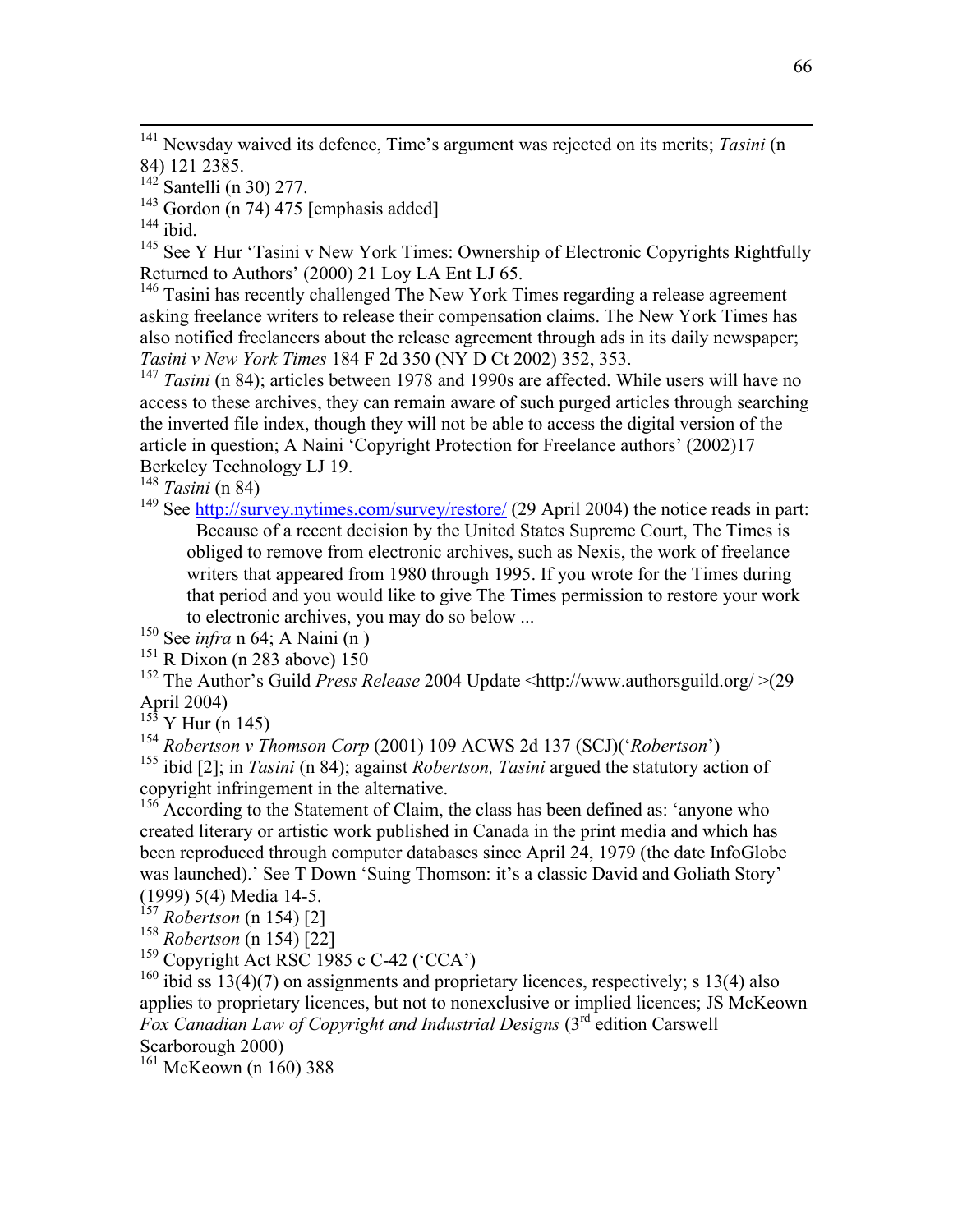<sup>162</sup> The Globe's alternative defences were of consent, acquiescence, the applicable limitation period, and latches; *Robertson* (n 154) [135]

 $163$  ibid. [168]

 $164$  ibid. [169][emphasis mine].

<sup>165</sup> ibid. [77]

 $166$  ibid. [160]

<sup>167</sup> 'A freelancer who knows the uses to be made of a work and expresses no limitations can arguably be said to impliedly license the publisher to make use of the work within those contemplated uses.' ibid. [164-5]

168 ibid. [23]

 $169$  ibid. [23-4]

 $170$  Gordon (n 74) 495.

<sup>171</sup> W Matheson *Robertson* Defence Counsel, Phone Interview (18 July 2002); the case was heard 23 February 2004 but has thus far reserved judgement (5 May 2004).

 $172$  The author is advised that the defendants are currently retaining counsel; W Matheson Defence Counsel (5 May 2004).

<sup>173</sup> *Robertson v The Gale Group Inc* (Statement of Claim, Ontario Superior Ct J, Toronto 24 July 2003)[on file with author].

<sup>174</sup> *Association des Journalistes indépendants du Québec (AJIQ) c. Cedrom-SNI* [1999] JQ no 4609 (QSC); *Electronic Rights Defence Committee(ERDC) c Southam Inc* [1999] JQ no 349 (QBC).

 $175$  ibid.

<sup>176</sup> B Gamache 'Quebec Court uses copyright law to Interpret Provincial Cinema Act' (1992) 5 WIPR 155-56 citing *Attorney General of Quebec c. Boutique de Sexe Ultra-Mag Inc. et al., (1992)* J.E. 92-625 (C.Q. - Ch.Crim.) applying Copyright Act, R.S.C. 1985, c. C-42, which uses the words "in public" at s 3(1) to Quebec's Cinema Act, R.S.Q., c. C-18.1 on whether an exhibition had been made "to the public".

177 Pierre Côté, *The Interpretation of Legislation in Canada*, 2nd ed. (Y Blais Cowansville 1991) 453.

 $178$  eg TRIPS and WIPO.

179 Code de Propriété Intellectuelle art L 131-6 (Fr) ('CPI')

 $\frac{180}{181}$  ibid.

181 (3 February 1998)(Tribunal de Grande Instance de Strasbourg – Ordonnance de Référé Commercial) tr (1998) 22 Columbia-VLAJLA 199('*Plurimédia')* While the case exclusively concerned employed writers, and applied both intellectual property and labour law it is still worth noting that as found with the journalists, the court would have also held the freelancers to have granted only limited rights to first publication pursuant to the CPI on the basis of foreseeability.

<sup>182</sup> News items from programmes broadcast by channel FR3 were also at issue.

<sup>183</sup> *De Volkskrant* No D 3.1294 (24 September 1997)(DCt of Amsterdam) tr (1998) 22 Columbia-VLAJLA 181

184 Copyright Act of 23 September 1912 Staatsblad 308 tr (1973) 9 Copyright 181 ('DCA')

<sup>185</sup> Hugenholtz, Electronic Rights (n 117) 157.

 $186$  ibid. 155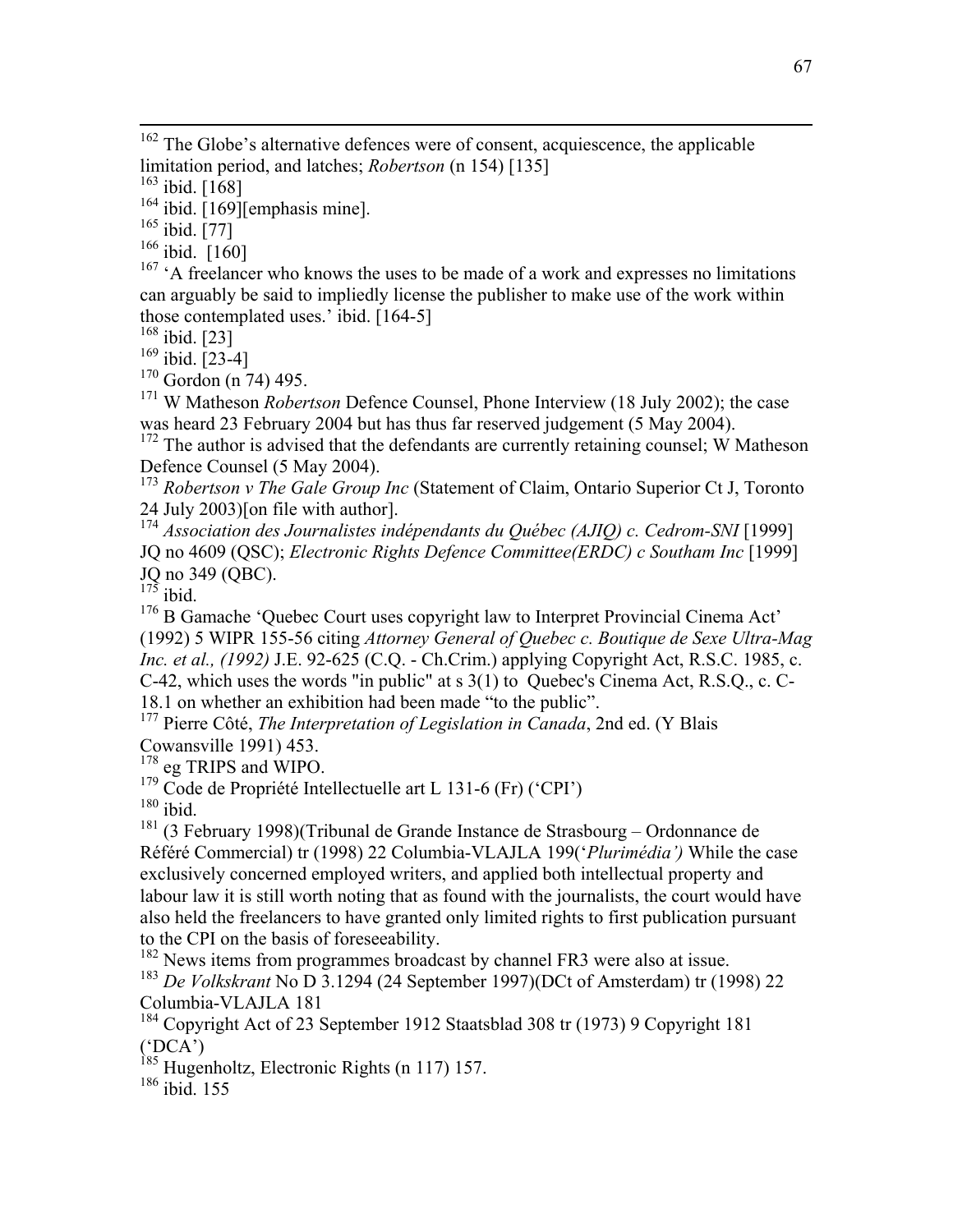$187$  The DCA expressly allows for the transfer of copyright in writing, either in full or in part, and irrespective of a complete transfer, authors retain moral rights pursuant to its *droit d'auteur* tradition; DCA (n 184) arts 2, 25

189 Publishing Act (*Verlasgezetz*) of 9 September 1965 tr UNESCO Copyright Laws and Treaties of the World, Germany Item 3 (1975-76)

<sup>190</sup> Copyright Act of 9 September 1965 I p 1273 no 51 tr (1965) 1 Copyright 251( ${}^{\circ}$ GCA ${}^{\circ}$ )

 $191$  But as Hugenholtz points out its rules are not mandatory, may be overridden by contract and are largely outdated; in practice the Publishing Act of 1901 "no longer plays an important role." Hugenholtz (n 3).

 $192 B$  Hugenholtz (n 316 above)152

 $193$  Bently (n 4) 27.

 $194$  Hugenholtz and de Kroon (n 194) 7

<sup>195</sup> *Freelens* (1997) No 308 O 284/96 (Regional Ct of Hamburg) tr (1998) 22 Columbia-VLAJLA 178 ('*Freelens* RCt').

<sup>196</sup> Hugenholtz 'Electronic Rights' (n 117).

 $197$  The court did not determine whether re-use on CD-ROM constituted a new independent use for the purposes of art 31(4); see *Freelens* (n 195) 179.

198 Hugenholtz and de Kroon (n 194) 7

<sup>199</sup> "Freelens" or "Spiegel-CD-ROM" Federal Supreme Court (Bundesgerichtshof) (5 July 2001) Case No I ZR 311/98 tr (2003) 34 IIC 227, 229 thereby upholding the appeals court decision which reversed the first instance judgement explored above ('*Freelens*'). 200 ibid. 229.

201 ibid 228.

 $202$  ibid 228 [emphasis added].

 $203$  Hugenholtz (n 3)

 $204$  Indeed this position is in contrast to the appeals court decision where the German court reversed the lower court decision since CD-ROM is a new independent and very different means of exploitation. Of interest is the German Court's pronouncement that through electronic reproduction 'there is no loss of quality, with obvious negative consequences to the rights of authors.' Hugenholtz and de Kroon n 194) 7-8.

 $205$  Such as the nature of freelance authors versus academic authors, as the former write primarily for a fee; *Freelens* (n 199) 229.

 $206$  Also featured in Spain Copyright Act of 23 April 1996 art 43(2) and Greece Law No 2121/1993 of 3 March 2993 art 15(4).

<sup>207</sup> Code de Propriété Intellectuelle art L 131-6 (Fr) ('CPI')

 $208$  'Do print licenses imply a right of electronic re-use?' is the question; Hugenholtz, Electronic Rights (n 117) 157

 $209$  It is unclear as to whether the purpose-of-grant rule prevalent in Germany has effectively been codified in the DCA. Irrespective, it is clear that DCA art 2(2) warrants a restrictive interpretation on copyright transfers; ibid. 157

 $210$  But unlike Belgium and Germany, the Netherlands has no special provision on publishing agreements or copyright contracts in general. To this end, the DCA does not contain the equivalent of the 'revision' rule seen in *Tasini*.

<sup>211</sup> Copyright Act of 30 June 1994, 27 Moniteur Belge 1994 (Belgium)('BCA')

<sup>188</sup> *De Volkskrant* (n 183) 187.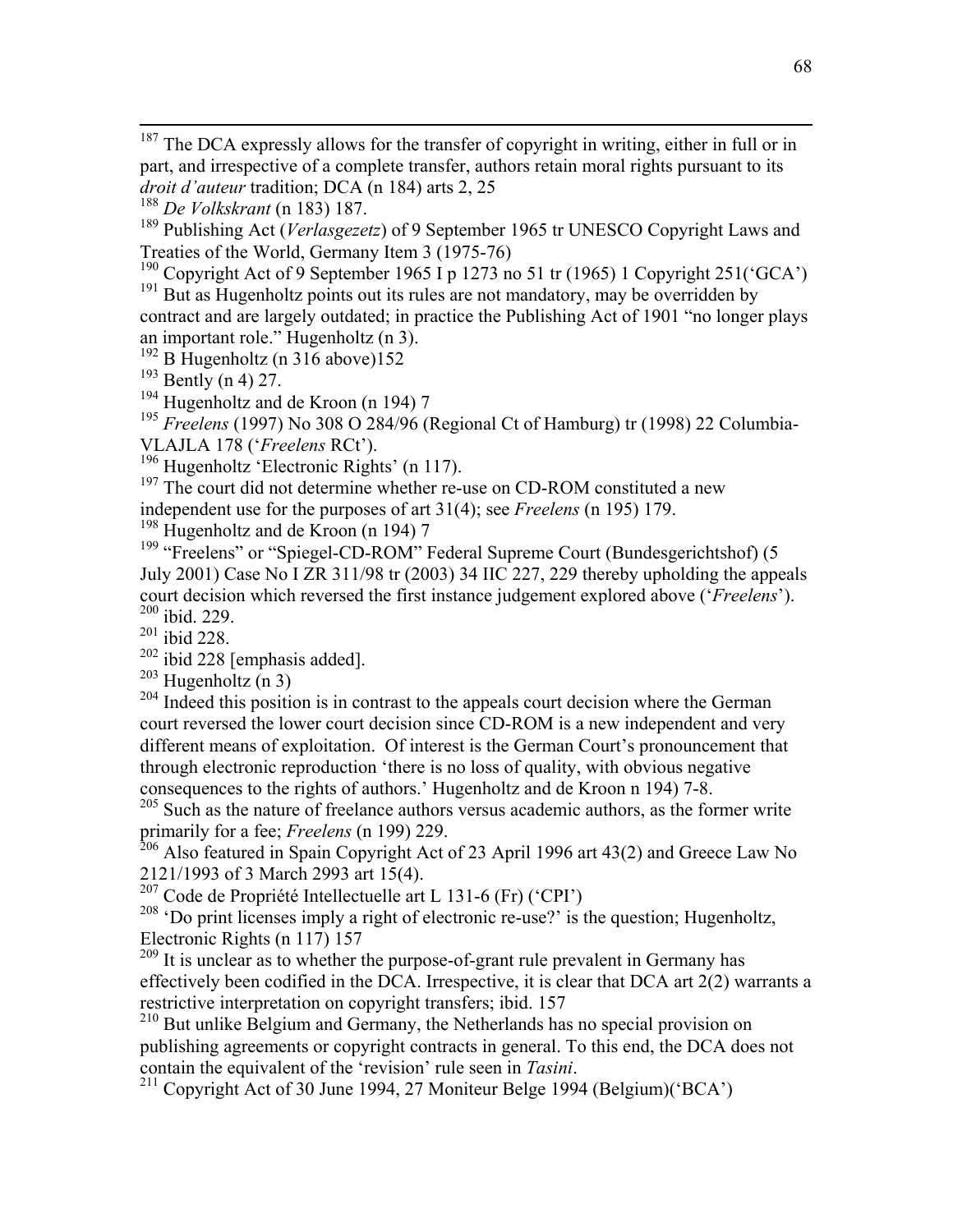212 [1988] ECC 40 (High Ct of Brussels)('*Central Station*')

 $^{213}$  ibid.

214 ibid. 229.

 $215$  ibid.

216 JC Ginsburg 'Electronic Rights in Belgium and France' (1998) 22 Columbia-

VLAJLA 163

 $^{217}$  ibid.

<sup>218</sup> *Freelens* (n 199) 229.

 $219$  ibid. The Dutch courts also looked at the digital reproduction of articles as distinct to print to find against the publishers. *De Volkskrant* (n 183) 187

<sup>220</sup> *Freelens* (n 199) 229.

<sup>221</sup> *De Volkskrant* (n 183) 182

222 ibid*.* 187

<sup>223</sup> *Central Station* (n 211)43

224 ibid*.* 43

 $225$  Ginsburg (n 216) 164

<sup>226</sup> Copyright Act of 30 June 1994, 27 Moniteur Belge 1994 (Belgium)( ${}^{\circ}$ BCA ${}^{\circ}$ )

<sup>227</sup> Code de Propriété Intellectuelle art L 131-6 (Fr) ('CPI')

<sup>228</sup> PA Dubois and C Chien 'Tasini: Moving towards a Global Model for the Use of Journalists' Works?' [2001] Copyright World 12-14,12

 $229$  ibid. 14

230 See *infra* (n 172).

 $231$  The lack of empirical evidence and scholarship makes such motivating factors speculative. The publishers' motivation could perhaps be ascertained with some fieldwork, which is at this stage beyond the bounds of time and space.

232 [See also *Wiener Gruppe*, Austrian Supreme Court (*osterreichisch Oberste Gerichtshof*) 12 August 1998, Multimedia und Recht 1999, 275; while not discussed as not concerning freelance works, the case also applied the foreseeability principle between two publishers—holding for the grantor as in 1984 (at the time of contracting) internet and CD-ROM were either unknown media, or uses which could not have been foreseen for their economic impact. Include?]

<sup>233</sup> *Bartsch v Metro-Goldwyn-Mayer Inc* 391 F 2d 150, 154-55 (2d Cir) cert denied 393 US 826, 89 SCt 86 (1968)

<sup>234</sup> Rosenzweig (n 84).

<sup>235</sup> To some extent, the German court conceded that the new medium must not only be invented but commercialised for this foreseeability factor to apply, consequently making it somewhat more author-friendly than Rosenzweig's proposition; ibid. 915.

<sup>236</sup> *Bartsch* (n 233); *Bourne Co v Walt Disney Co* 68 F 3d 21 (2d Cir 1995 cert denied 116 SCt 1890, 1996).

<sup>237</sup> Rosenzweig (n 84) 922-23

238 ibid. 925

239 ibid. 925

240 ibid. 926

241 ibid. 925

<sup>242</sup> Grosheide casts this as an 'economic flow back'; Grosheide (n 9) 323.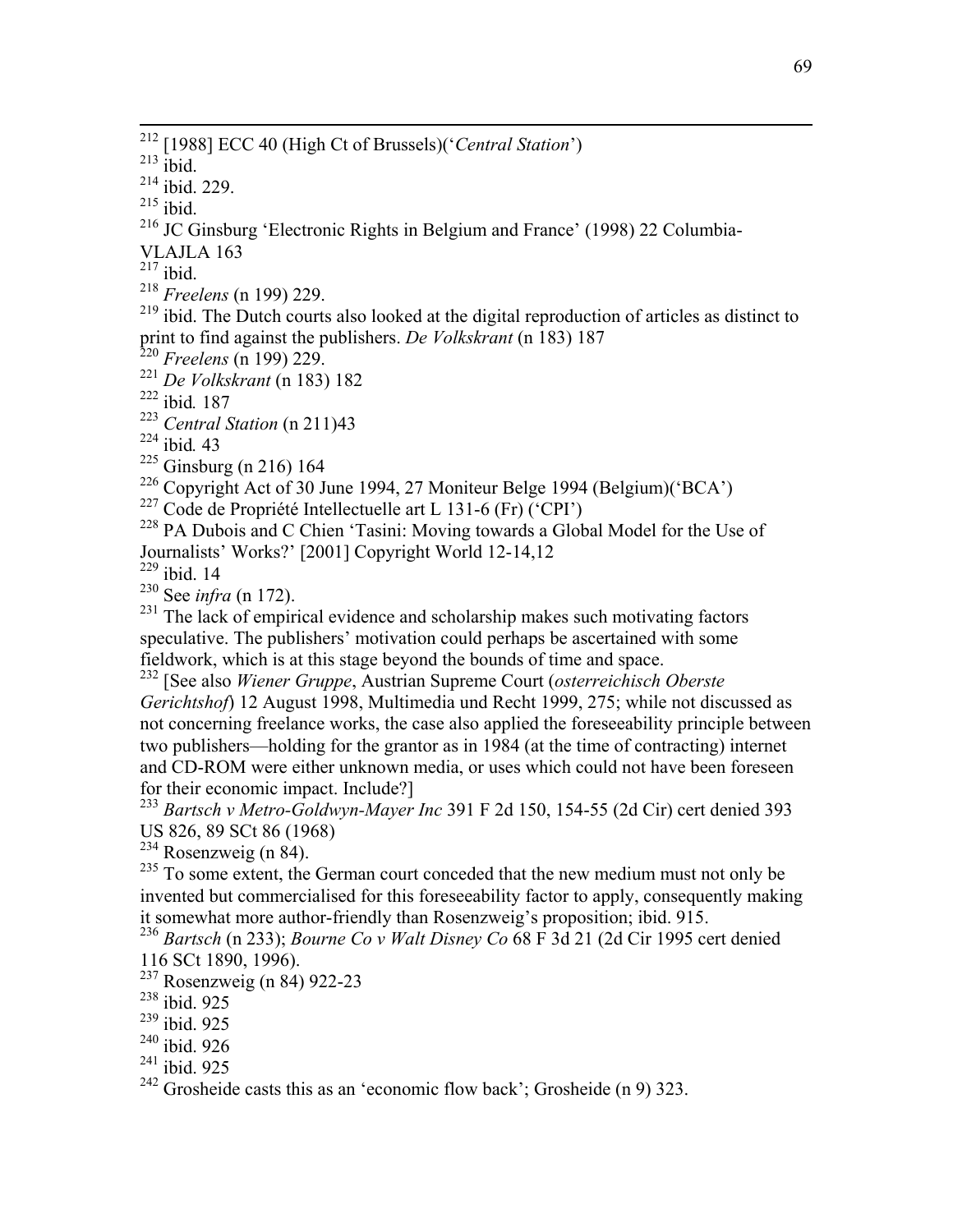<sup>243</sup> On the other hand, this may be the strongest argument in favour of publishers and befitting the economic justification (still no reason for publishers not to pay rent for their uses). These policy related arguments are explored further in G D'Agostino (work in preparation).

<sup>244</sup> See *Bourne* (n 236) 'if the disputed use was not invented when the parties signed the agreement, that use is not permitted under the contract'.

 $245$  Updated as at 31 May 2004.

 $246$  Bently (n 4).

<sup>247</sup> Christopher Floyd 'Publish and Parish?' (Mock Trial OIPRC Oxford 27 May 2004).

<sup>248</sup> The research used for these next two sections was kindly obtained from the archives of the Society of Authors, London June 2003. I am very grateful to Mark Le Fanu for allowing me to access these confidential materials.

 $249$ <br> $250$  Around the same time as the Tasini decision was handed down in 2001.

 $251$  Bently (n 4) 26.

 $252$  The common law tradition admits protection of both individuals and corporate bodies and thus permits a wide variety of creative endeavour to enjoy protection; G Davies *Copyright and the Public Interest* (IIC Studies Max Planck Institute Munich 1994) 13.

<sup>253</sup> WR Cornish WR Cornish *Intellectual Property* (4<sup>th</sup> edition Sweet & Maxwell London 1999) 377; D Vaver The Copyright Mixture in a Mixed Legal System: Fit for Human Consumption? [2000] Juridical Review 101.

 $254$  WR Cornish (n 253).

<sup>255</sup> CDPA 1988 c 48 s 87.

<sup>256</sup> See Directive 96/9EC of the European Parliament and of the Council of 11 March 1996 on the legal protection of databases implemented by the Copyright and Rights in Databases Regulations 1997 (UK); Vaver (n 253).

 $257$  Bently (n 4) 27-8.

258 For instance, in the film industry *Hospital for Sick Children(Board of Governors) v Walt Disney Productions Inc* [1968] Ch 52 or in the music industry *Robin Ray v Classic FM plc* [1998] ECC 488 (Ch D); see D'Agostino (n 178).

 $259$  Bently (n 4).

<sup>260</sup> *Tasini* 533 US 483, 121 S Ct 2381 (2001) 2402 fn 18

<sup>261</sup> I Ayres and R Gertner 'Filling Gaps in Incomplete Contracts: An Economic Theory of Default Rules' (1989) 99 Yale Law Journal 89.

262 ibid. 92.

 $263$  ibid. 97 natural law theorists would likely also support such an approach; G D'Agostino (work in preparation).

 $264$  Undertaking a detailed discussion of the various and, in their view, discouraged type of defaults such as 'what the parties would've wanted defaults' is beyond the scope of the current discussion. Ayres and Gertner (n 261) 103.

265 ibid. 91.

266 ibid. 94.

 $267$  ibid.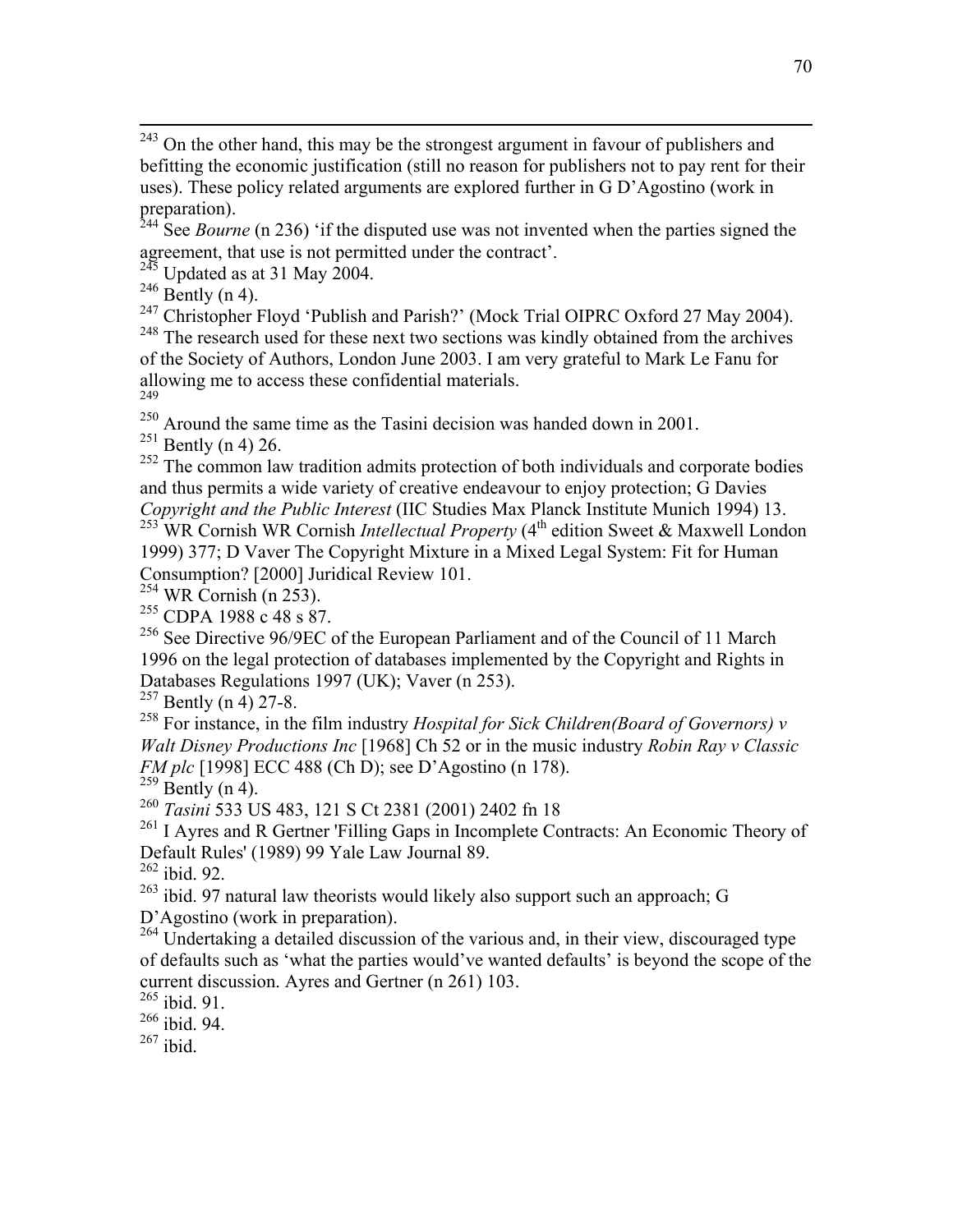$268$  Also in other aspects of the law as in evidentiary presumptions in litigation, the party who is more likely to be informed has a burden of producing evidence on. See fn 92 in Ayres and Gertner (n 261) 107.

<sup>269</sup> *Hospital for Sick Children* (n 258).

<sup>271</sup> D'Agostino (178); Bently (n 4).

 $272$  G D'Agostino (work in preparation).

 $273$  Gordon (74) 498.

 $274$  The same restrictive interpretation was adopted in another case dealing with freelance photographers where s  $201(c)$  was found to confer publishers a privilege and not a "right": *Greenberg v National Geographic Society* 244 F 3d 1267 (2001) (11th Cir (US).  $275$  See May (n 147) 25.

<sup>276</sup> S Hedley 'Unjust enrichment – A Middle Course?' (2002) 2(2) OUCLJ 155 observing the expansive application of the unjust enrichment doctrine to extend to various grounds of liability.

<sup>277</sup> While there is no caselaw or literature on point, since 2000 there has been a flurry of commentary on restitution, the remedy of unjust enrichment; S Hedley (n276)

<sup>278</sup> *Vedatech v Crystal Decisions(UK)Ltd* [2002] EWHC 818 (Ch D) [67]('*Vedatech*')

<sup>279</sup> Goff and Jones *The Law of Restitution* ( $5<sup>th</sup>$  edition Sweet & Maxwell London 1998)16 280 ibid. 21

 $281$  ibid.

<sup>282</sup> *Banque Financiere v Parc* [1999] 1 AC 221, 237

<sup>283</sup> *Vedatech* (n 278)

<sup>284</sup> *William v Lacey* [1957] 1 WLR 932 cited in ibid.

<sup>285</sup> *Vedatech* (n 278) 74

 $286$  Goff and James (n 279) 16

- $287$  S Hedley(n 276)
- <sup>288</sup> S Gallant and M Russell 'Publish and be damned?' (1995) 92(7) LS Gaz 20.

289 Gordon (n 74) 495.

 $290$  R Dixon 'Profits in Cyberspace: Should Newspaper and Magazine Publishers Pay Freelance Writers for Digital Content?' (1998) 4 Mich Telecomm Tech LRev 127 <<http://www.mttlr.org/volfour/dixon.pdf>>

 $291 \text{ May (n 129)}$ .

 $292$  ibid.  $27$ 

293 ibid.

<sup>294</sup> Gallant and Russell (n 288).

 $295$  ibid.

<sup>296</sup> It could be argued that a non-profit consortium should not warrant compensation to authors upon informed consent.

297 ED Skone James *Copinger and Skone James on Copyright* (Sweet & Maxwell London 1998) [5-21]

 $298$  Santelli (n 30) 277

299 'Dear Writer' (WUC Toronto1998)

<sup>300</sup> ASJA<<http://www.asja.org/cw/cwissues.php>>(23 May 2002)

 $301$  Schiffrin (n 15).

 $270$  Dubois and Chien (n 228).